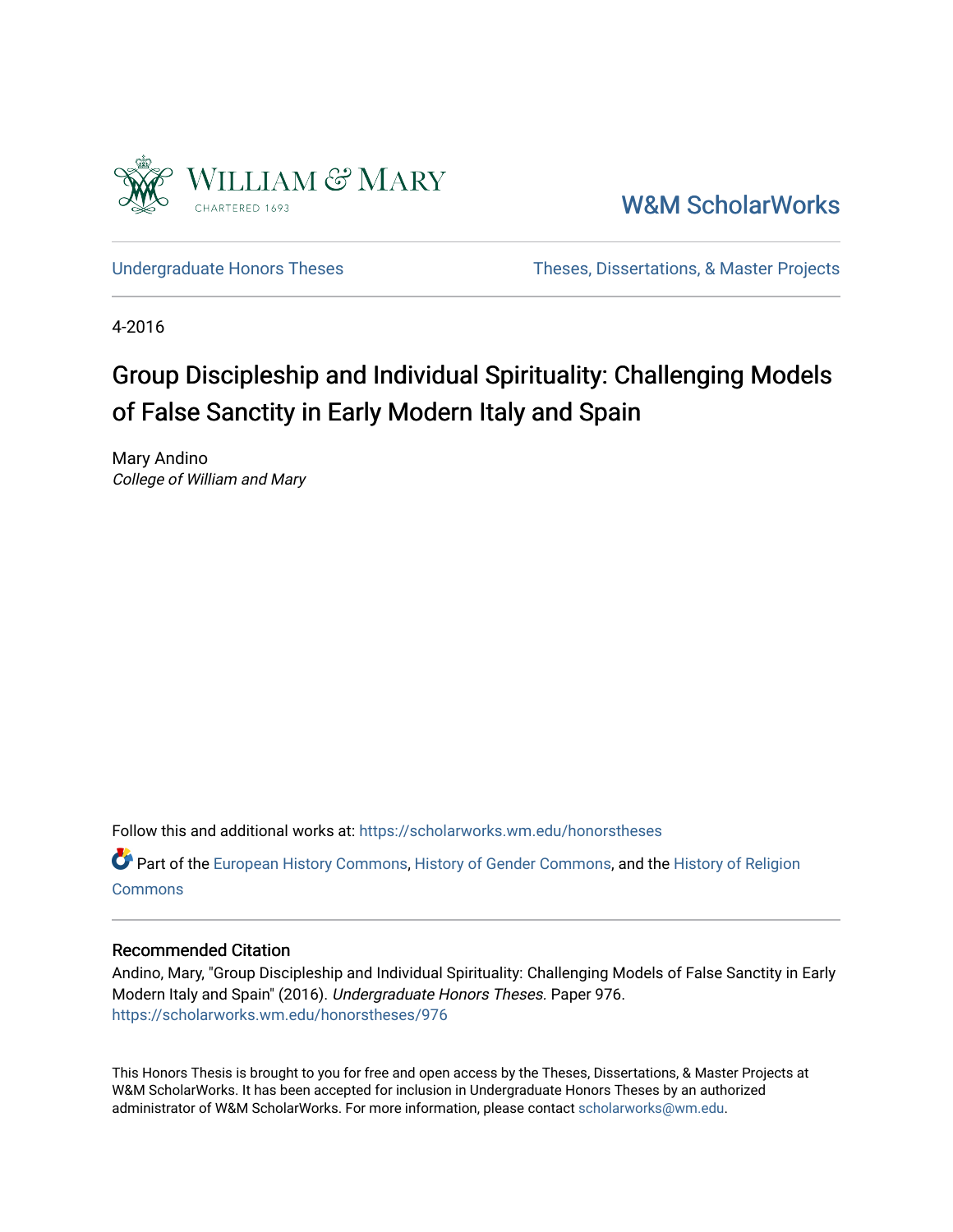Group Discipleship and Individual Spirituality: Challenging Models of False Sanctity in Early Modern Italy and Spain.

> A thesis submitted in partial fulfillment of the requirement for the degree of Bachelor of Arts in History from The College of William and Mary

> > by

Mary Andino

Accepted for Honors

Professor Lu Ann Homza, Director

Professor Robert Leventhal

Professor Tuska Benes

Williamsburg, VA April 20, 2016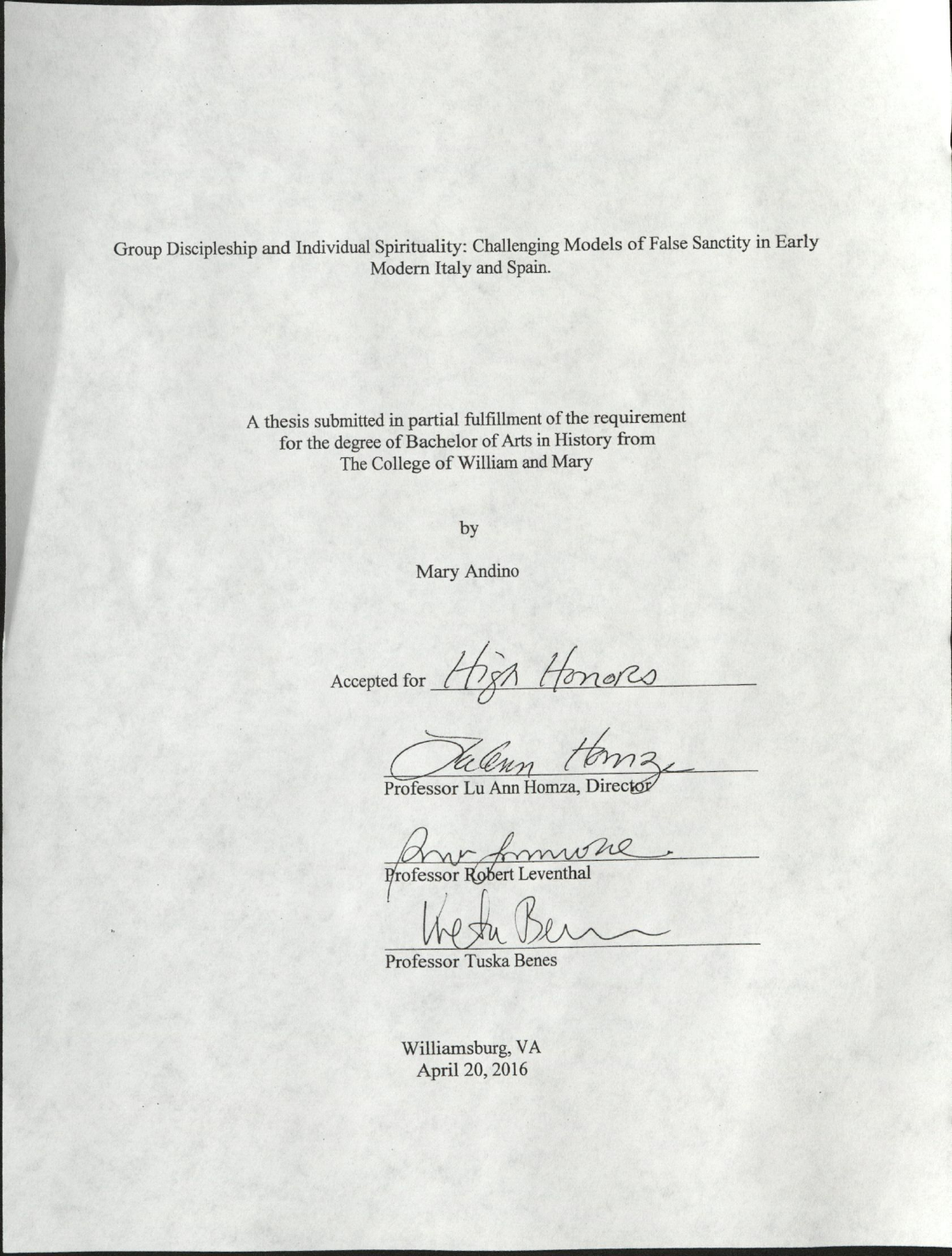## Group Discipleship and Individual Spirituality: Challenging Models of False Sanctity in Early Modern Italy and Spain

### Chapter One: Orientations to False Sanctity

Historians often refer to the idea that saints are made, not born. They argue that saints are a product of the culture and place they originate because they address certain needs of society and fit into societal values. Similarly, false saints, or those condemned by the Inquisition for feigning holiness, were also shaped by the world in which they lived. In *Aspiring Saints: Pretense of Holiness, Inquisition, and Gender in the Republic of Venice, 1618-1750*, Anne Schutte examines false sanctity in the political and cultural context of Venice. She uses sixteen Inquisition cases to illustrate the Venetian elite's perception and treatment of the crime. Although Schutte's work has brought a great deal of attention to this topic, her structural, reductionistic approach and reliance on Church texts and treatises obscure the individual characteristics and beliefs of these women and men. Schutte fails to examine agency and the religious practices that lay behind these false saints' quests for spiritual enlightenment and authority. She misses several areas ripe for exploration, including the confessor-penitent relationship, the process of gaining followers, and discipleship. By seeking to construct a model of false sanctity, Schutte has created something inherently static and unchanging that does not allow for nuances in time or place. She stripped her historical subjects of their unique characteristics in order to fit them into a model. I hope to flesh out Schutte's description of false sanctity by focusing more on individuals, rather than institutions. I also aim to put the topic into a broader context, by examining male and female false saints throughout Italy and Spain. Schutte has laid the foundation for understanding why false sanctity came about and how the Church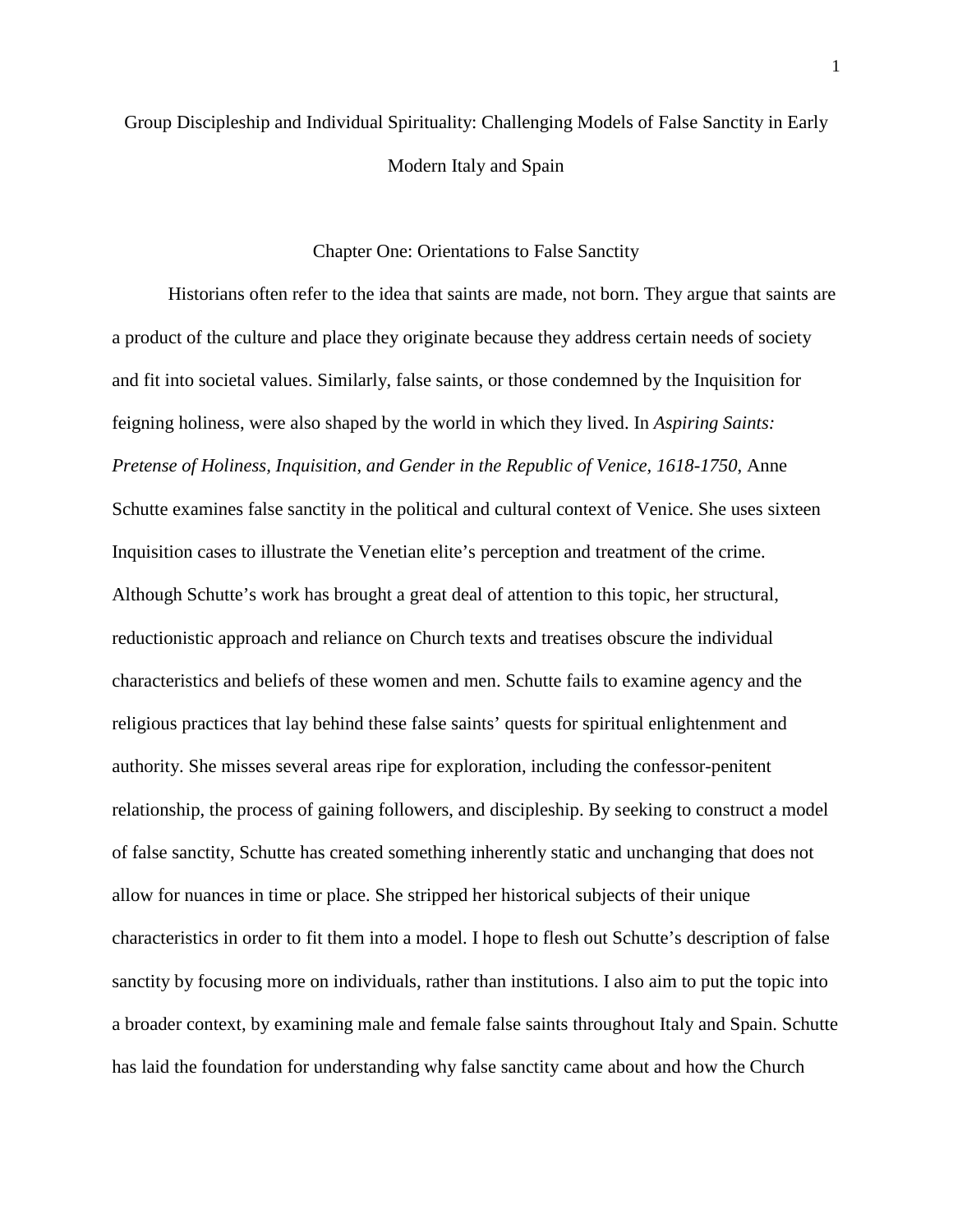responded, but in refusing to adopt a more microhistorical approach, she has lost the element of personal belief that drove these people's lives. This thesis will explore how the abstract ideal of the Church came up against the importance of personal experience in early modern Catholicism.

Historians have heavily criticized Schutte's approach and methodology. Stanley Chojnacki maintains that Schutte concentrated on the culture and institution of the Church at the expense of the individual in order to recreate the "filter" the Church used to assess possible saints.<sup>[1](#page-3-0)</sup>. Adelisa Malena also critiques Schutte for placing too much value on institutional structures, stating that she "undervalues the role of mystical culture in the experience of aspiring Venetian saints."[2](#page-3-1) Michelle Laughran takes issue with Schutte's treatment of the individual false saints as well, stating they are "lost in a panorama painted primarily by Church sources."<sup>[3](#page-3-2)</sup> She recognizes that Schutte has successfully demonstrated the Church's widespread distrust of women, but criticizes her reluctance to discuss motivation and adopt a more microhistorical approach. Jutta Sperling further argues that Schutte has failed in one of her major goals: to give a complete analysis of the role gender played in false sanctity. Schutte does not explore gender beyond identifying misogynistic attitudes present in the Church.<sup>[4](#page-3-3)</sup> While historians have regarded the work highly for its thorough examination of ecclesiastical culture and the Inquisitorial process, they have also challenged its treatment of agency and religious practice.

One of the greatest flaws in Schutte's work is her treatment of audience and power, which results from her reductionistic approach. She summarizes her main argument, "The imputation of sainthood, like its converse, the imputation of heresy or witchcraft, should be seen as a process of interaction or 'negotiation' between centre and periphery, each with its own

<span id="page-3-0"></span><sup>1</sup> Stanley Chojnack, "Review of Aspiring Saints," *Journal of Social History* 3 (2003): 1087. 2 Adelisa Malena, "Review of *Aspiring Saints*" *Renaissance Quarterly* 56 (2003): 1182.

<span id="page-3-2"></span><span id="page-3-1"></span><sup>3</sup> Michelle Laughran, "*Aspiring Saints* Review," *American Historical Review* 107 (2002), 99.

<span id="page-3-3"></span><sup>4</sup> Jutta Sperling, "Review of Aspiring Saints," *American Historical Review* 107 (2002): 1317.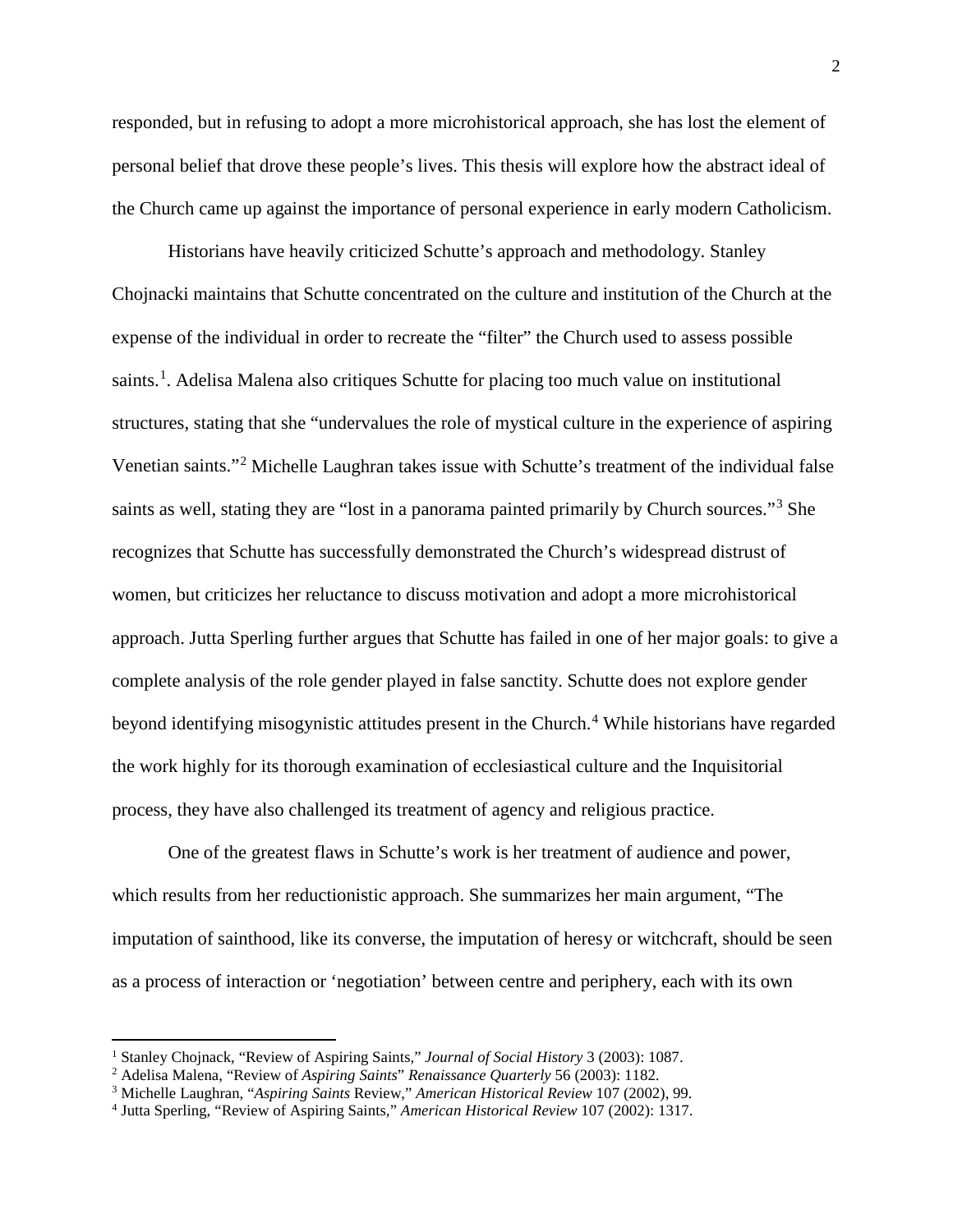definition of the situation."[5](#page-4-0) Essentially, Schutte sees false sanctity as a process by which groups of local people, on the periphery, venerate and follow a particular person, until supporters or opposition from this periphery bring them to the attention of the Inquisition, the center, which responds accordingly. She further explains the process of sanctity,

they [potential saints] receive positive recognition from their contemporaries- if they are perceived to embody the religious and social values considered most important at that moment and to meet urgent needs. Conversely if they appear to pose some challenge or threat to these values and needs, they are accorded negative recognition, frequently expressed in exemplary punishment.<sup>[6](#page-4-1)</sup>

The problem with her line of reasoning is that it implies that saints must display the values of the core. She does not address the fact that they must also fulfill the needs of the periphery. Schutte maintains that what happens at the core is influential, and ultimately the deciding factor of, what happens on the periphery. Yet, how do the saints themselves fit into this analytical framework? They do not belong in the core, but they are reaching for and reflecting at least some of its beliefs. The periphery values these individuals because they are located in both places. Schutte states, "Broad popular acceptance of holy people, though necessary to a certain extent, is not sufficient to make them saints. Formal, official recognition that legitimizes public veneration (dulia) of such people…comes from the 'center,' through the process of canonization overseen by the papacy."[7](#page-4-2) On the surface level, Schutte's argument is correct. Of course saints could not achieve official status as such without the approval of the Church. This simplistic argument blankets over the complexities of popular religion and local cults. Schutte states that the process should be seen as a 'negotiation,' but does not present it as such in her work. I will rely on false sanctity to demonstrate the balance of power between the ordinary laity and Church authority.

<span id="page-4-0"></span><sup>5</sup> Anne Jacobson Schutte, *Aspiring Saints: Pretense of Holiness, Inquisition, and Gender in the Republic of Venice, 1618-1750 (*Baltimore: Johns Hopkins University Press, 2001*),* 74. 6 Ibid., 73.

<span id="page-4-2"></span><span id="page-4-1"></span><sup>7</sup> Ibid., 74.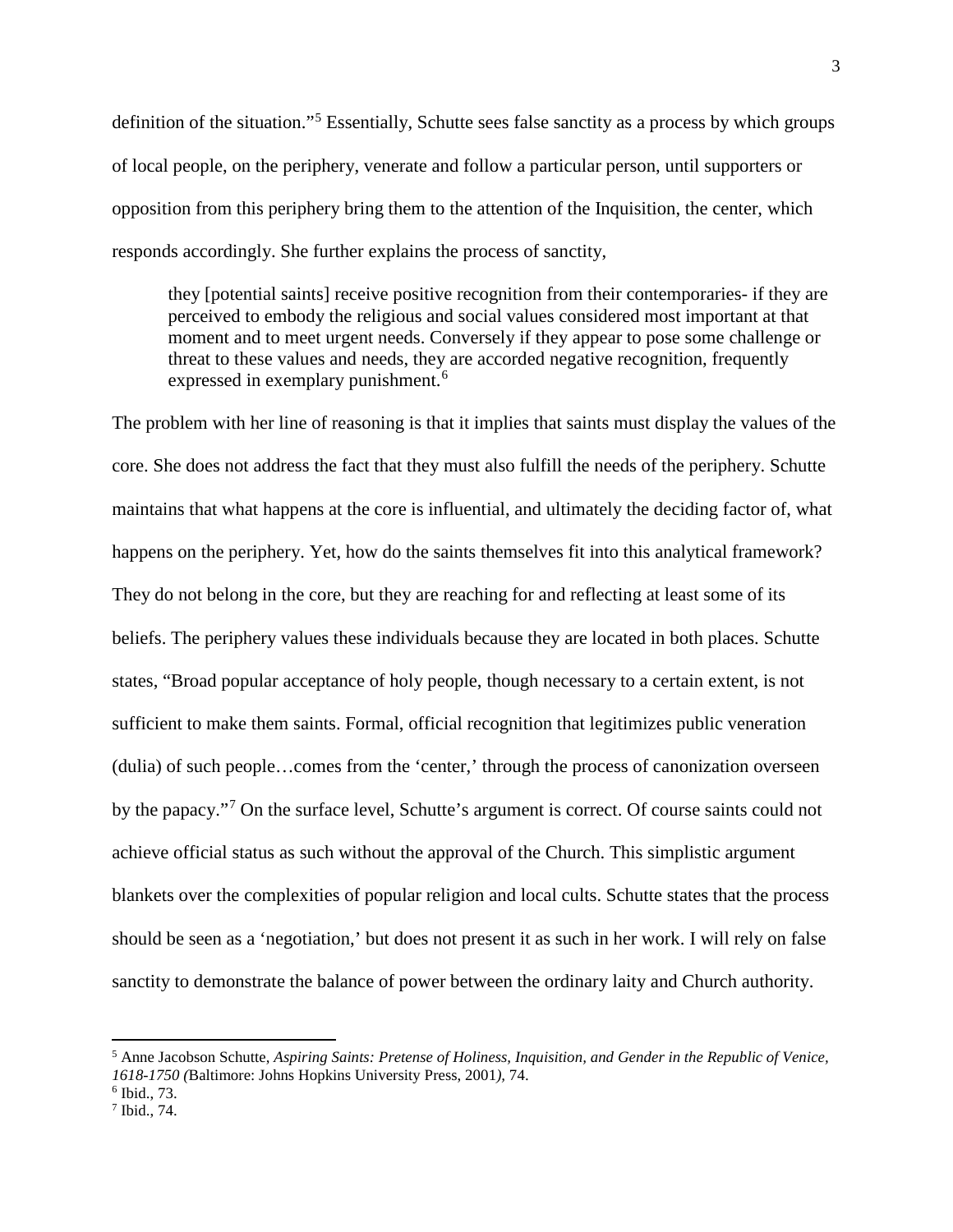False saints traverse two layers: periphery vis-à-vis center; and physical vis-à-vis spiritual, perhaps bridging the core and periphery with their ambitions.

Unfortunately, Schutte's structuralism does not allow for inquiries about dynamism; moreover, because her preferences are so dichotomous, the characteristics of each individual are lost in discussion of monolithic structures and institutions. If her assertion that the core determined what happened on the periphery is true, then why did the periphery, or "the people," keep promoting and worshipping these false saints who clearly failed to follow the new saintly model of heroic virtue that the Church promoted in the Catholic Reformation? Why were they still following men and women who were criticizing the Church and failing to follow its doctrines? She presents the relationship between the Church and the people in a top-down way: Church authorities decided and imposed theology on the people. The periphery presented possible saints, which the Church then approved or rejected. While it is important to explore larger societal and cultural factors in examining false sanctity, Schutte has done so to an extent that is detrimental to the individual. Schutte takes a far too rigid approach. I aim to balance institutions and structures with the people who challenged them to understand how personal spirituality and local religion matched or opposed Church authority.

In her book, Schutte examines sixteen different saints, but Cecilia Ferrazzi lies at the heart of the work. In 1609, Ferrazzi was born into an artisanal family and began to have deep religious feelings at a young age. She had was frequently ill and had visions and battles with the Devil.<sup>[8](#page-5-0)</sup> She refused to marry and lived with her family until she was twenty, when all of them, except her younger sister, died from the plague.<sup>[9](#page-5-1)</sup> From that point onwards, confessors shuffled

<span id="page-5-0"></span><sup>8</sup> Anne Jacobson Schutte, trans., *An Autobiography of an Aspiring Saint*. (Chicago: University of Chicago Press, 1996), 41.

<span id="page-5-1"></span><sup>&</sup>lt;sup>9</sup> Ibid., 43.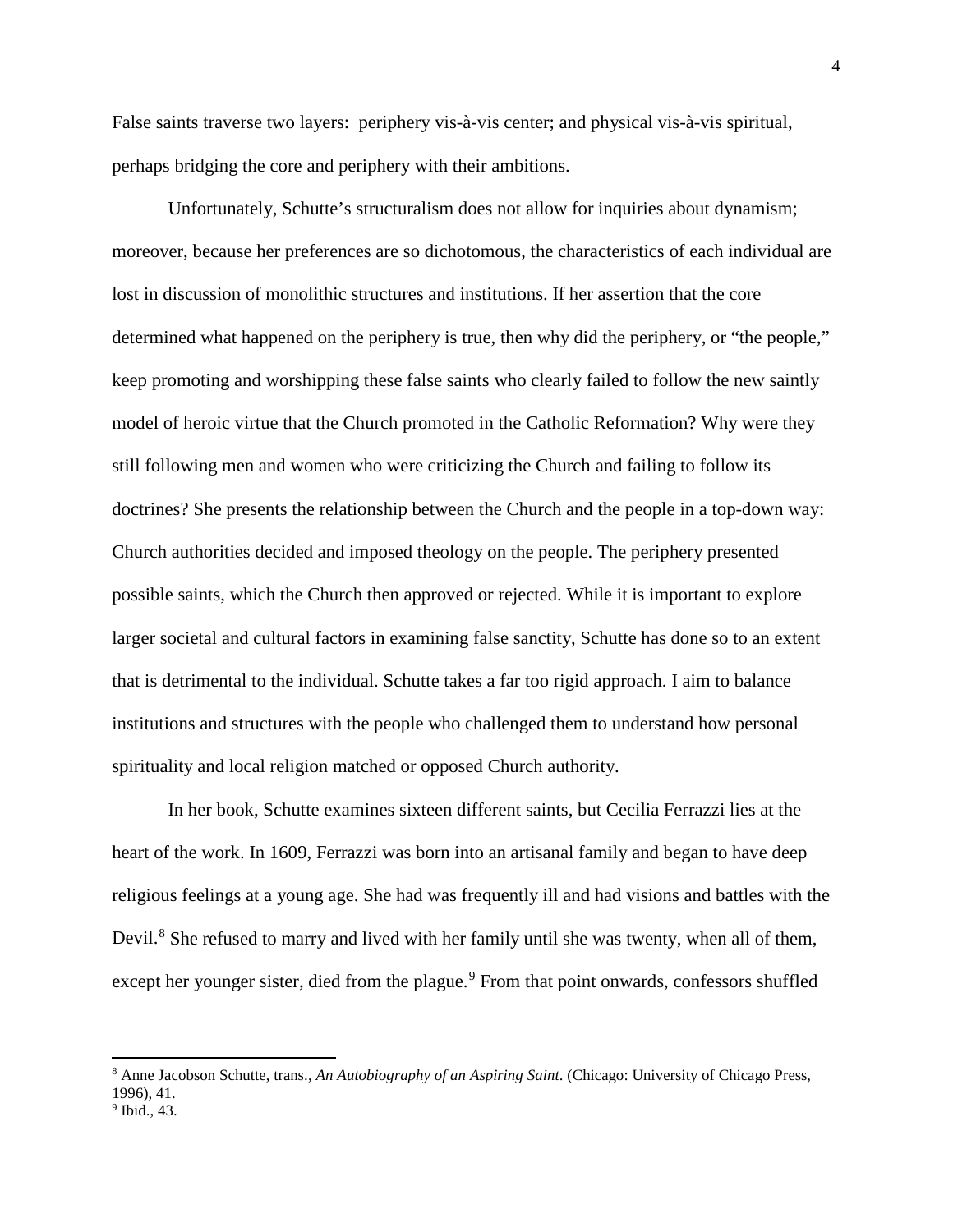Ferrazzi between convents and homes of nobles. In 1648, at age thirty-nine, at a confessor's request, she began to take in young girls at risk of becoming prostitutes.<sup>[10](#page-6-0)</sup> By the time of her arrest in 1664, she was guarding three hundred women, ranging in age from five to thirty years old, in the church of Antonio di Castello.<sup>[11](#page-6-1)</sup> The Inquisition convicted Ferrazzi of false sanctity in 1665 and sentenced her to nine years in prison. From 1667 to 1669, she lived under house arrest, supervised by the Bishop of Padua.<sup>[12](#page-6-2)</sup> Ferrazzi disappeared from the historical record, only to reemerge when she died from fever in 1684. Ferrazzi's complicated and unusual life is the starting point of Schutte's argument. Examination of Ferrazzi's autobiography and other false saints' trials illuminates weaknesses in her work.

Schutte's analysis of Inquisition trials contain several problems with agency. She states that in most trials, a guilty verdict was a foregone conclusion, due to the prejudices of the inquisitors and their preordained views on these poor, illiterate holy women who lived outside convents.[13](#page-6-3) While it might be true that these people had no chance of being found innocent, this assertion does not increase our understanding of false sanctity. Even though the inquisitors might have already formulated their opinion, the defendants still believed they had an opportunity to defend themselves. For example, at the end of her questioning, Ferrazzi asked to dictate an autobiography for the court to use as evidence. Had she accepted her guilt as a foregone conclusion, she would not have made the effort to orally compose a nearly forty-page autobiography. By treating the trial outcome as predetermined, Schutte loses the opportunity to analyze the ways false saints defended themselves and reacted to the accusation of fraud.

<span id="page-6-2"></span>

<span id="page-6-0"></span><sup>10</sup> Ibid., 10.

<span id="page-6-1"></span> $\frac{11}{12}$  Ibid., 10-11.<br> $\frac{12}{12}$  Ibid., 16.

<span id="page-6-3"></span> $13$  Ibid., 110.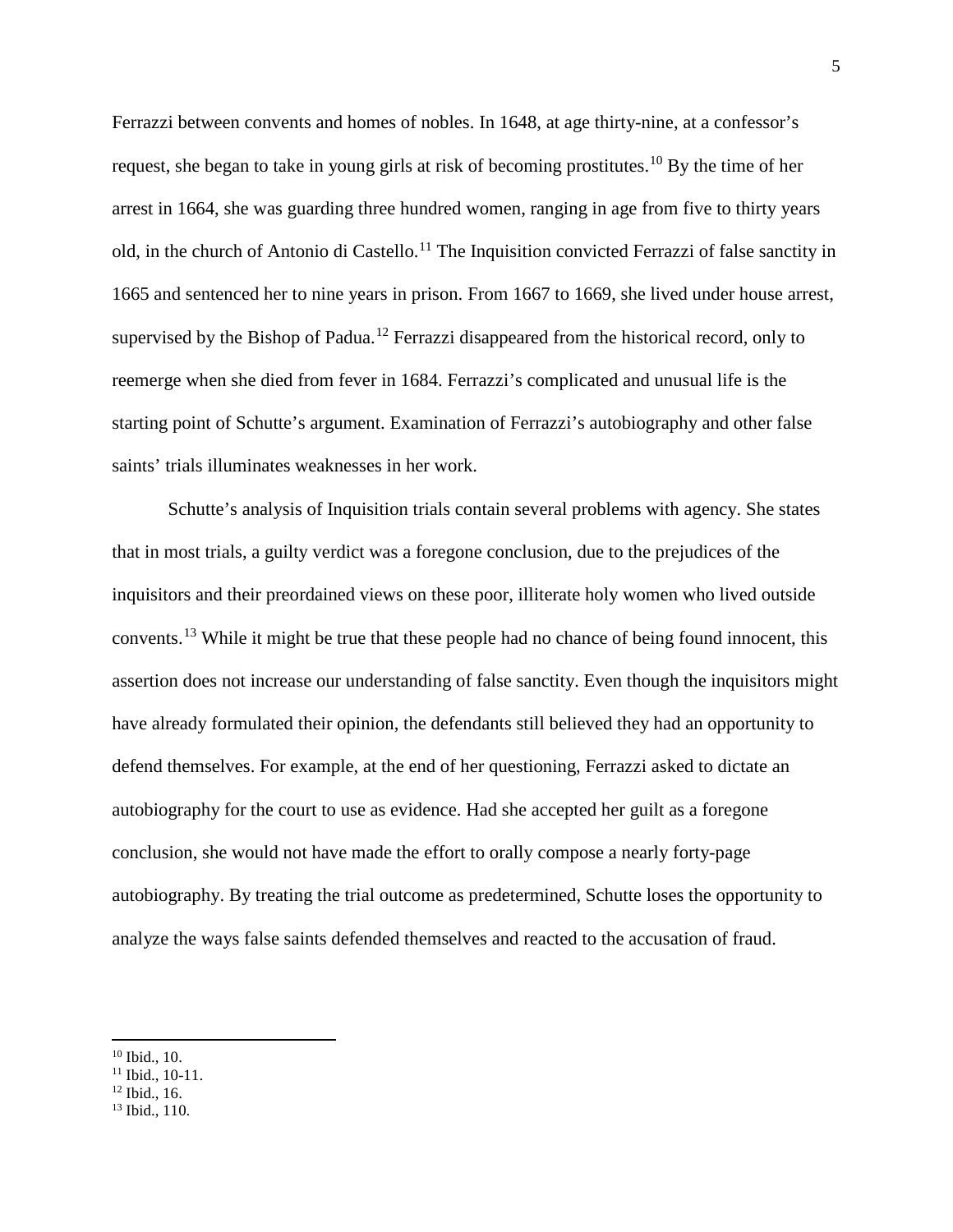Another issue of agency in Schutte's work revolves around the relationship between female and male false saints. She states that women became false saints through their visions, and men became false saints because they were inspired by these women; she refers to male holiness as "derivative."<sup>[14](#page-7-0)</sup> Schutte removes agency from these male false saints, since she argues that without women to motivate them, they would have never existed. Even if most male false saints gained popularity because they were connected to female false saints, they still had their own individual experiences, actions, and goals. Inspiration from divine women alone does not account for their behavior, or explain why they were tried by the Inquisition. The relationship between female leaders and male disciples is complex and I will explore it in more depth in subsequent chapters, since male disciples, especially among the clergy, were crucial in the promotion and rise of these female false saints.

I will also explore male-female dynamics by examining the confessor-penitent relationship. In the Post-Reformation world, confessors were a large part of devout women's lives. After the Council of Trent, the Church tried to institute greater control of personal devotion in order to halt the spread of Protestantism and heresy, especially among women, who they viewed as morally inferior and thus especially prone to error. [15](#page-7-1) Confessors played a substantial role in false saints' lives, and thus merit significant analysis. These men were the most concrete representation of Church authority that these female false saints most frequently experienced. Women were not powerless in this relationship, nor did they accept their confessors' words as absolute truth. The two parties' responses to each other reveal complexities about male-female

<span id="page-7-0"></span><sup>14</sup> Schutte, *Aspiring Saints,* 212.

<span id="page-7-1"></span><sup>15</sup> Gabriella Zarri, "Living Saints: A Typology of Female Sanctity in Early Sixteenth Century," in *Women in Medieval and Renaissance Italy* ed. Daniel Bornstein and Roberto Rusconi (Chicago: Univesity of Chicago Press, 1996), 249.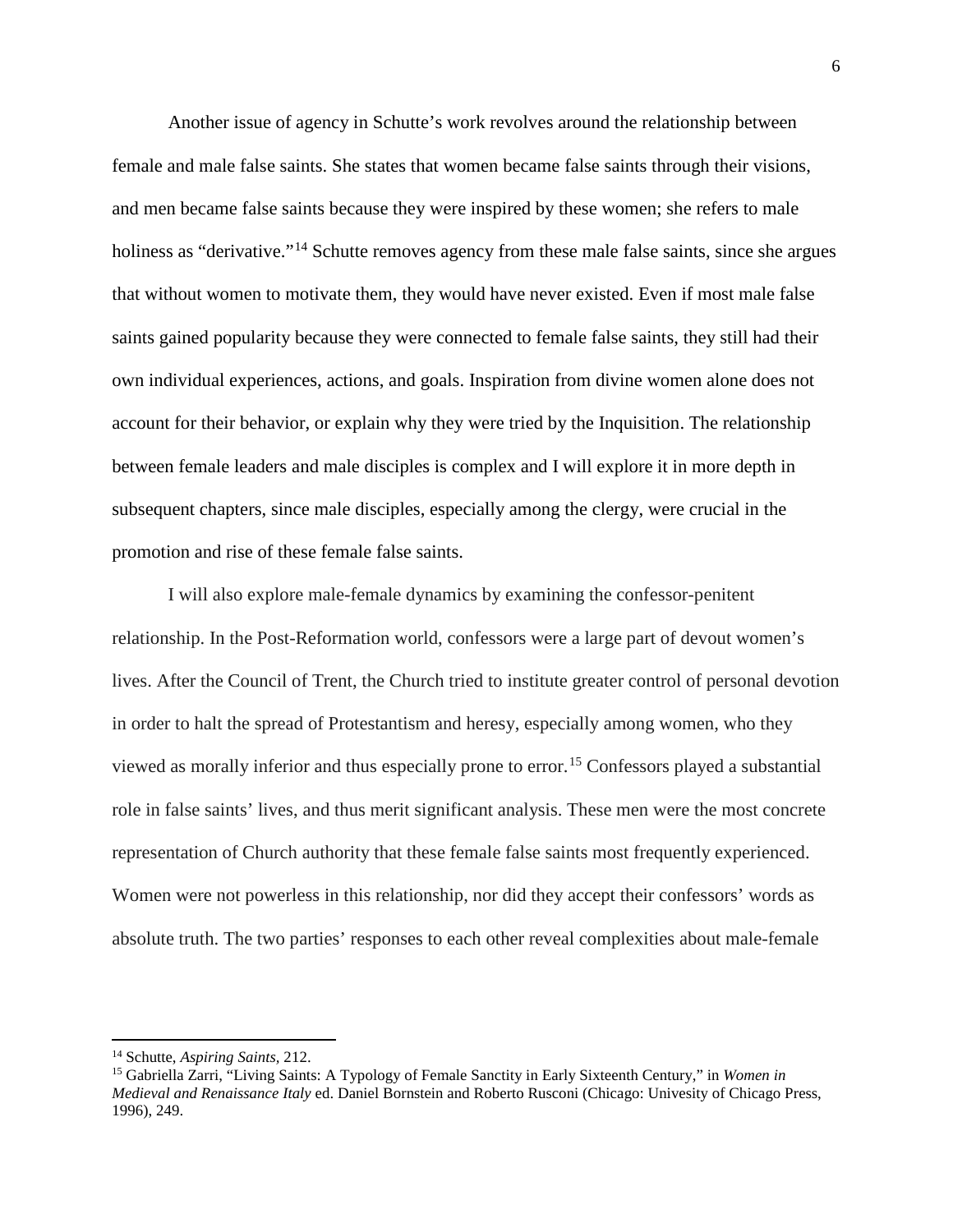interaction and gives us a more personal, practical, on the ground understanding of Church authority.

The complex nature of the confessor-penitent bond was underserved in Schutte's work. Schutte missed an opportunity to expand our comprehension of male-female dynamics. Ferrazzi had quite a few confessors, but the one who receives the most attention in her autobiography and Schutte's text is Giorgio Polacco. Polacco was the vicar of nuns for the diocese of Venice and wrote treatises on how to recognize demonic possession in women.[16](#page-8-0) In *Aspiring Saints,* Schutte presents Polacco and Ferrazzi's relationship in a very one-sided way. She uses Polacco's treatises on women and spiritual discernment, which were written in the vernacular for ordinary priests, to illustrate the clergy's views on women. Schutte summarized his attitudes towards women,

Naturally inclined to all seven deadly sins, women rarely prove able to withstand the onslaught of temptation. Paradoxically, however, the vast majority of them are not mere passive objects of the devil's attention but cunning subjects who actively and willingly collaborate with the Evil One. Seeking fame and fortune, they fabricate encounters with divine powers and persuade naïve confessors and spiritual directors to endorse and publicize their feigned holiness. $17$ 

Schutte appears to base her conclusions solely on Polacco's formal texts. Schutte does not utilize Ferrazzi's trial and autobiography as evidence or examine the personal aspect of Polacco's interaction with her. Schutte goes into great detail on how Polacco saw women, but not Ferrazzi specifically. By using mainly his writings on sanctity and female spirituality, we see only his attitude as a vicar and inquisitor, not as a confessor. In his day to day relationship with Ferrazzi, Polacco was a more complicated figure than just a man who saw women as naïve and prone to sin. Furthermore, Schutte does not explore how Ferrazzi viewed Polacco; she merely states that

<span id="page-8-0"></span><sup>16</sup> Schutte, *Aspiring Saints*, 121.

<span id="page-8-1"></span><sup>17</sup> Ibid., 122.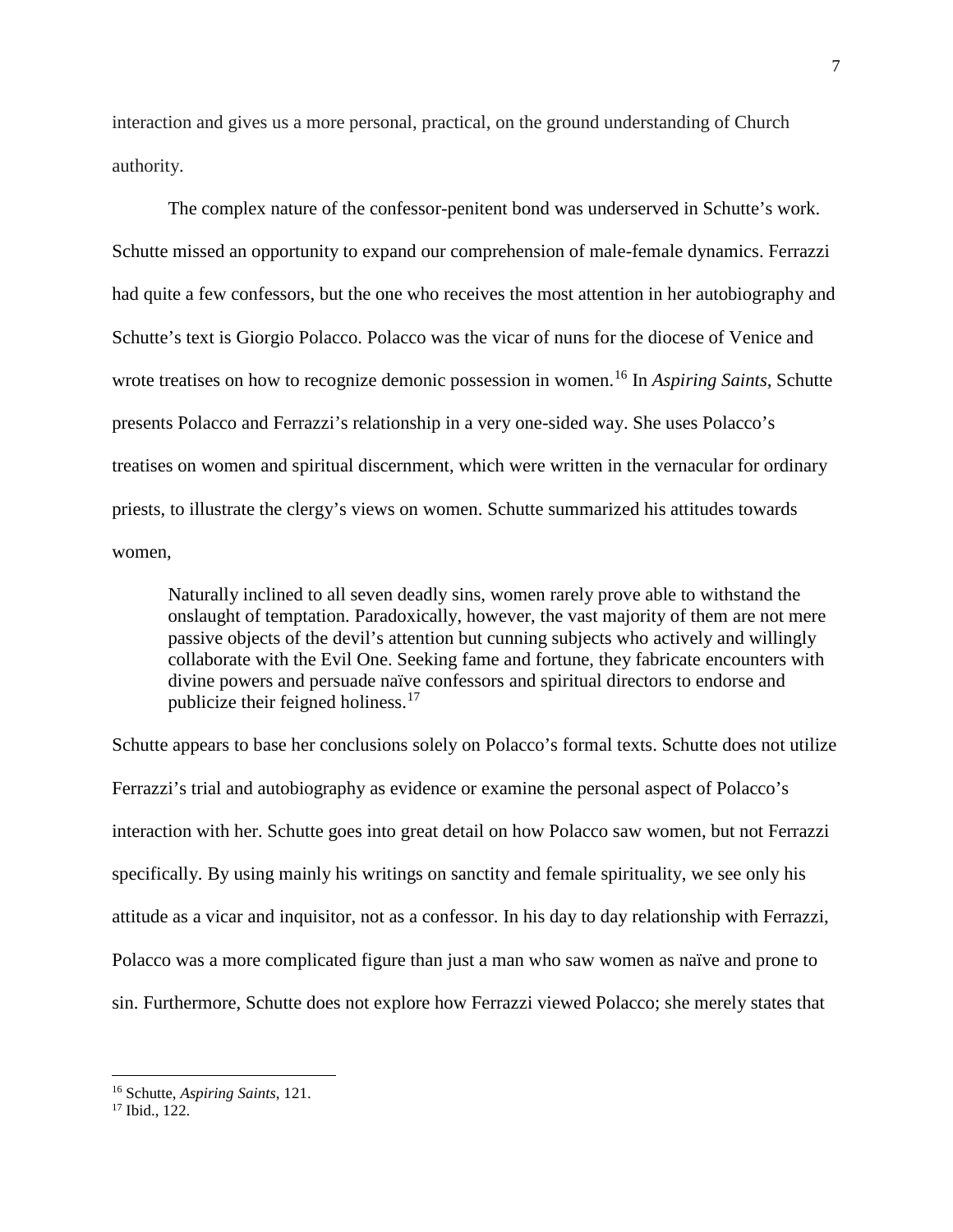Ferrazzi's account reveals that Polacco had a "more prolonged and substantial" role in her life "than he was willing to admit."[18](#page-9-0) Schutte ignores Ferrazzi's responses and reactions to Polacco, which illuminate the complexities of the confessor-penitent dynamic.

Schutte also fails to explore the balance of power within their relationship. Polacco tried to maintain control over Ferrazzi. He exorcised her many times, while Ferrazzi used her time in front of the Inquisition to criticize him. Of course, it is impossible to know their true feelings, but the relationship had more give and take than Schutte allows. She depicts Polacco as in firm control of Ferrazzi, albeit sometimes confused about what to do with her. She does not make an effort to show how Ferrazzi dealt with his behavior, even though Ferrazzi's own autobiography sheds light on her responses. Schutte does not present Ferrazzi as having feelings or attitudes about Polacco, which she certainly did. In this thesis, I will rely on Ferrazzi's and other false saints' trials to present a more nuanced interpretation of penance and confession.

Besides underserving the confessor-penitent relationship, Schutte misses a major source of context for understanding these women's religious behavior: the actions and models of established saints. Ferrazzi's autobiography contains several elements that strongly connect to Catherine of Siena's life. For example, the two of them had a very similar relationship to food. Just like Ferrazzi, Catherine vomited whenever she ate.<sup>[19](#page-9-1)</sup> Catherine survived on Communion alone, a sign of great piety.<sup>[20](#page-9-2)</sup> While Ferrazzi did not directly state she did this, she implied it was the case, stating, "Everyone said that I lived on Communion alone."[21](#page-9-3) The Eucharist was a complex symbol for these women; they were consuming God and being filled with Jesus. Caroline Bynum argues that, "To eat God in the Eucharist was a kind of audacious deification, a

<span id="page-9-0"></span><sup>18</sup> Ibid., 127.

<span id="page-9-2"></span><span id="page-9-1"></span><sup>&</sup>lt;sup>19</sup> Caroline Bynum, *Holy Feast and Holy Fast* (New Haven: Yale University Press, 2010), 168.<br><sup>20</sup> Ibid., 169.<br><sup>21</sup> Schutte, *Autobiography*, 23.

<span id="page-9-3"></span>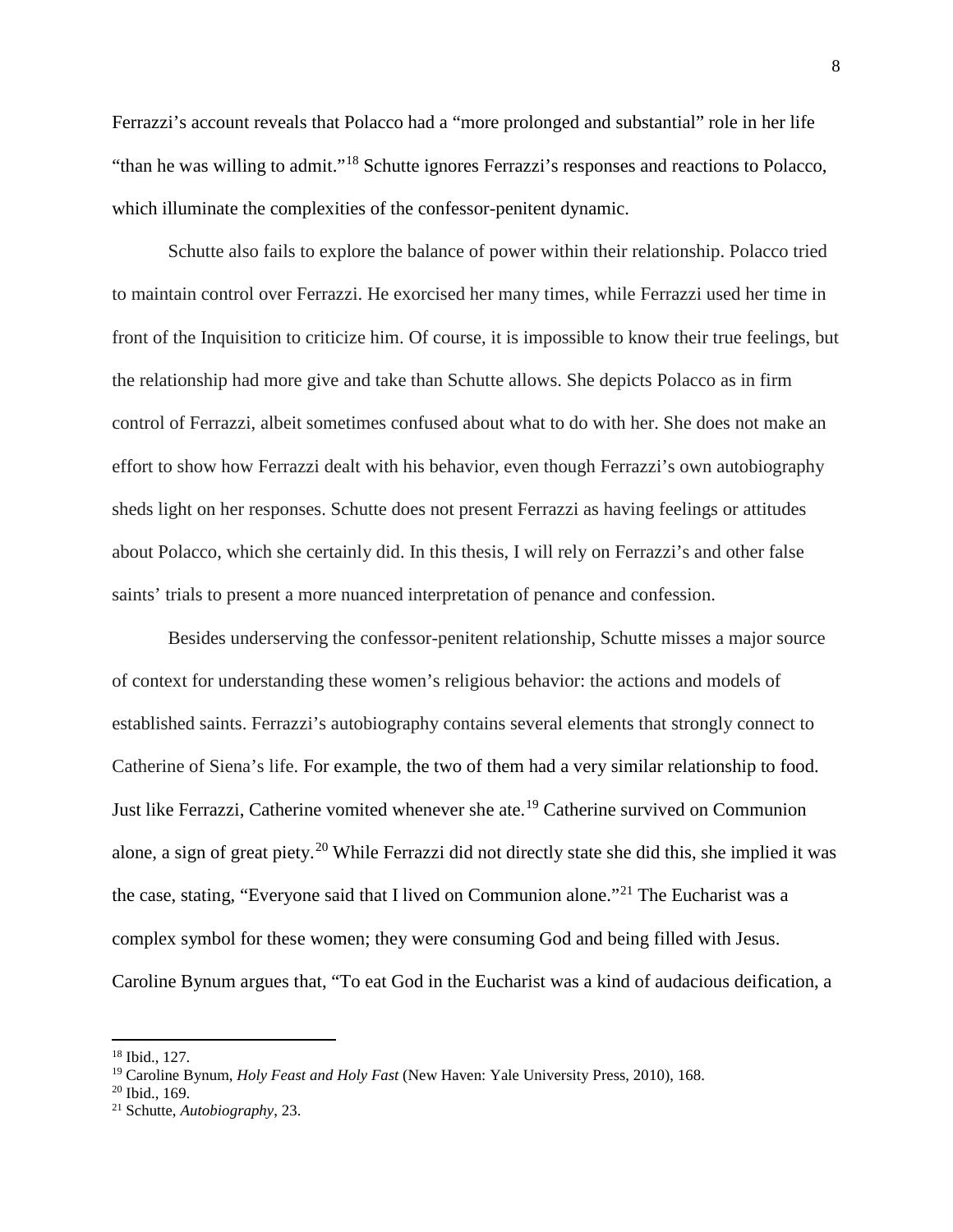becoming of the flesh that, in its agony, fed and saved the world."<sup>[22](#page-10-0)</sup> For female saints, daily Communion was a privilege that signified their holiness.  $^{23}$  $^{23}$  $^{23}$  By implying that she only ate Communion, Ferrazzi placed herself in a prestigious pantheon of holy women. Ferrazzi believed that her body was the vessel by which she suffered, and thus served God. When the Devil tormented her, with God's permission, she heard an inner voice say, "Cecilia, suffer, for those sufferings of yours will save that soul."<sup>[24](#page-10-2)</sup> God specifically chose her and marked her as worthy of enduring pain to help others. Interestingly, Catherine also saw her bodily suffering as a service to God. She believed that because of her fasting, God would free souls from purgatory.<sup>[25](#page-10-3)</sup> Whether or not Ferrazzi consciously fashioned herself after Catherine, the similarities between the two certainly are striking. Catherine was a very famous and highly regarded saint, and maybe Ferrazzi saw her as an example of how to balance public notoriety, spirituality, and approval by the Church. Sara Matthews Grieco maintains that Catherine was a model for religious women and that, "the importance of the life and example of Catherine of Siena cannot be underestimated."[26](#page-10-4)

Another example of possible saintly influence is Teresa of Avila, who was canonized in 1622, during Ferrazzi's adolescence. According to Erin Rowe, Teresa presented herself as a highly feminine and obedient individual in order to shield herself from criticism and avoid overstepping Church authority.<sup>[27](#page-10-5)</sup> Her supporters capitalized on this to promote the idea that because she was so humble and typically, femininely "weak," God blessed her with divine

<span id="page-10-2"></span>

<span id="page-10-4"></span><span id="page-10-3"></span>

<span id="page-10-1"></span><span id="page-10-0"></span><sup>&</sup>lt;sup>22</sup> Bynum, *Holy Feast*, 3.<br><sup>23</sup> Ibid., 59.<br><sup>24</sup>Schutte, *Autobiography*, 73.<br><sup>25</sup> Bynum, *Holy Feast*, 171.<br><sup>26</sup> Sara F. Matthews Grieco, "Models of Female Sanctity in Renaissance and Counter-Reformation Italy," in *Wome and Faith,* ed. Lucetta Scaraffia and Gabriella Zarri (Cambridge: Harvard University Press, 1999), 169. <sup>27</sup> Erin Rowe, "The Spanish Minerva: Imaging Teresa of Avila as Patron Saint in Seventeenth Century Spain,"

<span id="page-10-5"></span>*Catholic Historical Review* 294 (2006): 582. For more information on St. Teresa of Avila, see Alison Weber, *Teresa of Avila and the Rhetoric of Femininity* (Princeton: Princeton University Press, 1996).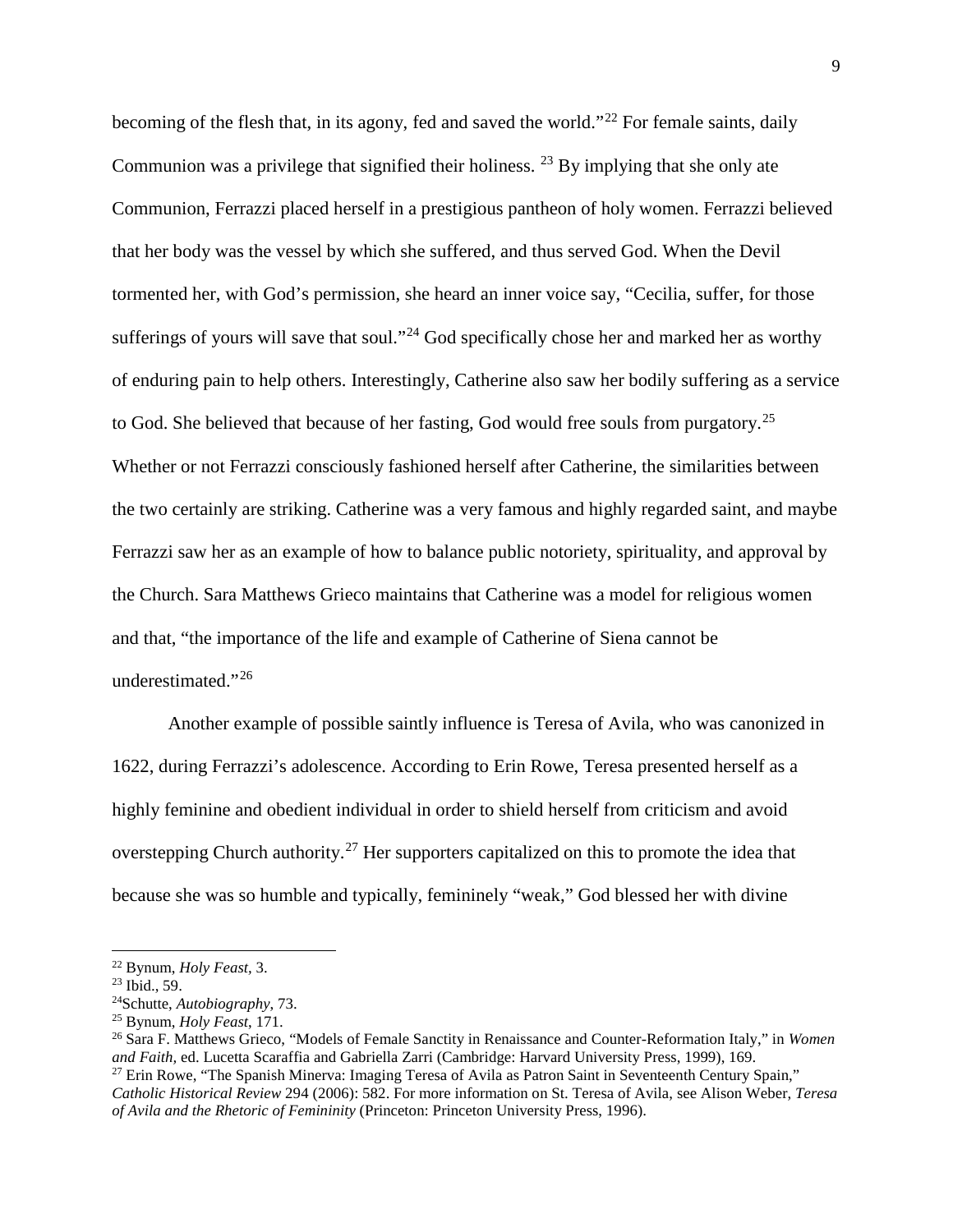gifts.[28](#page-11-0) In her autobiography, Ferrazzi also tries to present herself as a weak-willed, subservient woman. She stated that she was ill during Mass and that "at the elevation of the Most Holy Host, I made an offering to the Lord that through the authority of His servant, either my pain lessen or I die if He wished, for I remained completely and in everything in holy obedience to Him."[29](#page-11-1) She later abased herself, stating, "I've always held my actions suspect in the eyes of God, for I'm a sinner and have done evil, and the good, if there has been any, is derived from God."<sup>[30](#page-11-2)</sup> Ferrazzi fits within this tradition of holy women humbling themselves.

Both Catherine and Teresa were major female saints within the Church whose vitae or lives Ferrazzi and other false saints could have heard or known about. These significant connections to Ferrazzi's life beg the question if earlier saints were a major influence in other false saints' lives. Were they attempting to copy these approved models of sanctity? If so, why did they fail and end up falling under the Inquisition's suspicion? These false saints had to have derived their religious practices from somewhere, and perhaps saints like Catherine or Teresa provided inspiration. In her effort to show how society and the Church viewed these women, Schutte missed the opportunity to explore sanctity on a time spectrum, tracing its changes and its influence on female false saints.

Although analyzing and tracing influence of earlier saints would certainly add to our understanding of sanctity, establishing influence is a difficult and problematic process. For most of these false saints, we do not have sources written by them, where it would be perhaps possible to find mention of earlier saints. Even when we have these types of sources, their writings rarely, if ever, explicitly refer to earlier saints. One could argue that even if these individuals did not

<span id="page-11-0"></span><sup>28</sup> Ibid., 583.

<span id="page-11-1"></span><sup>29</sup> Schutte, *Autobiography*, 52.

<span id="page-11-2"></span><sup>30</sup> Ibid., 41.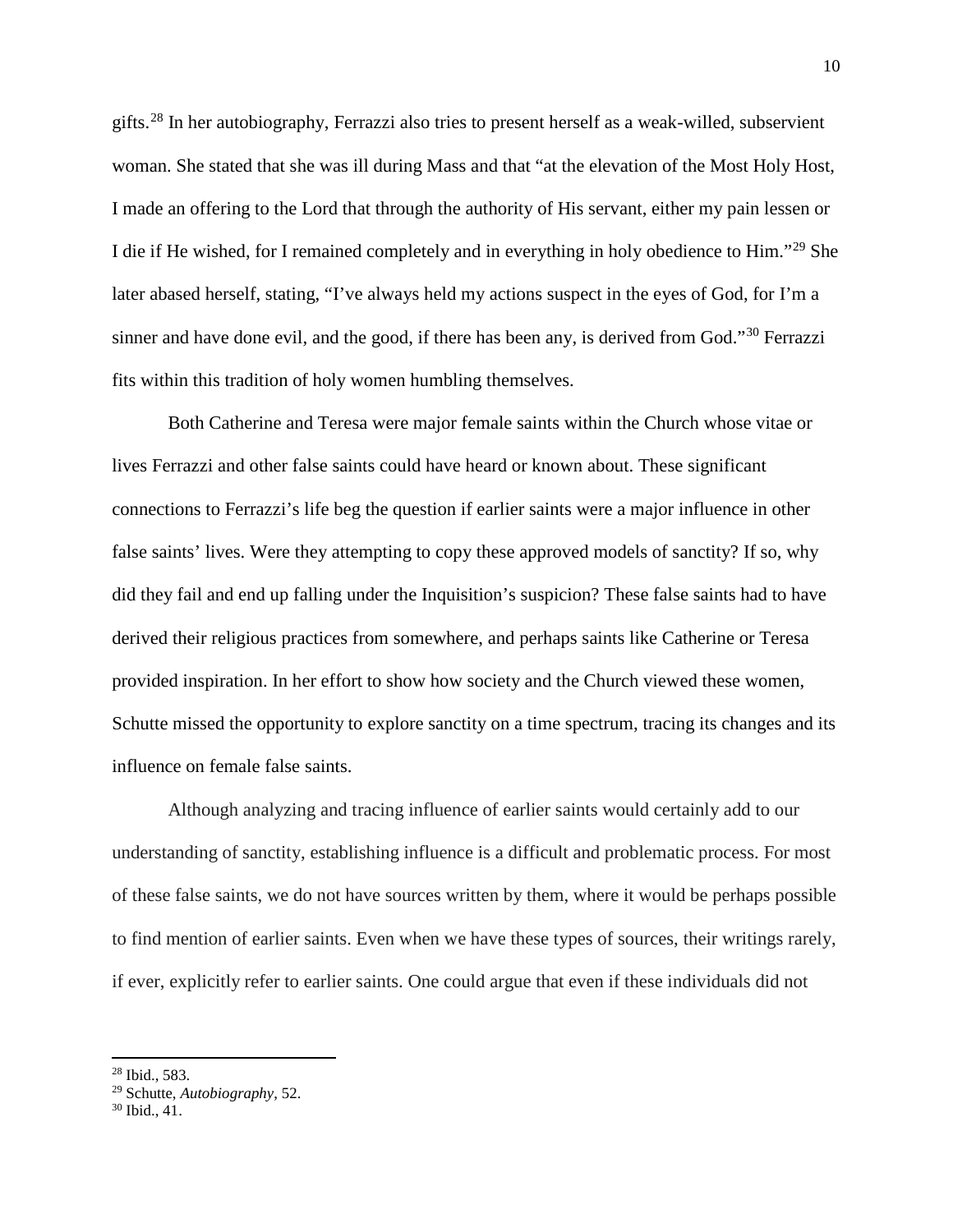mention saints by name, it is still possible to find commonalities and trace influence, by connecting similar types of behavior. Yet, historian Quentin Skinner argues that this approach to history is precarious, "the danger is, however, that it is so easy to use the concept [of influence] in an apparently explanatory way without any consideration of whether the conditions sufficient, or at least necessary, for the proper application of the concept have been met."<sup>[31](#page-12-0)</sup> Skinner elaborates on the conditions necessary to prove that writer A influenced writer B, "(i) that there should be a genuine similarity between the doctrines of A and B; (ii) that B could not have found the relevant doctrine in any writer other than A; (iii) that the probability of the similarity being random should be very low."[32](#page-12-1) It may be possible to find evidence for Skinner's first condition with Ferrazzi and Teresa or Catherine. The latter conditions are far harder to prove. Given the large number of female saints and local devotional cults, it is nearly impossible to create a direct line of influence between these false saints and specific earlier saints. It is possible to show that they followed devotional trends, but not to link them to unique personal types of sanctity. In the subsequent chapters of this thesis, I will not attempt to fill in Schutte's gap by establishing influence. I will explore the ways in which earlier types of sanctity, in general, may have affected these false saints. Unlike Schutte, I will attempt to contextualize these individual's religiosity within the grander chronology of female spirituality.

Perhaps the richest and most complex area Schutte almost entirely ignored was the content of these women's beliefs and visions. She mentions when one of her subjects had ecstasies or fasted heavily, but does not go much further than this cursory level of analysis. She makes no effort to examine the reported content of these visions or investigate whether there were any specific commonalities in religious practice among false saints. For women like

<span id="page-12-1"></span><span id="page-12-0"></span><sup>&</sup>lt;sup>31</sup> Quentin Skinner, "Meaning and Understanding in the History of Ideas," *History and Theory* 1 (1969): 25. <sup>32</sup> Ibid., 26.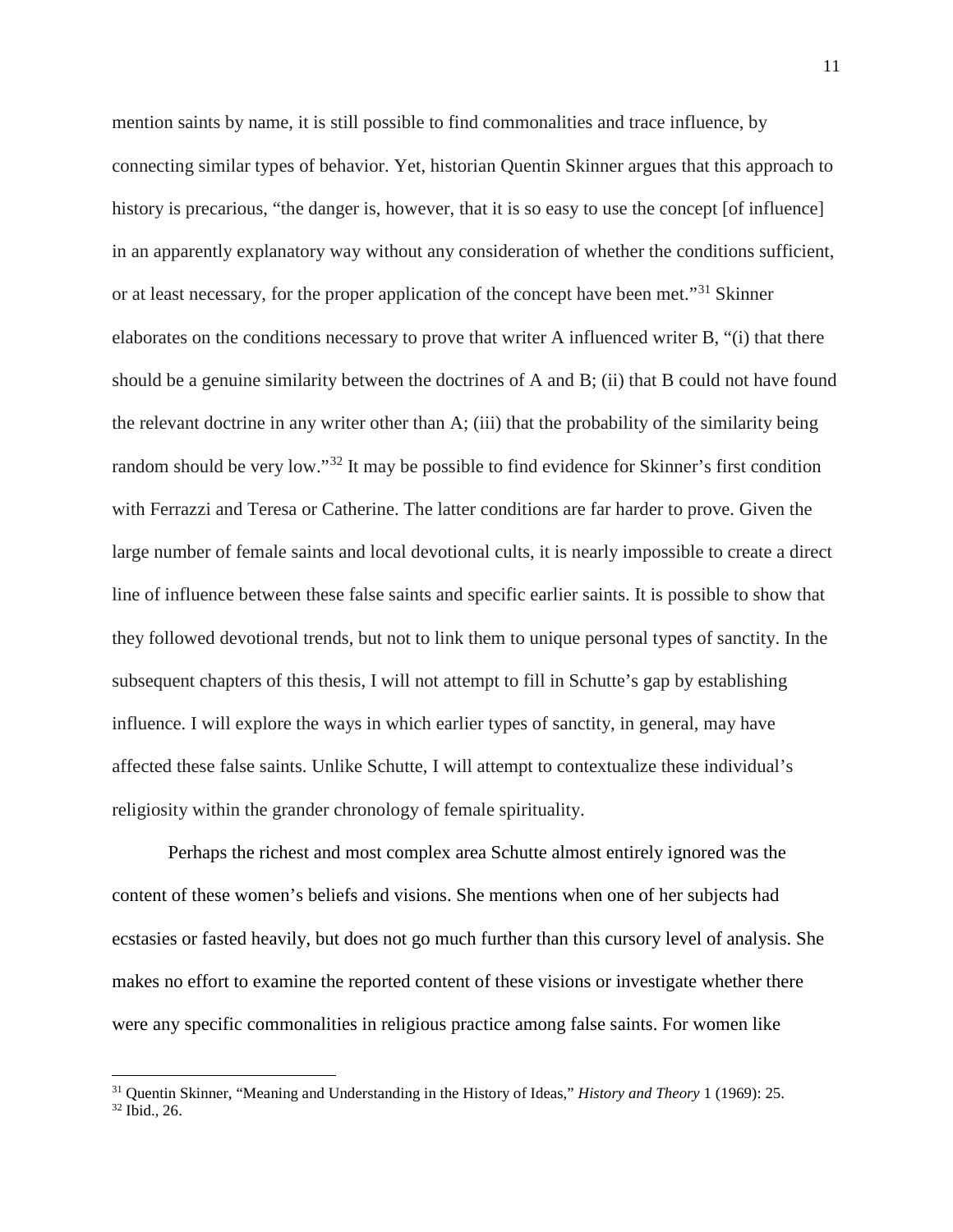Ferrazzi, the personal experience likely trumped all else in religion, considering that mass was said in Latin, that these women did not belong to confraternities, and that they had little formal religious role outside the convent. Lu Ann Homza argues that some "Spanish Catholics put supreme importance on personal conversance in their estimation of holiness and their understanding of religious persuasion…They based their understanding of the true, the good, and the sinful on people, conversations, and duration, rather than institutions and traditions."<sup>[33](#page-13-0)</sup> People's inner dialogues and personal connection to God are just as important to understanding the phenomenon of false sanctity as are the inquisitorial manuals and clerical treatises Schutte so often relies upon. If we are to ascertain why the Inquisition saw these false saints as dangerous, we also need to understand the specifics of what they saw and promoted as truth to the public. Schutte takes the personal element away from these visions, writing, "By making contact with supernatural beings more powerful than their earthly superiors, they [these women] sought to overcome the handicaps of economic, social, and sexual subordination."[34](#page-13-1) Instead of employing visions to contribute to our understanding of female mysticism and false sanctity, Schutte simplifies these complex experiences to attempts to subvert lower societal status, a rather reductionistic approach to something so personal and intricate.

While Schutte fails to explore the vast majority of visions, she does attempt to analyze visions with sexual content. She cites one of Ferrazzi's ecstasies, in which the Devil tempted her and urged her to have sex, as evidence that although these female false saints consciously avoided sex, their visions revealed their internal conflict over chastity.<sup>[35](#page-13-2)</sup> She states, "From a modern perspective, these visions…suggest deep ambivalence on the seers' part about their

<span id="page-13-0"></span><sup>33</sup> Lu Ann Homza, "Local Knowledge and Catholic Reform in Early Modern Spain," in *Reforming Reformation* ed. Thomas Mayer (Farnham: Ashgate, 2012), 87-88.

<span id="page-13-2"></span><span id="page-13-1"></span><sup>34</sup> Schutte, *Aspiring Saints*, 110. 35 Ibid., 216.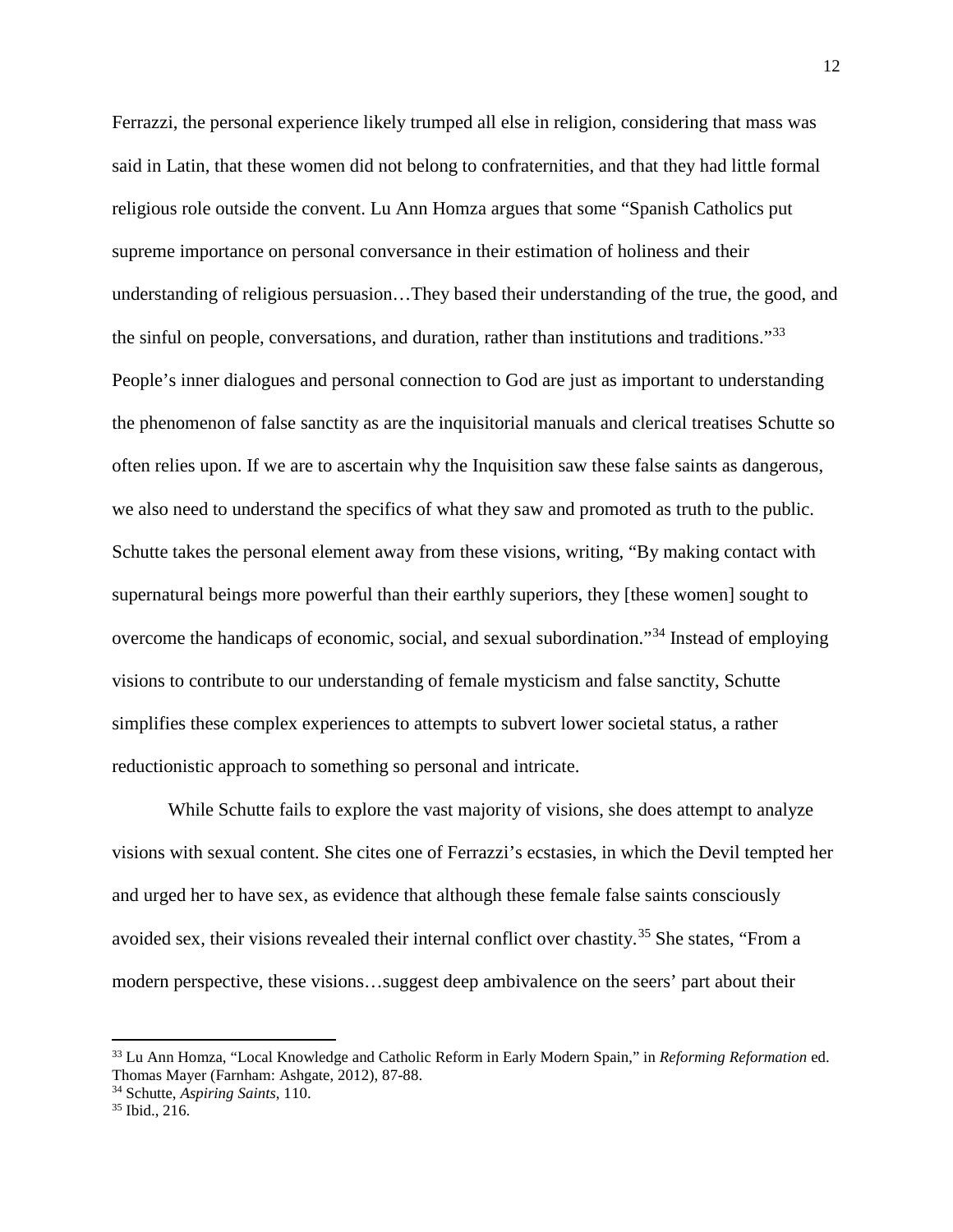commitment to chastity and their ability to persevere in the virginal state…As anxious to pursue a holy life as their spirit might be, their flesh was all too vulnerable."[36](#page-14-0) With this argument, Schutte imposes modern judgments and expectations onto the past; according to her, these visions have to have some deeper psychological meaning that explains them and makes them understandable to us. Even if her hypothesis on conflicted chastity were true, Schutte contradicts her previous statements. In her introduction she writes,

I have not tried and do not claim, however, to have probed systematically the psyches of my subjects so as to uncover "real" motives "masked" by religious language. Although some psychoanalytic paradigms offer useful heuristic leads, they cannot be transplanted successfully into situations very different from those in which they were generated. $37$ 

Schutte acknowledges the difficulty of explaining people's motives and exploring their inner thoughts, but does just that with her interpretation of their sexuality. She contradicts her explicit reluctance to speak to motivation and these women's mental states. A large proportion of female false saints had visionary experiences, and they require more analysis than Schutte conducts.

Another important aspect of false sanctity that merits investigation is the different spaces false saints inhabited and they ways they moved through them. Most of these women lived in convents, where their mobility would have been greatly restricted. These false saints' ability to enact their holy behaviors in public was crucial to gathering disciples and fame. Cecilia Ferrazzi's efforts to take care of at-risk girls were not confined to their home. She often moved throughout Venice to perform Christian charity. One of her wards, Orsetta, ran away and Ferrazzi searched around Venice for her. When Ferrazzi finally found where she was staying, she ran into the man who was hiding her.<sup>[38](#page-14-2)</sup> She "spoke harshly to put fear into him," and when that

<span id="page-14-0"></span> $\frac{36 \text{ Ibid., } 216-217.}{37 \text{ Ibid., } xiv.}$ 

<span id="page-14-2"></span><span id="page-14-1"></span><sup>38</sup> Schutte, *Autobiography*, 49.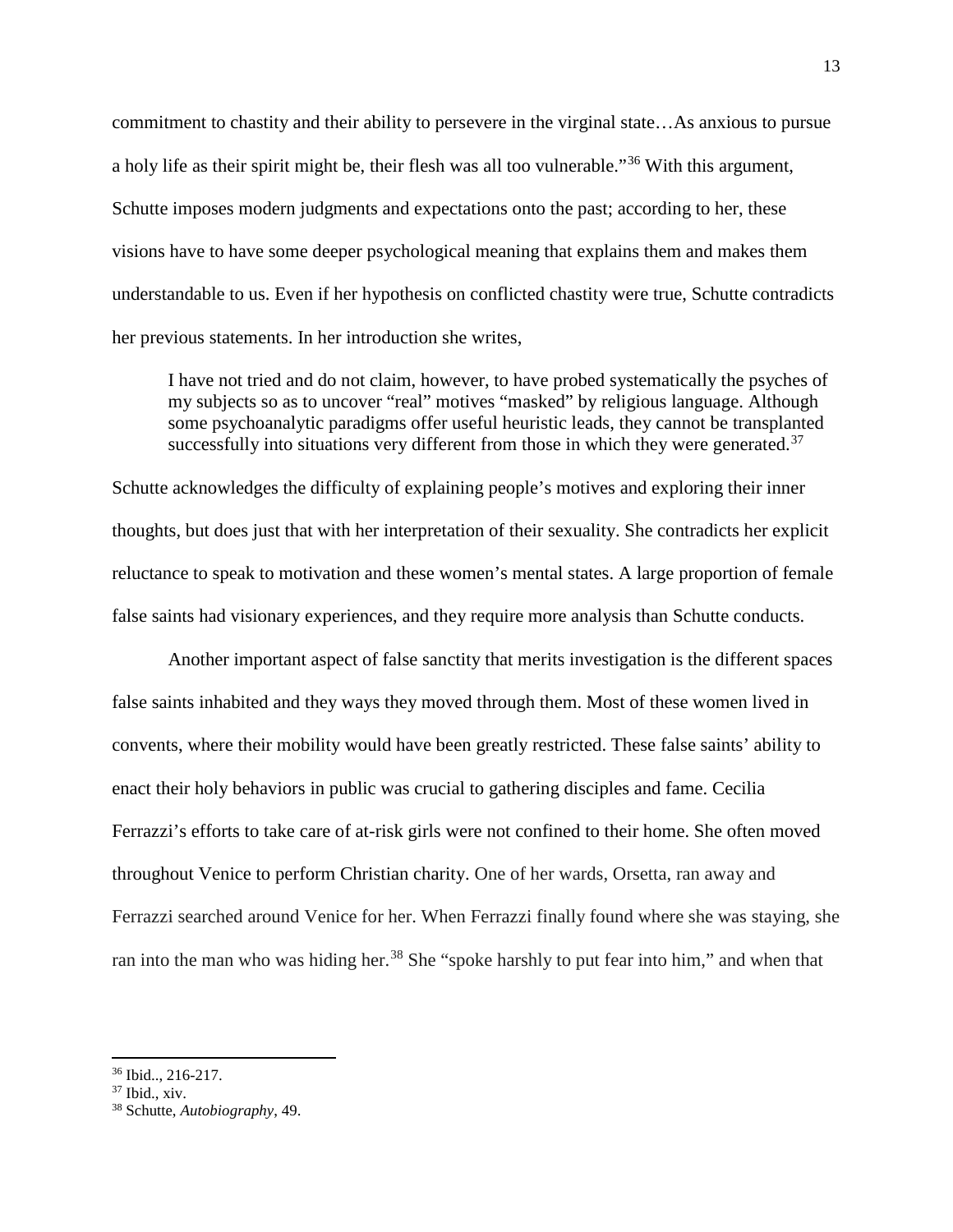did not work she "ran up the stairs of the house" with him chasing her.<sup>[39](#page-15-0)</sup> Ferrazzi moved throughout Venice, and her yelling and sprinting upstairs would have caused quite a scene. Ferrazzi likely thought these escape stories provided some evidence of her Christian charity and holiness, or she would not have bothered retelling several of them to the Inquisition. Ferrazzi and other false saints often performed typical saintly behavior, such as charity and fasting, but within the public sphere. Their ability to move freely was crucial to proving their holy behavior as holy to others.

False saints implicitly recognized the importance of space by choosing when to reveal and when to hide their holy behavior. Francisca Hernandez and Antonio Medrano, two false saints tried in sixteenth-century Spain, for example, engaged in sexual behavior with each other that they believed was still pure, but did so in secret, because it likely would have raised suspicion.<sup>[40](#page-15-1)</sup> Ferrazzi retold many of her visions to her confessors and the general public. In one instance, a Jesuit visited her in a vision while she was in her room within her charitable home. A ward saw and told all the other girls that she was having sex with him. Ferrazzi's public image could have suffered, if she were to have visions that contained men who were not Jesus or God. Her ward recognized this potential for harm and chose to spread malicious gossip about her. False saints did not always desire for their holy behaviors to be made public, especially when it posed a threat to their reputations. False saints had to weight the costs and benefits of certain actions when considering public and private space.

These women and men also used space in order to legitimize their holiness. Historians have argued that religious women had to live in convents for the Church to view their spirituality

<span id="page-15-1"></span><span id="page-15-0"></span><sup>&</sup>lt;sup>39</sup> Ibid., 49.<br><sup>40</sup> Lu Ann Homza, ed., "Testimony by Francisca Hernandez, June 2, 1531," in *The Spanish Inquisition, 1478-1614: an Anthology of Sources* (Indianapolis: Hackett Pub. Co., 2006), 104.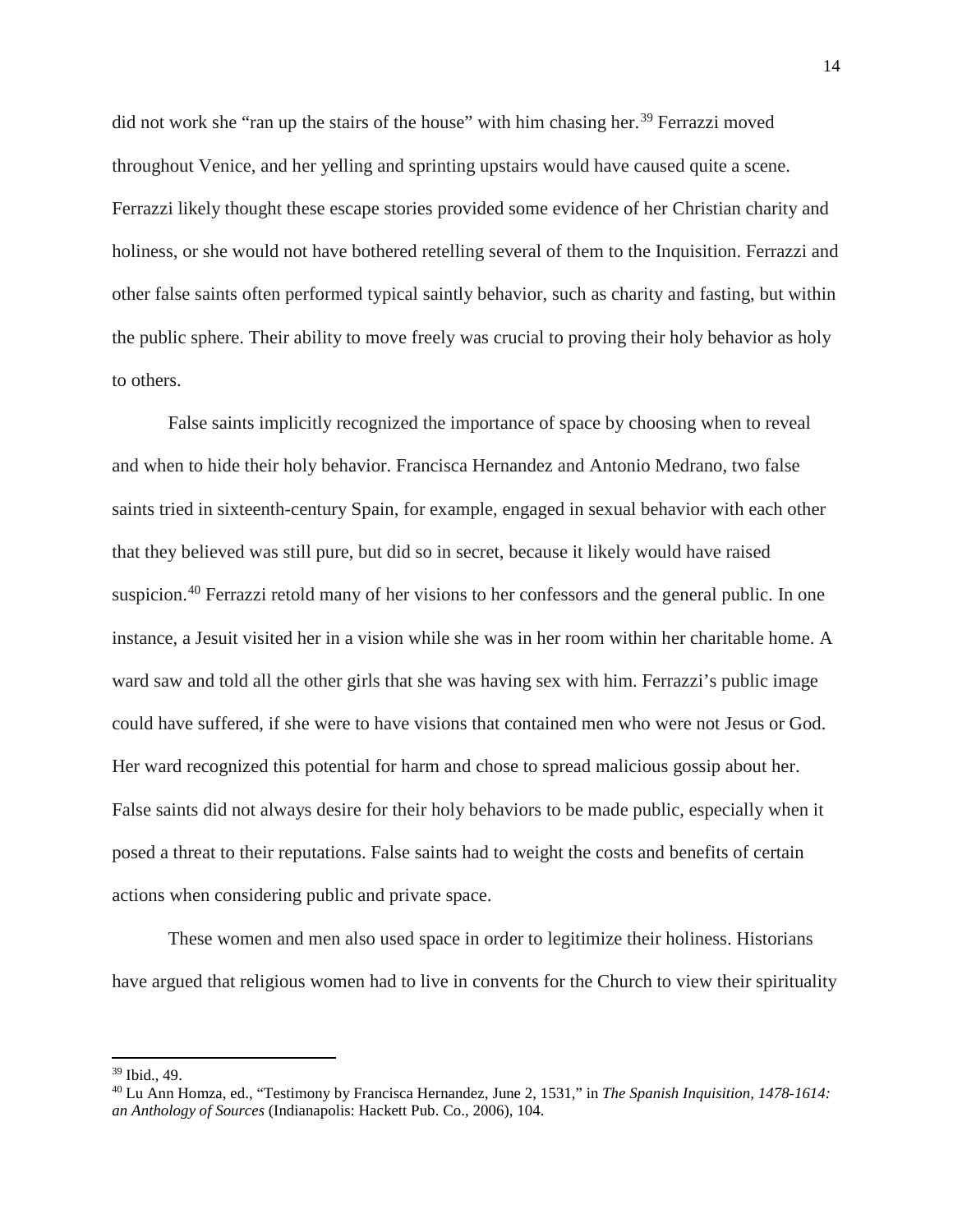as divinely inspired. The Church doubted the chastity and devoutness of religious, unmarried, women who lived outside convents. Francisca Apostoles, a sixteenth-century woman tried by the Inquisition in Toledo, was not able to join a convent. She instead made founding a convent a primary component of her holy mission. Even before she succeeded in her goal, Apostoles lived with several other holy women in a convent-like environment. She acted as an abbess, monitoring the women and forcing them to take certain vows and live by her rules.<sup>[41](#page-16-0)</sup> The space of the convent served two purposes for Apostoles: her effort to create a holy place for religious women added to her public image as a charitable crusader. Her life in her quasi-convent, and later actual convent, served to validate her spirituality. She was not a free, undevout woman roaming through the streets of Toledo. Rather, she was a modest, chaste devotee who voluntarily enclosed herself. False saints negotiated with the space in which they lived in order to pursue their holiness. It could serve to legitimize their holiness, or hide potentially risky behavior. Most importantly, it is crucial to remember that these false saints had relative freedom in movement. Although they did not always control where they lived, they did control where and when they moved in public spaces. Their ability to move in and out of highly populated areas provided them the opportunity to pursue public holiness and obtain a popular cult.

Beyond space, Schutte missed several other themes, including confessors, visions, discipleship, and relative agency, that, if explored, would help flesh out how false sanctity worked on a personal and greater societal level. Overall, Schutte makes a substantial contribution in her study of how inquisitors and male Church authority treated and viewed these people, who challenged and reinvented traditional Catholic practice to fit their own needs and the needs of their disciples. Unfortunately, in an effort to understand these false saints, Schutte has blanketed

<span id="page-16-0"></span><sup>41</sup> Gillian T. W. Ahlgren*, The Inquisition of Francisca: A Sixteenth Century Visionary on Trial* (Chicago: University of Chicago Press, 2005), 103.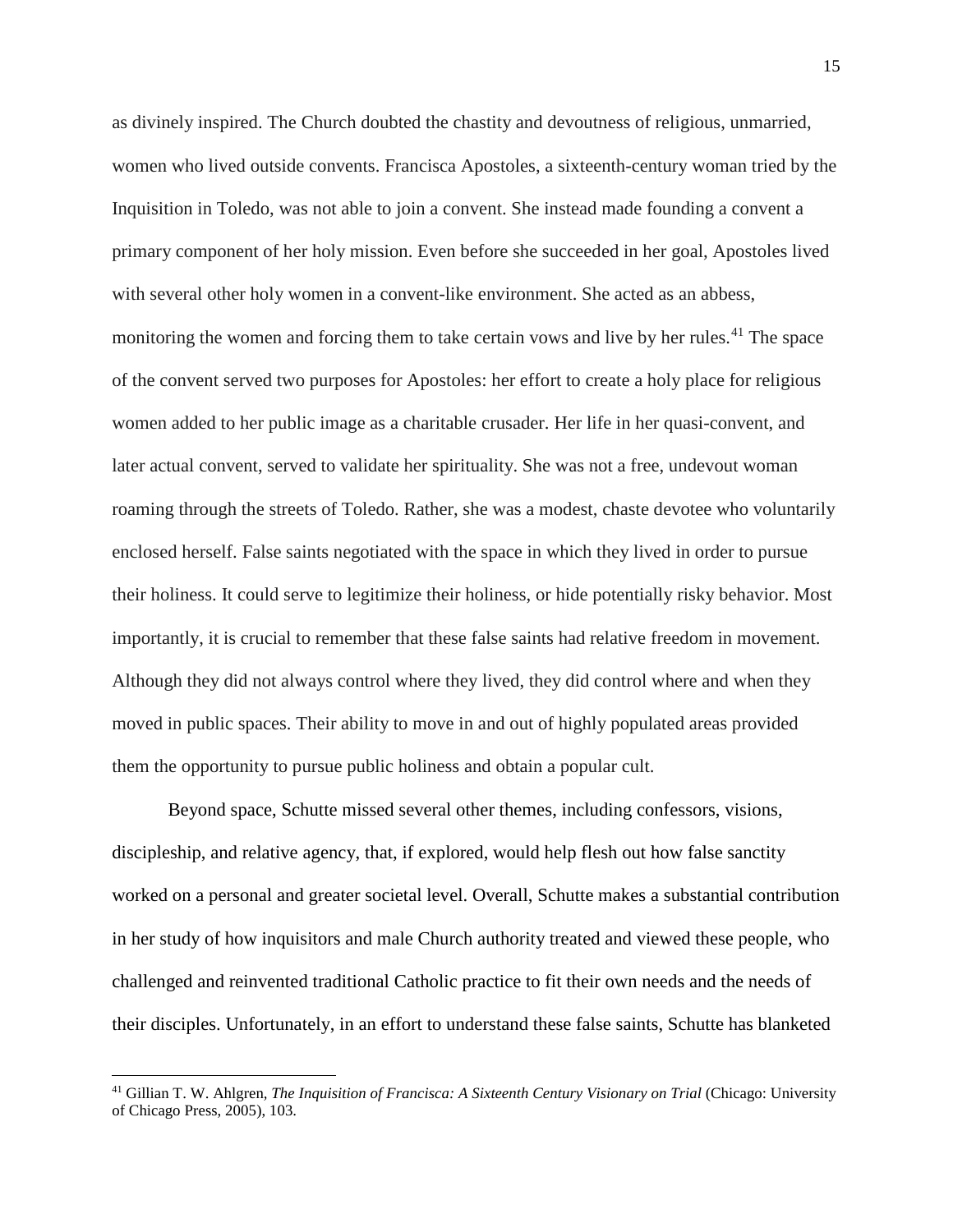over their individual and distinct characteristics. In trying to create a model of false sanctity, she has created an inflexible set of characteristics that does not allow for nuance or individualism. In trying to reveal how similar they were in social class, education level, and occupation, she has failed to explore their individual paths to holiness.

This thesis will address many of the questions Schutte's work leaves unanswered by exploring three areas of false sanctity: the confessor-penitent relationship, discipleship, and holy behavior. In order to round out the lives of these men and women, I will focus on the ways they viewed penance and interacted with their confessors. I will argue that we should view the confessor-penitent relationship as one of negotiation. I plan to expand our notion of the sources of spiritual guidance in the lives of the Catholic laity by examining the lay women that influenced false saints.

I will also explore the methods false saints relied on to gain disciples and I will present the disciple-saint relationship as one of mutual benefit and interest. Keeping and maintaining followers was a complex and difficult process for false saints, but one of paramount importance. I will rely on the holy behaviors false saints used to attract followers to explore their personal spiritualties. False saints often embraced the physicality of the body as an outward proof of visions and internal piety. Female false saints did not only perform typical feminine holy behaviors, such as fasting and penance. Some women obtained followers by performing masculine religious roles. False saints relied on a wide range of behaviors to gain a variety of disciples.

The basis of the analysis of these three areas is individual spirituality and local religion. Instead of reducing false saints to frauds caught by the Inquisition, my goal is to refocus attention on the personal aspect of belief and the interplay between local and institutional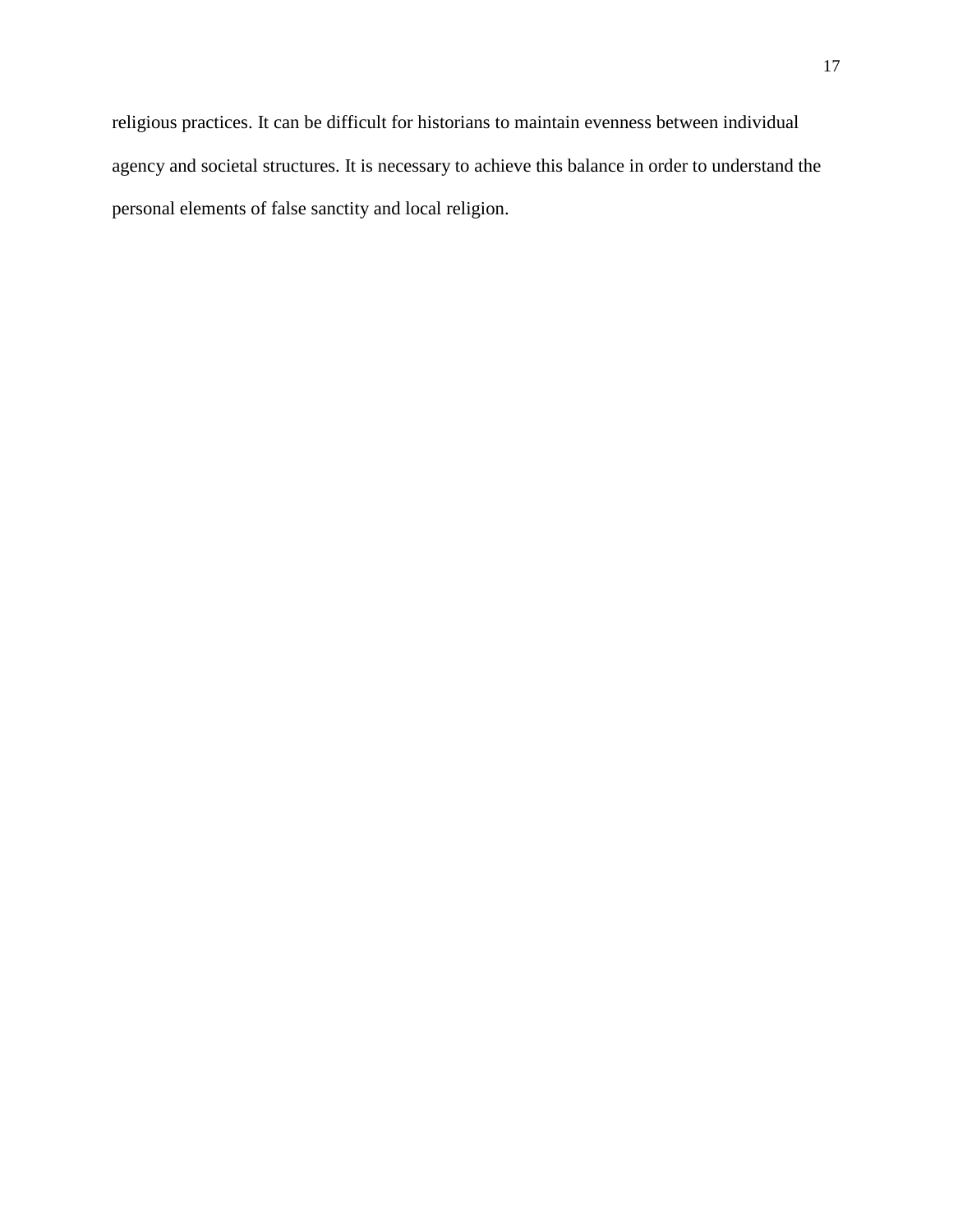#### Chapter Two: Balance of Power and the Confessor

Confessors were one of the primary ways Catholics in early modern Europe encountered Church ideology. Confession played a prominent role in the laity's lives; they were required to confess at least once a year and perform the sacrament of penance to receive the Eucharist.<sup>[42](#page-19-0)</sup> Analysis of the confessor-penitent relationship can reveal the ways people responded to Church authority on the local, personal level. False saints' interactions with their confessors demonstrate to what degree confession and confessors factored into their pursuit of sanctity. Several false saints achieved popularity without relying on confessors; others rejected them entirely and discerned their own penance and visions. False saints negotiated with their confessors to shape the relationship to fit their holy agendas. Furthermore, spiritual direction was not exclusively male priests controlling female penitents; lay and religious women spiritually influenced these false saints as well. Ultimately, these false saints' cases expand our conception of the range of spiritual actors who guided Catholics. Spiritual influence was fluid and came from a variety of people, no matter their religious position or gender.

Instead of analyzing the complexities of confession and spiritual discernment, modern historiography focuses on penance as a means of Church oversight. In *Related Lives: Confessors and Their Female Penitents, 1450-1750*, Jodi Bilinkoff outlines the traditional view about confessors: "In theory, priests--male, formally educated, imbued with the power of office- directed penitents, male or female, who then blindly obeyed their dictates…Scholars have accordingly stressed the exclusively repressive aspects of the Catholic confessional system."[43](#page-19-1) In *Religious Authority in the Spanish Renaissance*, Lu Ann Homza argues for a more complex

<span id="page-19-0"></span><sup>42</sup> Jodi Bilinkoff, *Related Lives: Confessors and Their Female Penitents, 1450-1750* (New York: Cornell University Press, 2005), 47.

<span id="page-19-1"></span><sup>43</sup> Ibid., 25.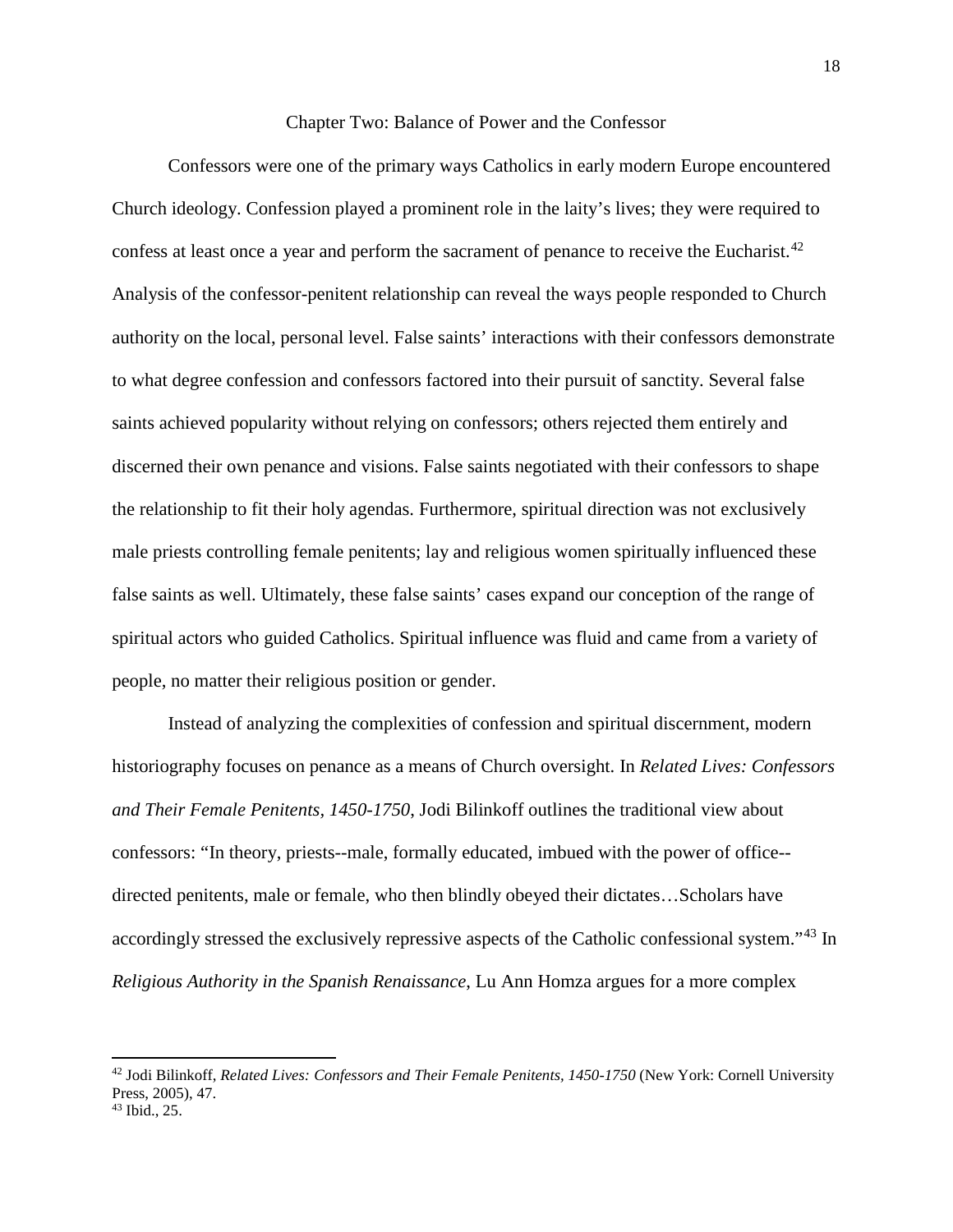interpretation of confessors' manuals and penance. She states that historians usually see these sources as weapons of clerical control, but contends that

they stressed activity--whether mental, physical, or emotional-- in the process of salvation, and directed that counsel to laymen and women as well as clerics. Their manuals' net effect was to promote a religious authority in which each end of the spectrum exerted influence upon the other.<sup>[44](#page-20-0)</sup>

If the manuals that guided confession could be more complex than we might assume, then the practice itself could be as well. On the surface, the formal structure of the sacrament of penance might seem to bestow the confessor with a great deal of power, but analysis of the interactions between penitents and confessors requires further investigation and subtlety.

Historian Patrick O'Banion outlines the Church's expectations for confessors, penitents, and the sacrament. O'Banion argues that confessors were supposed to be legitimate, knowledgeable, and prudent.<sup>[45](#page-20-1)</sup> The Church expected them to confess one penitent at a time, keep the seal of confession, and convince penitents to recount every sin. Meanwhile, penitents were supposed to engage in self-examination and come to confession prepared to disclose all their mortal sins.[46](#page-20-2) The graver the sin they committed, the heavier the penance their confessor assigned. After the confessor ordered penitential behaviors, he granted the penitent absolution, or "the assurance that the offender's culpa had been forgiven by God."<sup>[47](#page-20-3)</sup> O'Banion emphasizes the importance of confession for early modern Catholicism, "So fundamental was this second plank of salvation [i.e. penance] for the shipwrecked sinner…that without it there could be little hope of salvation. Those who avoided the sacrament separated themselves from the community,

<span id="page-20-0"></span><sup>44</sup> Lu Ann Homza, *Religious Authority in the Spanish Renaissance* (Baltimore: Johns Hopkins University Press, 2000), 151, 174.

<span id="page-20-1"></span><sup>45</sup> Patrick O'Banion, *The Sacrament of Penance and Religious Life in Golden Age Spain* (University Park: Pennsylvania State University Press, 2012), 21.

<span id="page-20-3"></span><span id="page-20-2"></span> $^{46}$  Ibid., 48, 57.<br> $^{47}$  Ibid., 68.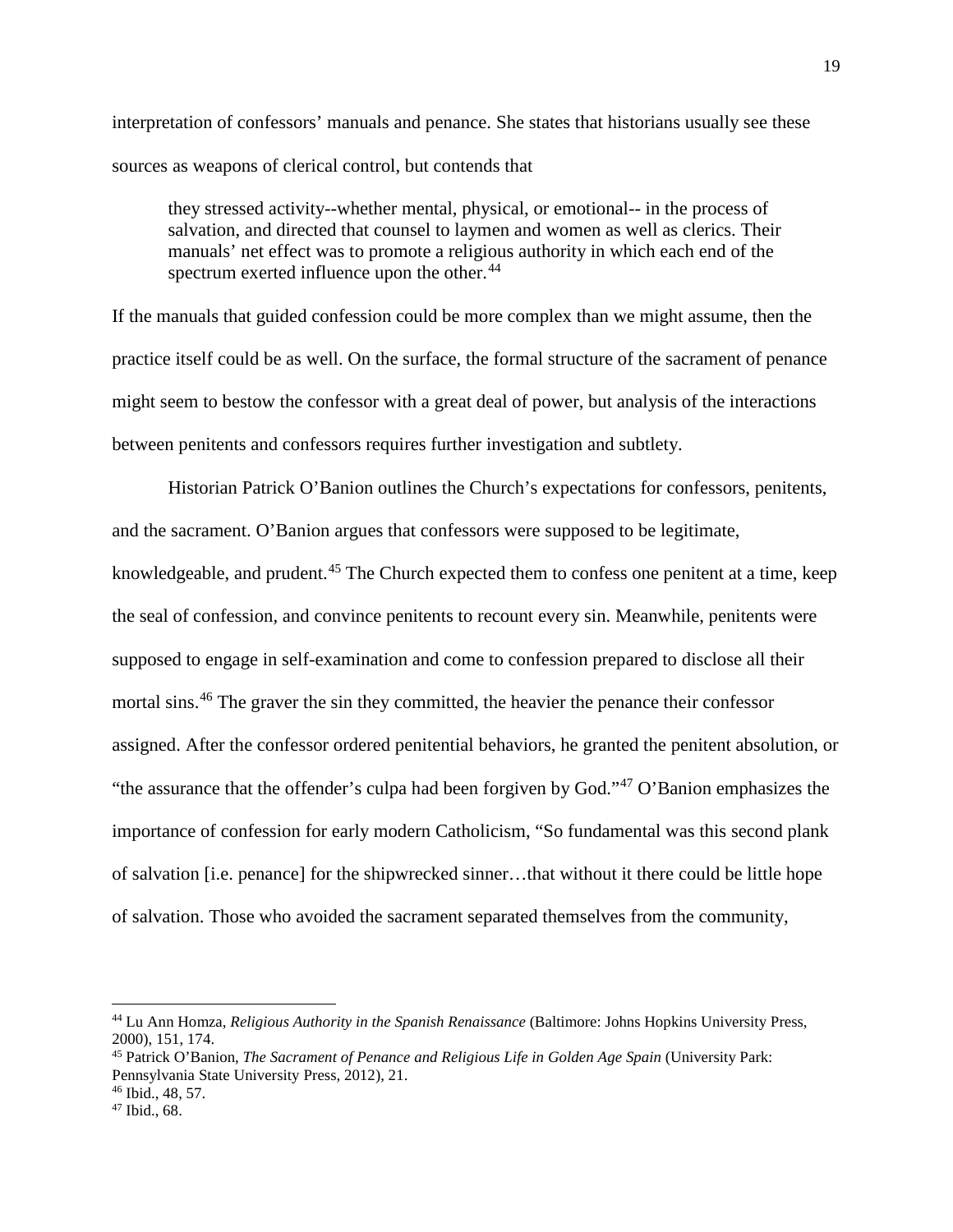becoming religious and social outcasts."[48](#page-21-0) O'Banion argues that the "typical" confessor-penitent relationship consisted of a negotiation between two people, even though one held symbolic and actual authority over the other.<sup>[49](#page-21-1)</sup>

In contrast to O'Banion's sophisticated examination of confession, Anne Schutte does not provide a nuanced analysis of the confessor-penitent relationship. Besides Inquisition trials, her main sources are confessors' manuals, clerical treatises on sin, and written defenses of female saints.<sup>[50](#page-21-2)</sup> She relies on these texts to illuminate the process of the discernment of spirits and the methods priests used to spiritually direct and control false saints. She fails to deeply explore communication and interactions between confessors and false saints, even though confessors were a central theme in the autobiography of her primary subject, Cecilia Ferrazzi. Schutte does not analyze the complexities of Ferrazzi's relationship with one of her main confessors, Giorgio Polacco. Instead, she states that he "elects to treat these nuns as objects. He makes no secret of the reason why: they are females. Educated clerics know that the vast majority of women habitually lie, feign and do their best to deceive men."<sup>[51](#page-21-3)</sup> She argues that Polacco's behavior with Ferrazzi fits into his view of women as easily and morally corrupted, yet Ferrazzi's autobiography, as well as many false saints' trials, present different styles of the confessorpenitent interaction. Ferrazzi's multitude of confessors, and especially her complex interactions with Polacco, demonstrate that there could be negotiation within the relationship. I aim to fill in the gap Schutte has left by examining the different ways false saints interacted with their

<span id="page-21-0"></span><sup>48</sup> Ibid., 43.

<span id="page-21-3"></span>

<span id="page-21-2"></span><span id="page-21-1"></span><sup>&</sup>lt;sup>49</sup> Ibid., 68.<br><sup>50</sup> Anne Jacobson Schutte, *Aspiring Saints: Pretense of Holiness, Inquisition, and Gender in the Republic of Venice, 1618-1750 (*Baltimore: Johns Hopkins University Press, 2001*),* 44. <sup>51</sup> Ibid., 124.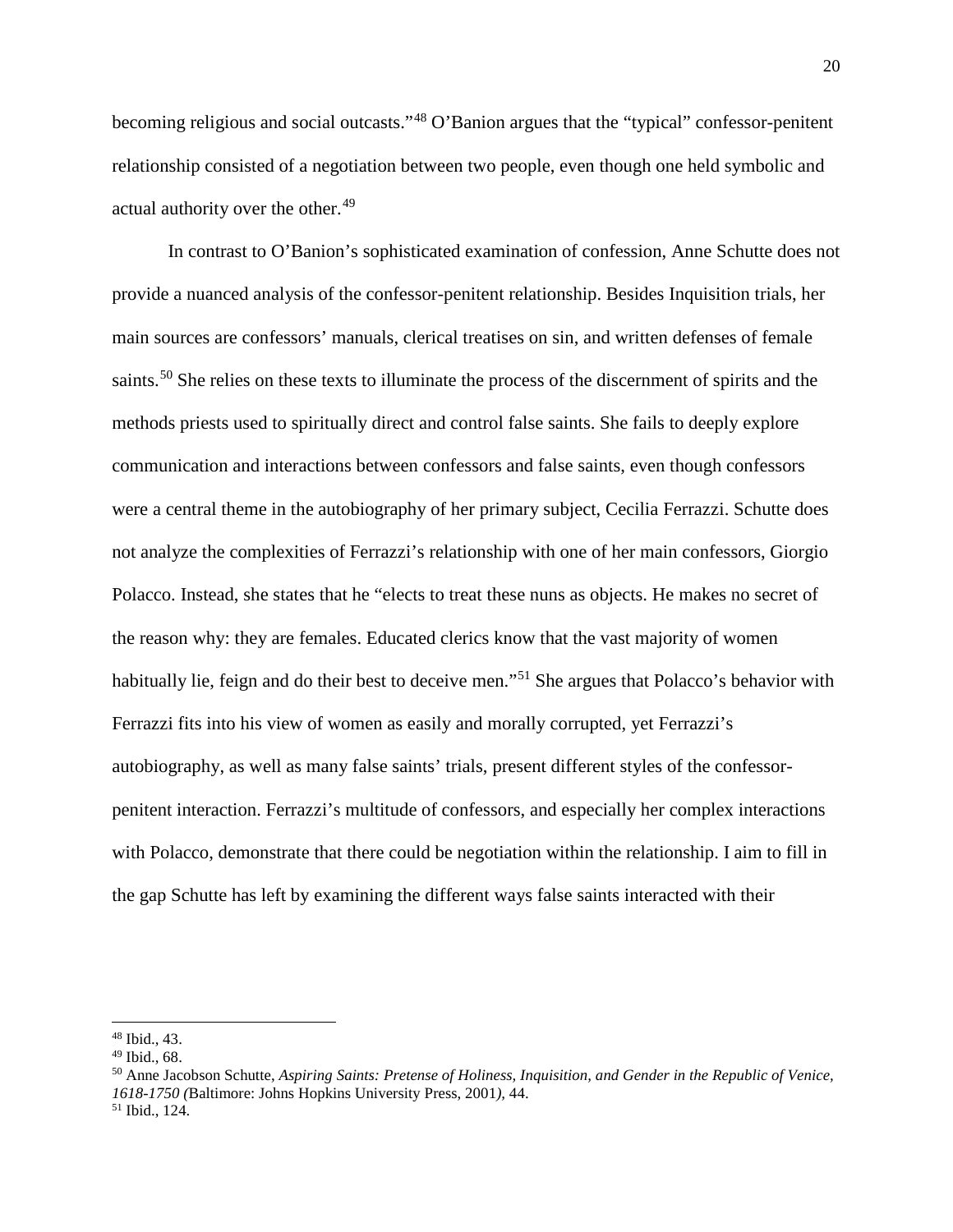confessors and the diversity of people who opposed and supported their spiritual behavior in a confessor-esque capacity.

Inquisition trials are the foundation of this thesis, but they can be problematic as sources; what witnesses and sentences assert cannot be taken as absolute truth. Inquisitors pressured witnesses for certain responses and notaries recorded trails in a formulaic way.<sup>[52](#page-22-0)</sup> We cannot be sure if the recorded words of witnesses and defendants are really what they said, or meant to say. These faults do not exclude Inquisition trials as sources of historical knowledge. Defendants were likely aware of the severity of their situation and attempted to prove their innocence. Logically, then, we can assume that they spoke and acted in ways that they thought would be convincing.[53](#page-22-1) Lu Ann Homza argues that we can still use Inquisition trials "to reveal what individuals thought was rhetorically effective, which in turn illuminates the range of their voices, their sources, and their reasoning."[54](#page-22-2) Although the cases that follow are inherently flawed in their subjectivity and incompleteness, they give us a sense of these false saints' understanding of their alleged crime, the implications of their behavior, and their relationship with Church authorities.

While remaining conscious of the nature of these sources, we can begin to examine confession and gender dynamics. Although the confessor-penitent relationship was inherently unbalanced, this inequality did not necessarily prove to be a disadvantage for false saints. Giulia di Marco, a seventeenth-century Neapolitan false saint, counted her confessor, Aniello Arciero, as one of her main disciples. Arciero was convinced that Giulia had an extraordinary chastity.<sup>[55](#page-22-3)</sup> The two touched each other while naked, yet believed that they stayed "insensible" to sexual feelings. In such moments, Arciero, "felt that his spirit was elevated closer to God and that he

<span id="page-22-1"></span>

<span id="page-22-3"></span><span id="page-22-2"></span>

<span id="page-22-0"></span><sup>52</sup> Homza, *Religious Authority*, 5. 53 Ibid., 6. 54 Ibid., 6. 55 Jean-Michel Sallmann, *Santi Barocchi,* (Paris: University of France Press, 1994), 259.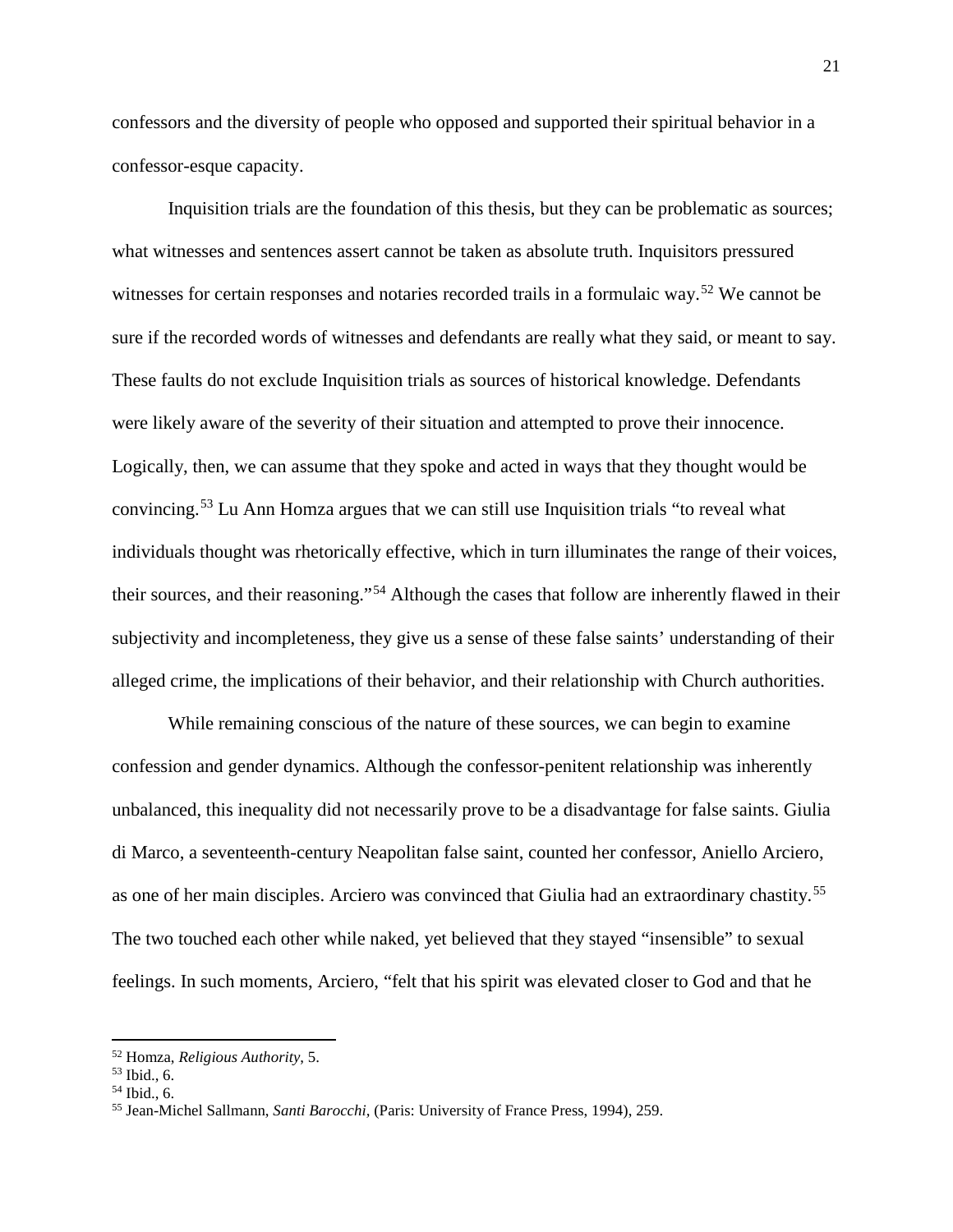was filled with love."[56](#page-23-0) When Arciero promoted di Marco publicly, he focused on her purity, replacing the importance of mental prayer with the adoration of her special chastity.<sup>[57](#page-23-1)</sup> Arciello and di Marco gained disciples by inviting people to participate in their "pure" sexual behavior.<sup>[58](#page-23-2)</sup> In front of the Inquisition, di Marco stated that she transmitted, "her gift of chastity to the faithful through the multiplication of sexual relationships among her and her disciples."[59](#page-23-3) Additionally, inquisitors believed that Arciero helped di Marco by giving her information that she used to prophesize people's futures.<sup>[60](#page-23-4)</sup> Bilinkoff argues, "A watchful readiness to direct spiritually advanced women could yield considerable benefits, personal and professional."[61](#page-23-5) Mutual benefit in di Marco's and Arciero's relationship took the form of sexual favors for support. Their dynamic very strongly echoes Francisca Hernandez and Antonio de Medrano's relationship. Hernandez and Medrano, two sixteenth-century Spanish false saints, also believed that they could engage in sexual acts and remain pure. Di Marco and Hernandez acquired strong supporters, while Arciero and Medrano gained intimate relationships. The confessor-penitent interaction was based on a system of mutual benefit that in the case of these four individuals, revolved around the body.

For di Marco and Aricero, sexual activity was crucial to their method of gaining disciples. Arciero connected to God by performing sexual activities with di Marco and she engaged in "pure sex" with her disciples to cement their devotion to her.<sup>[62](#page-23-6)</sup> Arciero acted as their confessor, and then used the information from those confessions to help di Marco prophesize.<sup>[63](#page-23-7)</sup>

<span id="page-23-0"></span><sup>56</sup> Ibid., 263.

<span id="page-23-1"></span><sup>57</sup> Ibid., 263.

<span id="page-23-2"></span><sup>&</sup>lt;sup>58</sup> Ibid., 263.<br><sup>59</sup> Ibid., 263.

<span id="page-23-5"></span><span id="page-23-4"></span><span id="page-23-3"></span><sup>59</sup> Ibid., 263. 60 Ibid., 263. 61 Bilinkoff, *Related Lives*, 81. 62 Sallmann*, Santi*, 263.

<span id="page-23-7"></span><span id="page-23-6"></span><sup>63</sup> Ibid., 263.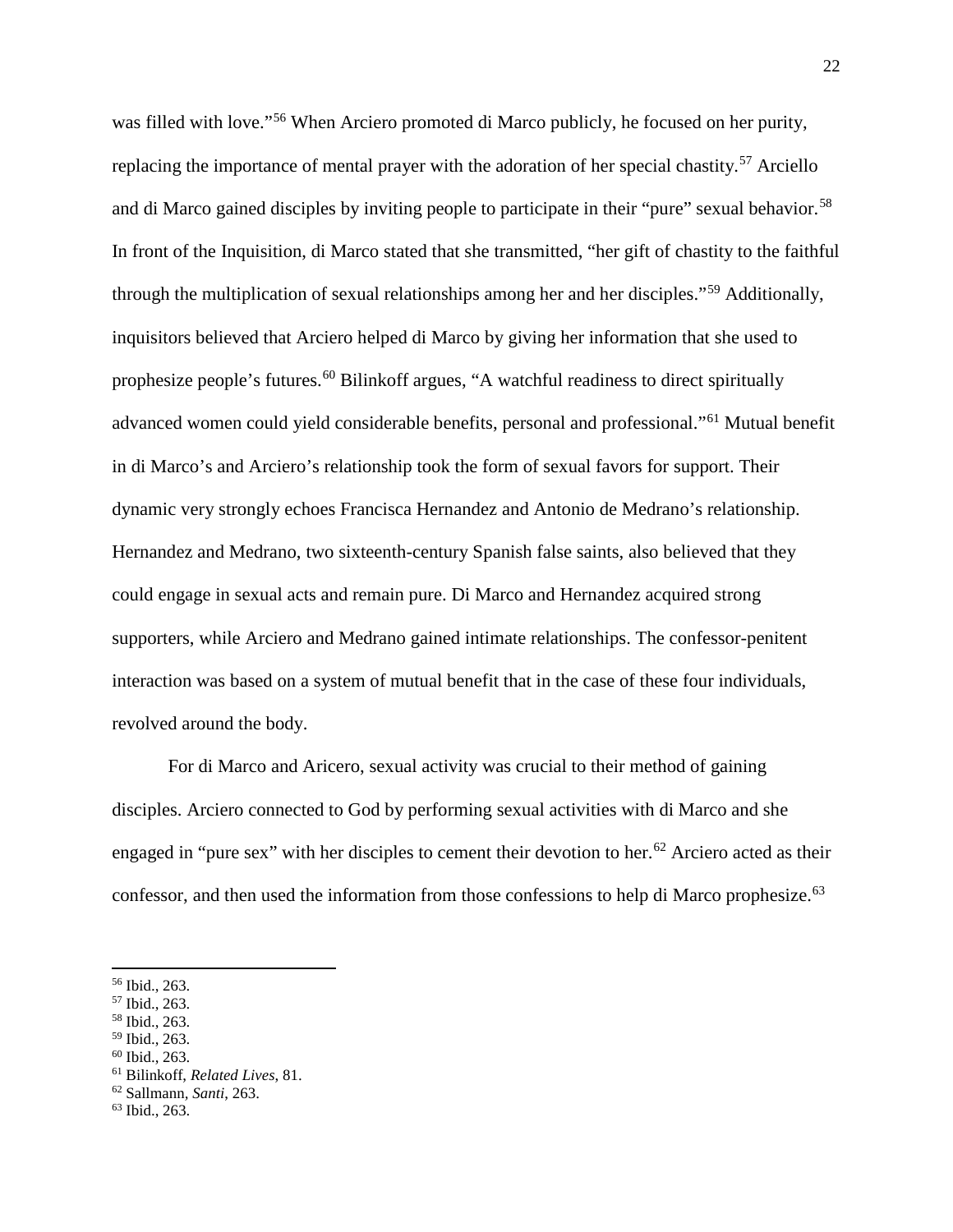Arciero was key to di Marco's sanctity; after he left, she could no longer prophesize effectively.<sup>[64](#page-24-0)</sup> Di Marco turned to a sorceress to obtain the information on her disciples that Arciero had been providing for her.<sup>[65](#page-24-1)</sup>

Although di Marco and Arciero's sexual relationship may seem surprising or unusual, the confessor-penitent relationship was already intimate. Confessors and penitents could become dependent on each other and develop a deep connection. Bilinkoff states that "They [confessors and penitents] interacted like many married couples. The only significant difference was the lack of sexual congress."[66](#page-24-2) Arciero and di Marco took this last step. Since they already shared intimate feelings and secrets like a couple, a sexual relationship was possible; for them it was the next phase in the development of their close connection. Most importantly, the relationship between Arciero and di Marco demonstrates that a priest could be both a confessor and a disciple.

Sex grounded di Marco and Arciero's relationship, but mysticism was the foundation of the relationship between Francisca Apostoles, a sixteenth-century woman tried in Toledo, and her confessor, Miguel Ruiz. He played an important role in helping Apostoles understand and come to terms with her visions. According to her trial,

She said she felt great battles within her and with many torments in her body and they took her out of her senses, so she went…to speak with Miguel Ruiz. And because her mind was troubled, she could not manage to talk with him about how she felt; and when they stopped depriving her of her senses, and all those demons who were inside her spoke through her and declared to Miguel Ruiz that they were the demons of pride. Then when the defendant returned to herself, Miguel Ruiz told her to have patience and explained to her all that the demons had said. $67$ 

<span id="page-24-1"></span><span id="page-24-0"></span> $64$  Ibid., 263.<br> $65$  Ibid., 263.

<span id="page-24-2"></span><sup>65</sup> Ibid., 263. 66 Bilinkoff, *Related Lives*, 88.

<span id="page-24-3"></span><sup>67</sup> Gillian T. W. Ahlgren*, The Inquisition of Francisca: A Sixteenth Century Visionary on Trial* (Chicago: University of Chicago Press, 2005), 135.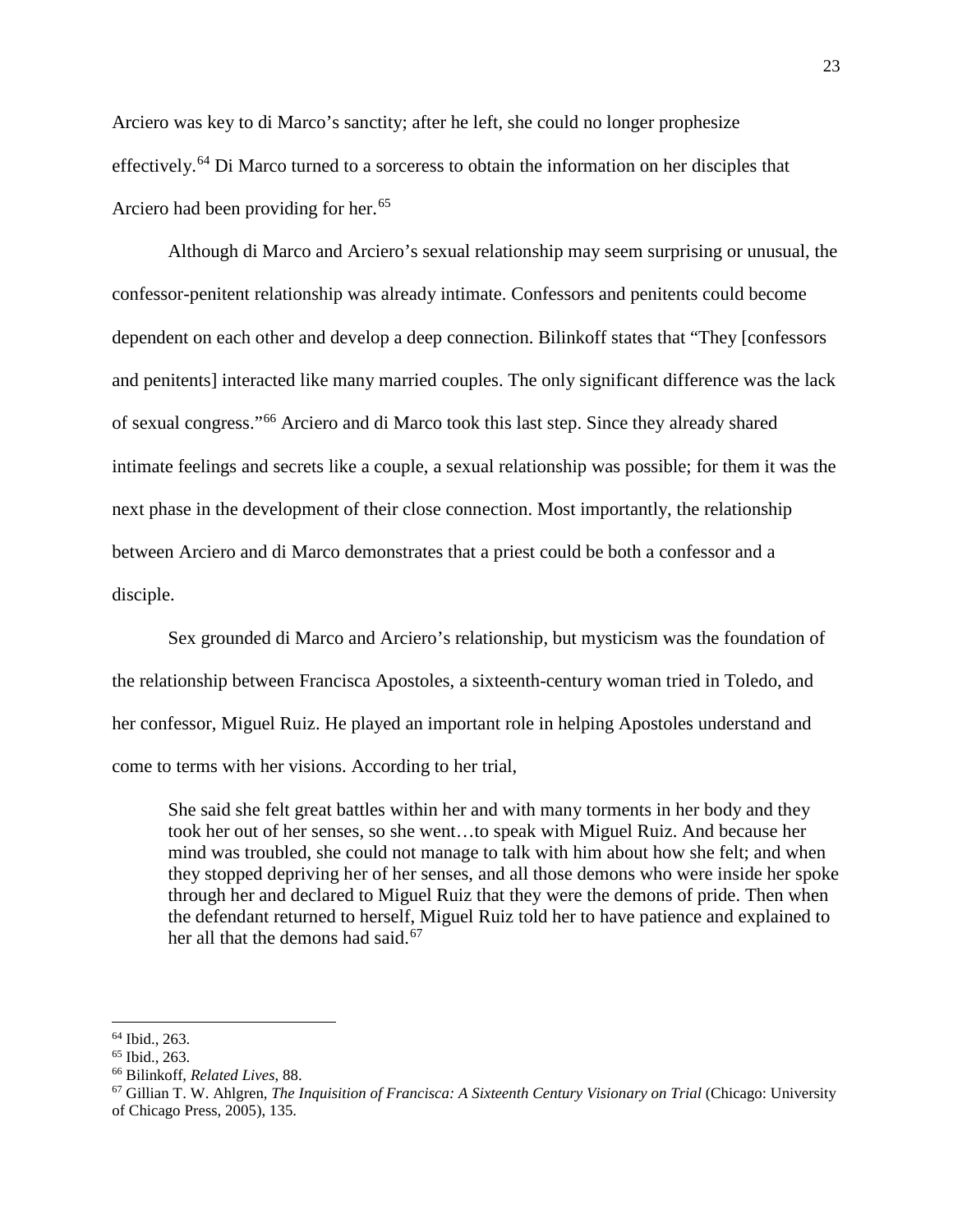Ruiz acted as the mirror for Apostoles' mystical encounters. Her trial record states that, "All the demons came back to give themselves over as defeated, saying that Our Lord had ordered them to give up and to come tell Miguel Ruiz what they had done."[68](#page-25-0) Apostoles depended on Ruiz to be the conduit through which the demons made their messages known to her. Her willingness to reveal such intense and complex events to Ruiz indicates that she trusted him. Ruiz gained from this relationship as well, by being put into direct contact with God, who was combatting these demons. Ruiz and Apostoles' relationship exemplifies one of the male-female dynamics that Bilinkoff examines: "Many priests accepted that they would not be directly granted raptures, visions, voices, and the like. But they could be granted the next best thing: intimacy with women who could have these experiences."<sup>[69](#page-25-1)</sup> With their relationship, Ruiz gained access to divine interactions, while Apostoles acquired the ability to understand them.

While Ruiz and Apostoles cooperated to comprehend her visions, Cecilia Ferrazzi's relationship with one of her principal confessors, Giorgio Polacco, was much more complex and ambivalent. Based on his treatises on spiritual discernment, Schutte maintains that Polacco saw nuns and women as objects, subject to moral weakness, which is perhaps why he felt free to relocate them as he saw fit. A more attentive reading of Ferrazzi and Polacco's interactions reveals that Polacco did not possess total control over her. Ferrazzi states that while she was in the convent at Santa Maria Maggiore, "Signor Polacco came to the grate…and wept and drenched three or four handkerchiefs, telling me, 'I've betrayed you, assassinated you! I know I've done wrong, but bear with me, because you are possessed." $\frac{70}{10}$  $\frac{70}{10}$  $\frac{70}{10}$  If true, this story reveals the conflicting feelings Polacco held towards Ferrazzi. He believed she was possessed by the devil

<span id="page-25-1"></span><span id="page-25-0"></span><sup>68</sup> Ibid., 135. 69 Bilinkoff, *Related Lives*, 86. 70 Schutte, *Autobiography*, 27.

<span id="page-25-2"></span>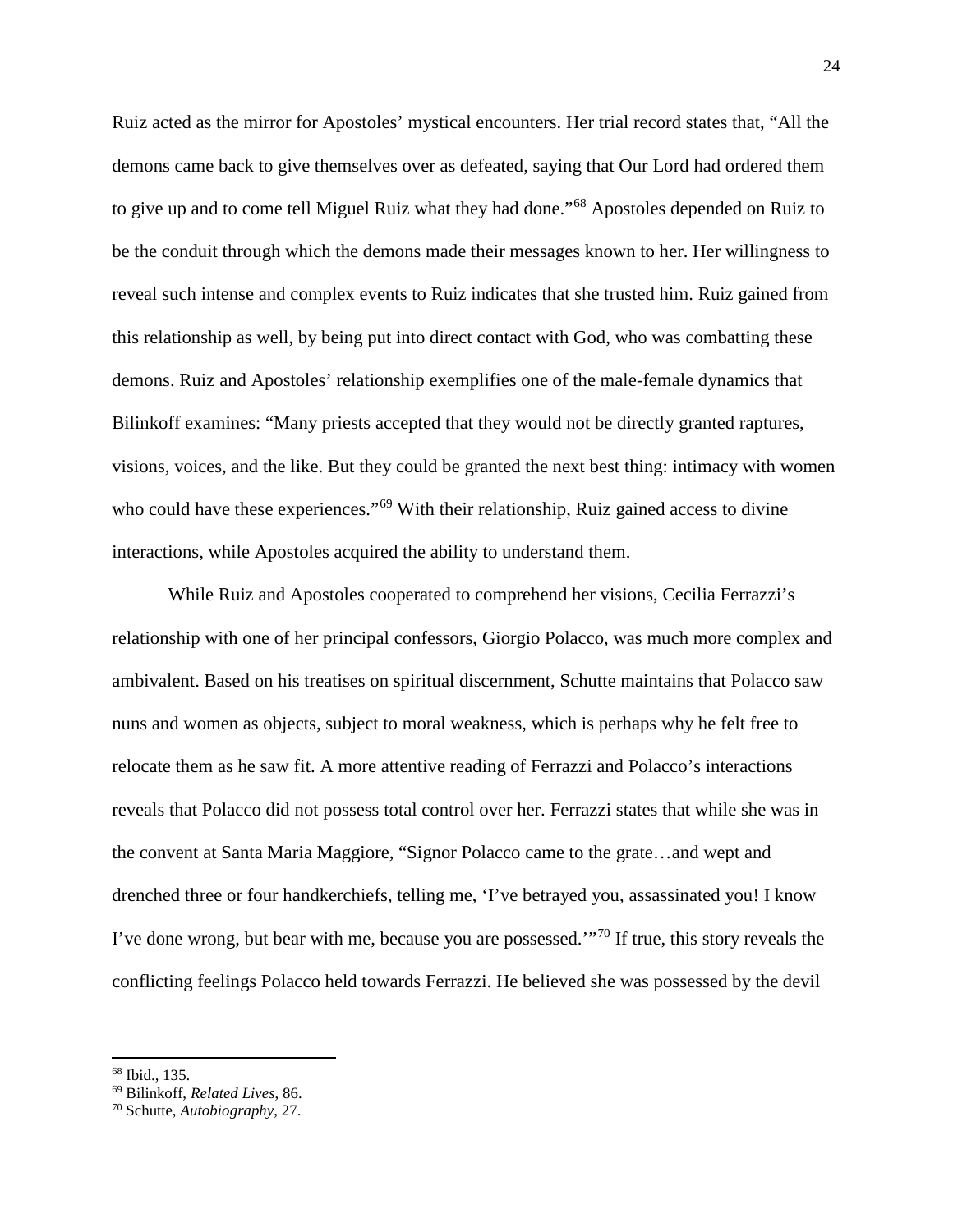and had her exorcised twice, yet also felt that he had acted wrongly in some way. When asked why she thought she was being investigated by the Inquisition, Ferrazzi responded, "Signor Polacco spread the word that I had the stigmata and that I lived on communion alone."<sup>[71](#page-26-0)</sup> Although Polacco denied Ferrazzi communion and believed she was possessed by the devil, he still circulated reports of her holy behavior: two conflicting, contradictory actions.

Ferrazzi's reactions to Polacco's behavior reveal that she viewed the relationship as ambiguous and uncertain. After a convent refused to house her, Polacco, "started shouting at them, saying, 'I'm putting in a saint, one who lives on communion, one who has the stigmata!' Since they wouldn't obey…he began throwing some little slips of paper into the convent and told them 'I'm excommunicating you!'"[72](#page-26-1) Polacco felt strongly about Ferrazzi; his dramatic reaction to the convent's refusal escalated quickly, with his threat to excommunicate the nuns. This story strengthens Ferrazzi's claim that Polacco promoted her sanctity, since he told the nuns she only consumed Communion. He also had Ferrazzi exorcised for this very same behavior. [73](#page-26-2) Ferrazzi wrote, "He urged me to have myself put in an underground room, and…he had me exorcised by various men in his presence…And the reasons for the exorcisms was that everyone said that I lived on communion alone, and that if I tried to eat, I didn't hold down the food."[74](#page-26-3) Polacco promoted Ferrazzi's sanctity to others, but eventually grew so suspicious of her spirituality that he had her exorcised. He doubted Ferrazzi and questioned the source of her mysticism.[75](#page-26-4)

Since Ferrazzi is our only source for Polacco's behavior, her voice mediates and obscures Polacco's true feelings and motivations. Ferrazzi's focus on Polacco's contradictory actions

- <span id="page-26-1"></span><span id="page-26-0"></span> $\frac{71}{72}$  Ibid., 28.<br>  $\frac{72}{73}$  Ibid., 23.<br>  $\frac{74}{74}$  Ibid., 23.
- <span id="page-26-2"></span>
- 
- <span id="page-26-4"></span><span id="page-26-3"></span><sup>75</sup> Ibid., 27.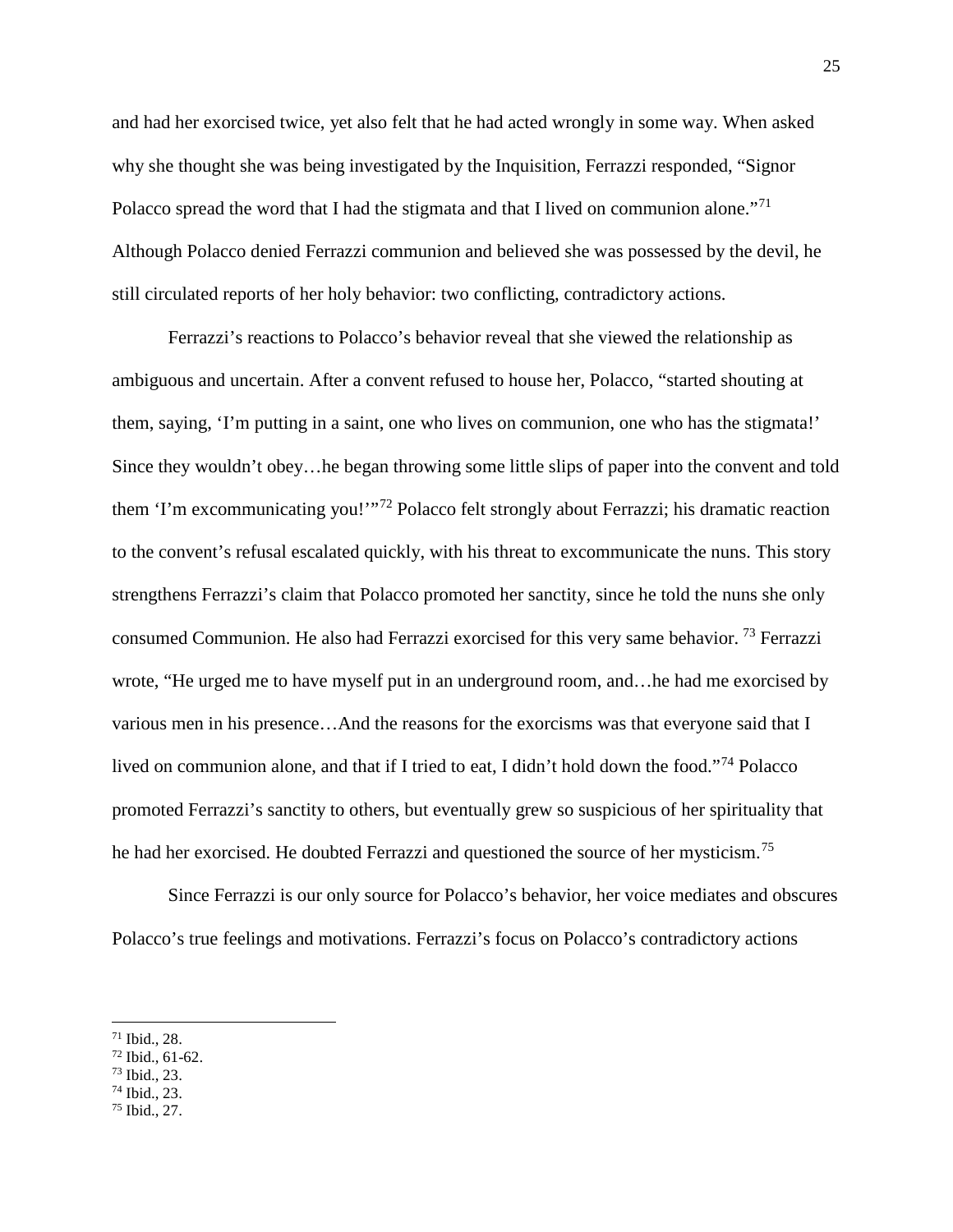reveals that they were significant to her. She retold the story of the convent excommunication to the Inquisition twice. Perhaps she was attempting to deflect guilt onto Polacco. She may have been trying to disprove the idea that she spread news of her own sanctity by blaming Polacco for her popularity and characterizing her confessor, her spiritual guide, as inconsistent and difficult. Whether this was her goal or not, her testimony does emphasize the skepticism and doubt that colored their relationship. For Ferrazzi, the confessor-penitent dynamic was uncertain and precarious.

Although her relationship with Polacco was unstable, throughout her autobiography and trial, Ferrazzi was unafraid to censure him and her other confessors. Ferrazzi's criticisms undermine Schutte, who presents the confessor-penitent relationship as a top-down phenomenon, with the confessor using his role to influence and shape the life of the penitent. Ferrazzi said she pitied Polacco and stated, "Signor Polacco kicked me around like a ball, making me go here and there, and that caused murmuring among the people."[76](#page-27-0) Ferrazzi resented Polacco's ability to move her and disrupt her life whenever he believed it was necessary to do so. Ferrazzi prayed to Mary when Polacco's actions upset her. In a vision, Mary told her, "Don't bother about Polacco's having been offended…There wouldn't have been martyrs if there hadn't been tyrants. Go now, and carry on bravely."<sup>[77](#page-27-1)</sup> Here, Ferrazzi's critique of Polacco gained greater legitimacy, since the Virgin Mary herself recognized his tyrannical behavior. Ferrazzi did not confront Polacco with this vision directly. Instead, she retold it to the Inquisition, and intentionally or not, condemned his treatment of her. Ferrazzi's reactions to Polacco demonstrate that confessors did not hold absolute control over their penitents. She responded to her perceived maltreatment at his hands by choosing to criticize him in front of an ecclesiastical institution that she knew was

<span id="page-27-0"></span> $^{76}$  Ibid., 27, 28.<br> $^{77}$  Ibid., 62.

<span id="page-27-1"></span>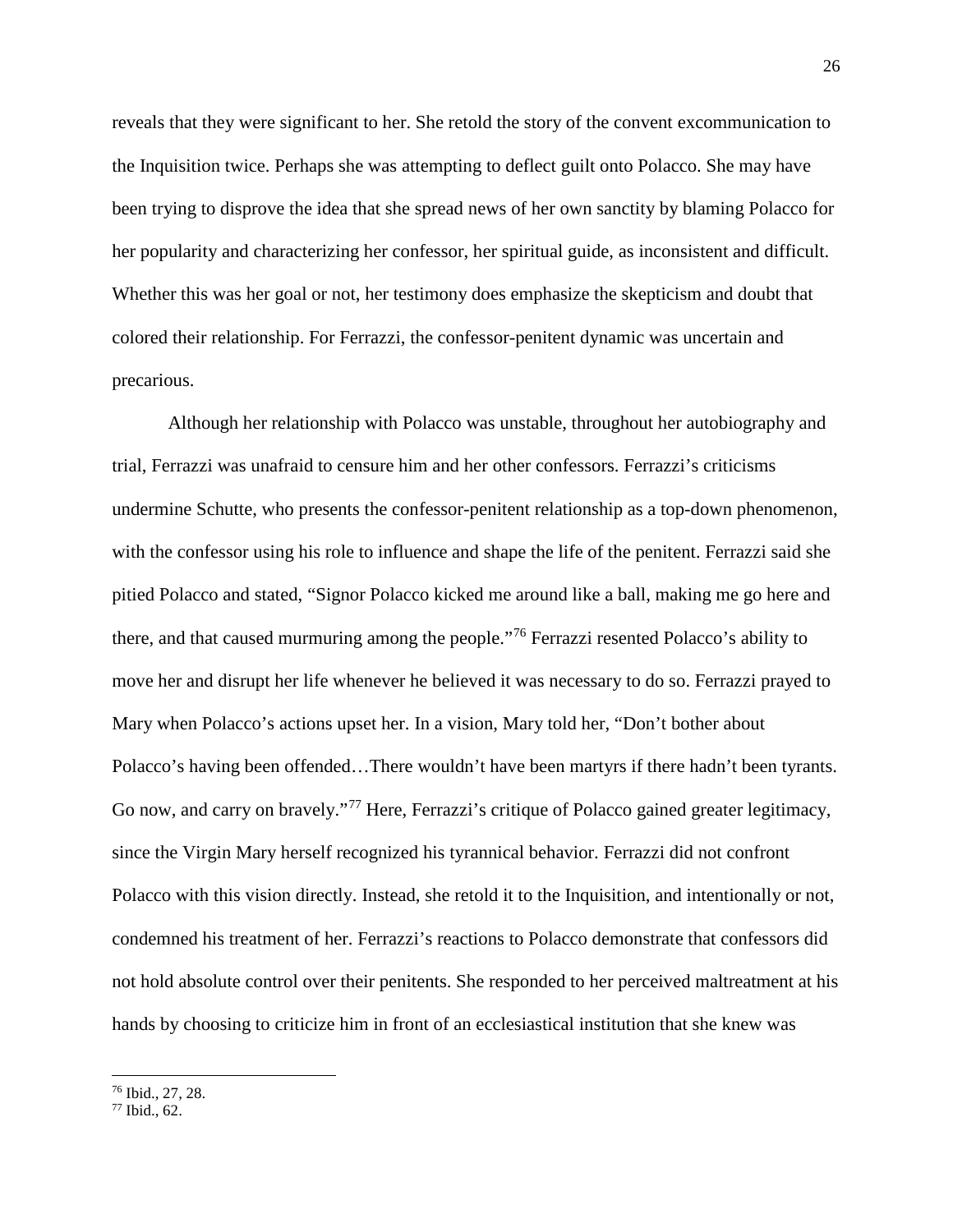powerful. Her censure of Polacco reveals that the confession was a negotiation between two people.

Ferrazzi's behavior with her many other confessors further illuminates the complex nature of the confessor-penitent relationship. Ferrazzi spoke about one of them,

Monsignor Zogalli always treated me with abhorrence and disdain, berating me even in the presence of other people…because he must have been afraid of me, and I of him…He mistreated and mortified me in a disdainful manner, and I wept and thanked God all day long because this flesh felt the effects.<sup>[78](#page-28-0)</sup>

Ferrazzi's statement that Zogalli "must have" feared her implies that she perceived fear to be the only explanation for his mistreatment of her. Her statement of mutual fear echoes the difficulty and uncertainty that was also present in her relationship with Polacco. The phrase "must have" may also imply that Ferrazzi thought they should have been afraid of each other; i.e. that she believed fear was standard, or expected, between confessors and penitents. This is also another example of Ferrazzi using her time in front of the Inquisition to criticize her confessors, perhaps in an effort to displace culpability. Zogalli's actions and maltreatment had consequences that resulted in his removal as Ferrazzi's confessor by the Patriarch, demonstrating that confessors did not hold unchallenged authority over their penitents.<sup>[79](#page-28-1)</sup> Ultimately, female penitents, and female false saints, were not without their own courses of action when it came to their confessors. Although the confessor-penitent relationship was inherently unequal, female penitents were able to respond to their confessors' behavior and defend their interests; both individuals exerted pressure on each other.

Another theme in Ferrazzi's autobiography is her reliance on visions to justify her actions, especially when they contradict her confessors' orders. Ferrazzi gave money to a man

<span id="page-28-1"></span><span id="page-28-0"></span> $78$  Ibid., 34.<br> $79$  Ibid., 34.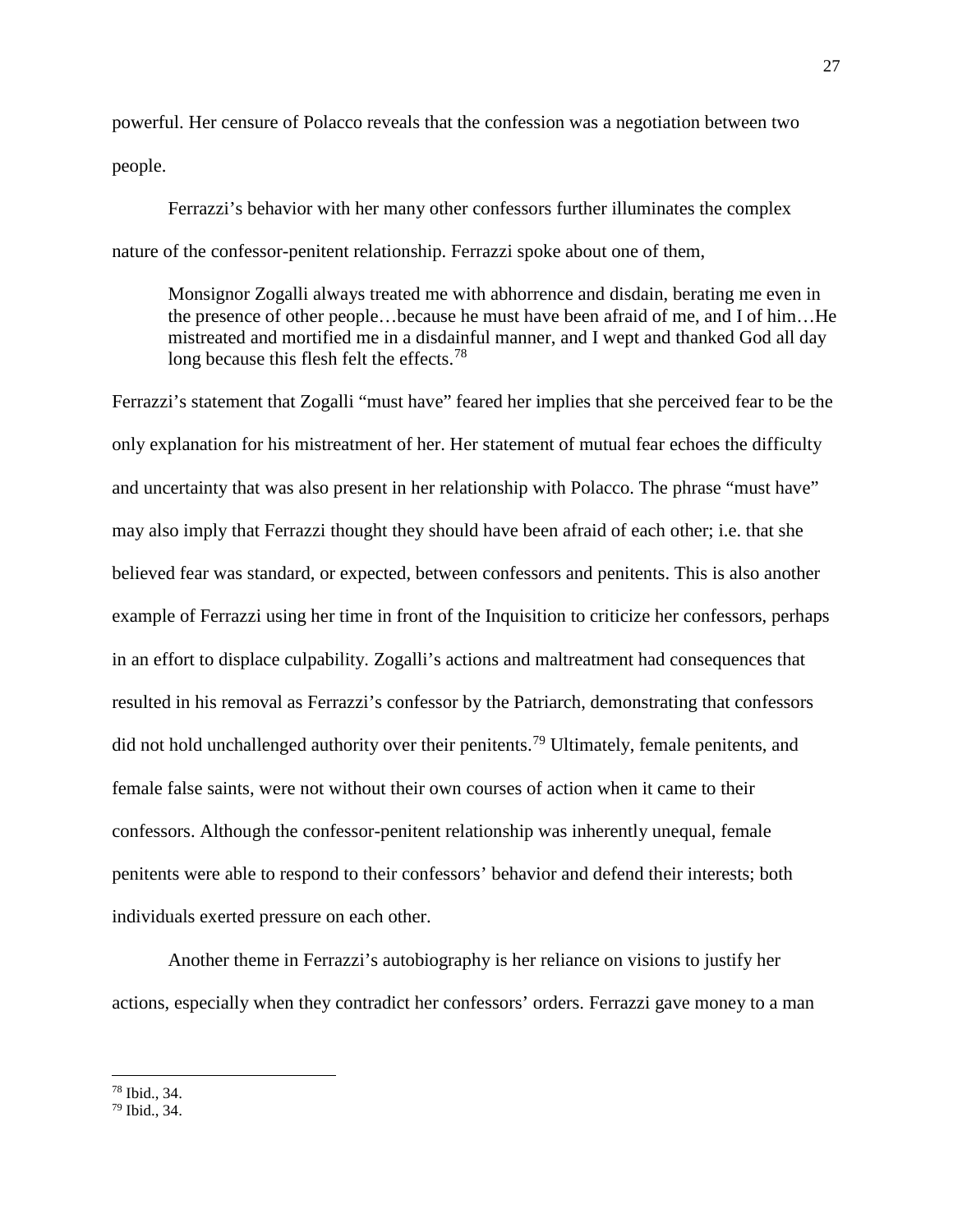asking for alms and told her confessor about it. He rebuked her, and said that the devil was trying to tempt her and lead her astray. Ferrazzi stated that later, "the Most Holy Mother with St. Catherine appeared to me there, and they ordered me to ask my confessor's pardon and give him the message from them that charity brooked no delay. So I did."[80](#page-29-0) Just as the Virgin confirmed Ferrazzi's negative opinion of Polacco, here Ferrazzi's visions allowed her to challenge her confessor with Mary's support. Her visions provided her with the opportunity to pursue her ambitions and attempt to act independently of her confessor.

Visionary experiences served a similar purpose for Francisca Apostoles. When Ruiz forbade Apostoles from sending letters to her sister, Isabel, she disobeyed, writing to her, "while I was receiving communion, I begged Our Lord to show me if He was served by my writing you. I felt with clarity that I should write you what I do now with his favor."[81](#page-29-1) Just as Ferrazzi relied on her visions to criticize her confessors, Apostoles relied on her special connection to God to defy Ruiz. For both women, God's messages justified their disobedience.

Ferrazzi and Apostoles' actions contribute to a larger analysis of visions and false saints. In both cases, the visions they use to disobey their confessors lack the normal physicality present in other visions. The Devil is not beating Ferrazzi, nor is Apostoles receiving graphic visions from God. In this arena then, the content of visions trumps the importance of the body. Perhaps this is because of the purpose of their visions. In contrast to their intense physical ecstasies, the women are not attempting to gain disciples or provide evidence of their holiness. Rather, they are trying to find the freedom to engage in behavior that is important to them, such as giving alms and writing letters: behavior which is not directly connected to communication with God. The

<span id="page-29-1"></span><span id="page-29-0"></span><sup>80</sup> Ibid., 68. 81 Ahlgren, *The Inquisition of Francisca*, 55.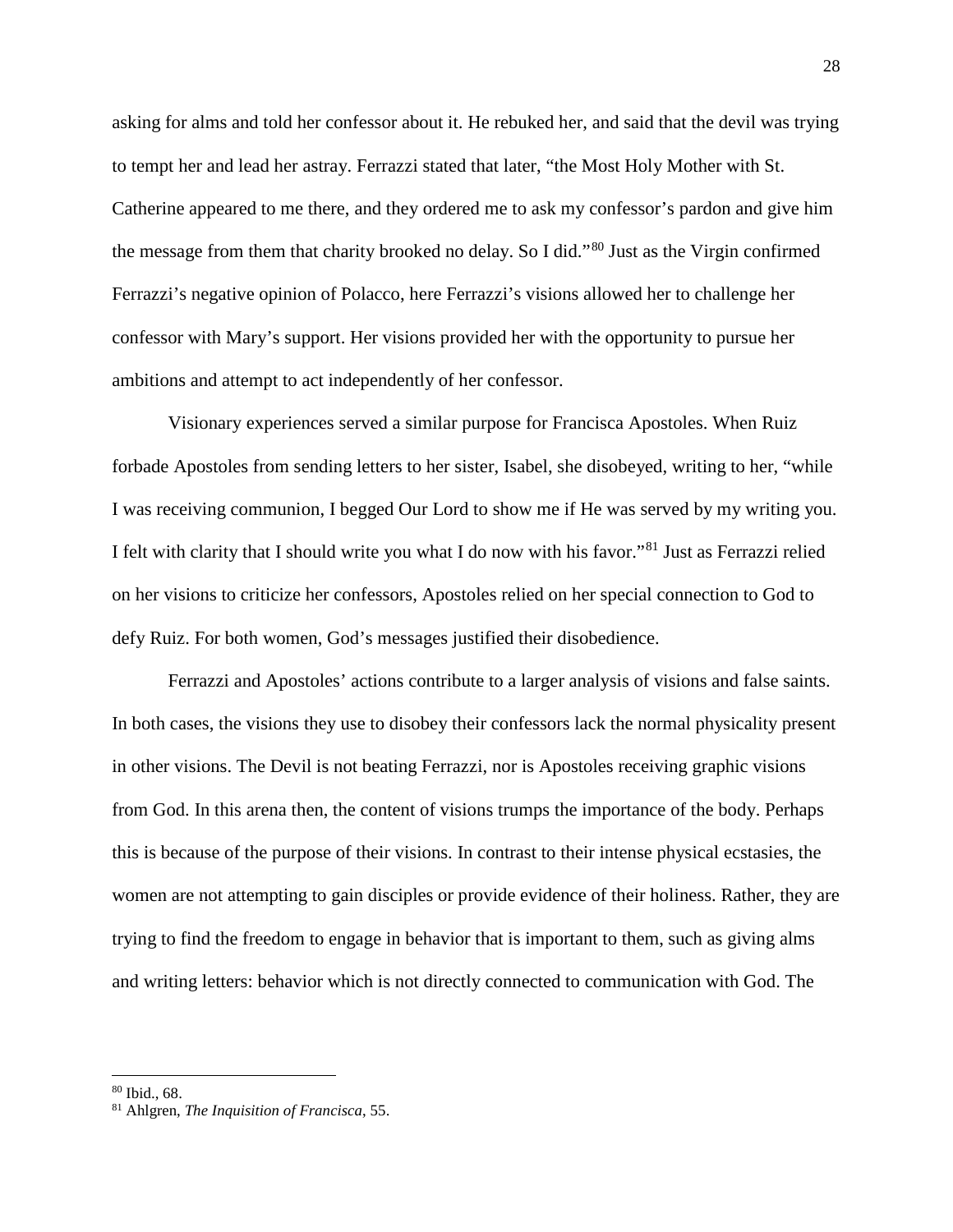importance of the body diminishes when false saints are not attempting to outwardly prove their holiness.

In addition to disobeying their confessors, false saints found spiritual guidance outside of them. Miguel Ruiz was not Francisca Apostoles' sole source of spiritual direction. Ruiz told Isabel Apostoles, her sister, to enclose herself, live modestly, and pray often.<sup>[82](#page-30-0)</sup> In response, Isabel took his directions a step further by performing significant fasts and penances, and Francisca did the same in order to follow her.<sup>[83](#page-30-1)</sup> Here, Ruiz's influence on Francisca was mediated by a female figure. The confessor could be the starting point for a pursuit of holiness, as it was in Francisca's case, but the false saint could interpret and internalize their direction or advice in their own ways. Isabel also significantly shaped Francisca's earthly mission. One of her main goals was to found a convent, a plan that Isabel originally conceptualized and spearheaded by bringing a petition to the king.<sup>[84](#page-30-2)</sup> What began as Isabel's idea grew into one of the primary components of Francisca's public holiness, demonstrating the effect other spiritual women could have on false saints.

Alfonsina Rispola, a Franciscan tertiary tried in Naples in 1581, is another example of a false saint who found spiritual guidance in women.<sup>[85](#page-30-3)</sup> She disliked confessors and their influence, but she realized that sanctity required spiritual legitimacy. <sup>[86](#page-30-4)</sup> Instead of relying on a priest, she chose Orsola Benincasa, a well-known Neapolitan woman, as her "protector" in order to increase her influence.<sup>[87](#page-30-5)</sup> Benincasa was famous for her visions and prophetic abilities. She was imprisoned by the Inquisition and examined, but it declared her to be free from demonic

<span id="page-30-0"></span> $82$  Ibid., 64.<br> $83$ Ibid., 64.

<span id="page-30-1"></span>

<span id="page-30-2"></span><sup>84</sup> Ibid., 72.

<span id="page-30-3"></span><sup>85</sup> Sallmann, *Santi*, 229. 86 Ibid., 236.

<span id="page-30-5"></span><span id="page-30-4"></span><sup>87</sup> Ibid., 236.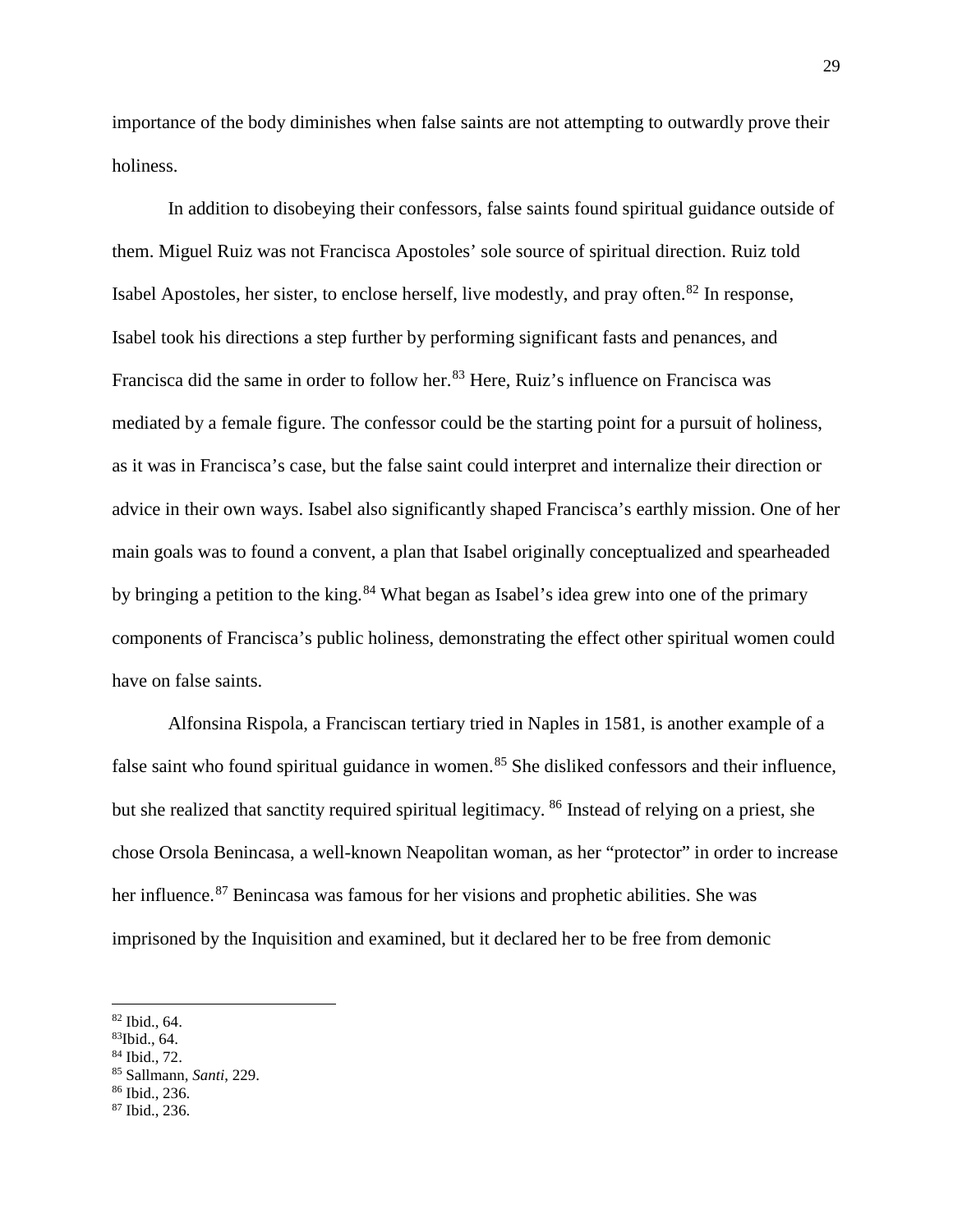influence and to have genuine holiness. After her trial, Benincasa founded a convent and acted as an adviser to Neapolitan elites.<sup>[88](#page-31-0)</sup> For Rispola, Benincasa was an example of how to become a popular, Church-approved local holy figure. She tried to copy Benincasa's mystical behavior and found a legitimizing influence in a popular model of female sanctity, rather than a confessor.<sup>[89](#page-31-1)</sup> Although Benincasa herself did not reject confessors, by modeling herself on Benincasa, Rispola believed she freed herself from the need for them.

Ferrazzi's relationship with Marietta Cappello, a Venetian noblewoman, further broadens the scope of spiritual direction in false saints' lives. Cappello housed Ferrazzi for nine years, and mediated her contact with the outside world.<sup>[90](#page-31-2)</sup> Ferrazzi stated that, "Marietta Cappello came to remove me from Signor Polacco's hands and took me to her house, changing my name so that I wouldn't be known where I was, and I was called Chiara."<sup>[91](#page-31-3)</sup> She punished her, as a confessor would give penance, by making her go to mass in an apron covered in sausage blood as a humiliation.<sup>[92](#page-31-4)</sup> Cappello resembled a confessor by controlling Ferrazzi's access to Communion, something she greatly desired. Catholics were required to confess and do penance before receiving the Eucharist, thereby connecting Communion with the confessor.<sup>[93](#page-31-5)</sup> Ferrazzi stated that she could not take Communion except when Signora Cappello and her confessor allowed it.[94](#page-31-6) Cappello arranged for her own confessor to become Ferrazi's and Ferrazzi provides evidence of them working together to shape her holiness.<sup>[95](#page-31-7)</sup> After sustaining a serious injury, Ferrazzi wrote that Signora Cappello, "on instructions from my confessor, Signor Father Alvise

<span id="page-31-0"></span><sup>88</sup> David Gentilcore, *From Bishop to Witch: The System of the Sacred in Early Modern Terra D'Otranto* (New York: Manchester University Press, 1992), 178.

<span id="page-31-1"></span><sup>89</sup> Sallmann, *Sancti*, 236.

<span id="page-31-2"></span><sup>90</sup> Schutte, *Autobiography*, 28.

<span id="page-31-3"></span> $91$  Ibid., 27.

<span id="page-31-4"></span> $92$  Ibid., 45.

<span id="page-31-5"></span><sup>93</sup> Bilinkoff, *Related Lives*, 15.

<span id="page-31-6"></span><sup>94</sup> Schutte, *Autobiography*, 44.

<span id="page-31-7"></span><sup>95</sup> Ibid., 28.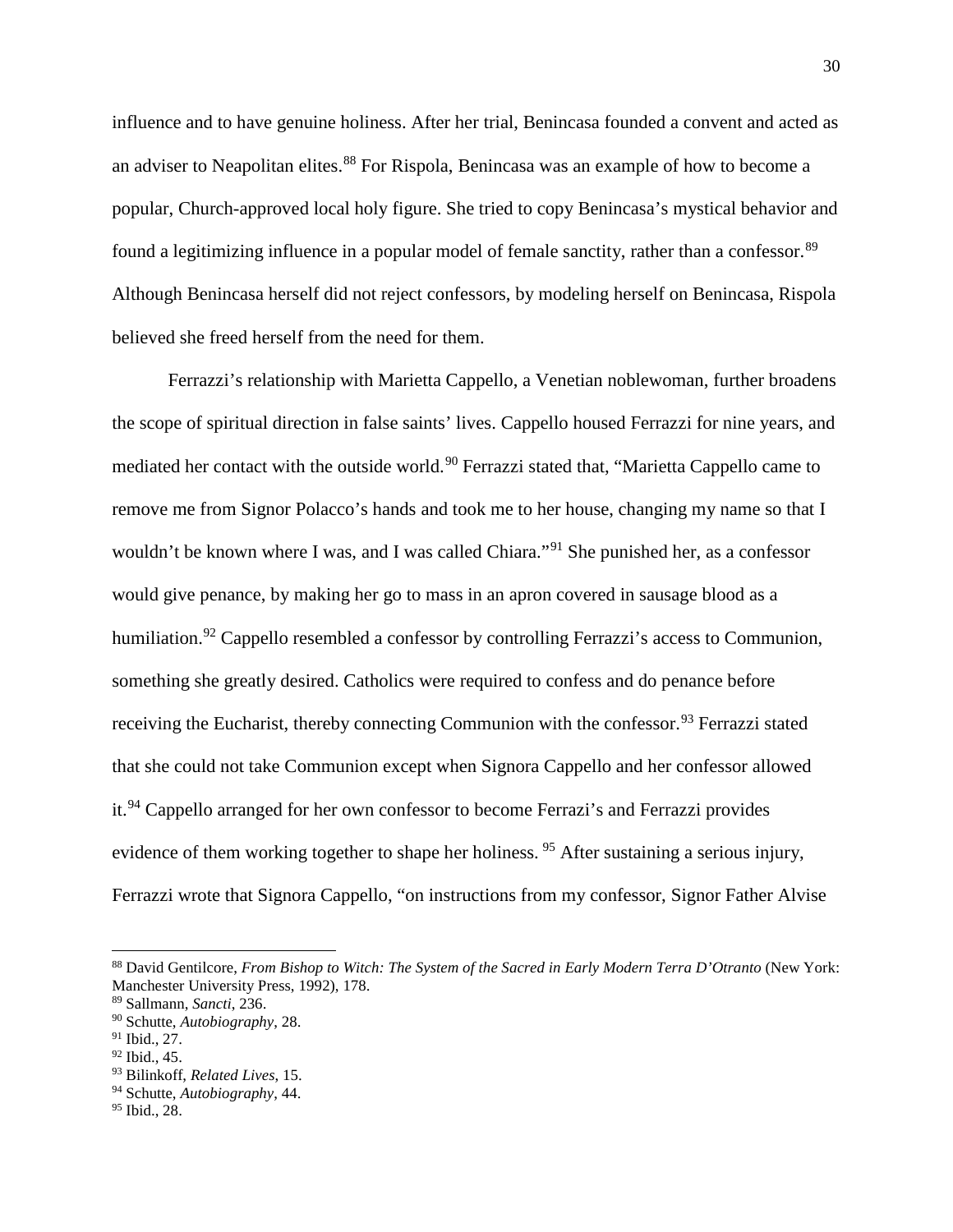Zonati, always assisted me in all my troubles…they were talking about summoning the barber to treat me."[96](#page-32-0) This statement implies that Cappello and Zonati had discussed Ferrazzi's mysticism and debated her medical treatment together. After receiving a vision, Ferrazzi stated, "I revealed all this to my confessor, and I believe he told Signora Marietta, for then she asked me many questions about it."[97](#page-32-1) If Ferrazzi's judgment was correct, then Zonati believed that Cappello was important enough in her life for him to break the sacred seal of confession. Cappello and Ferrazzi's relationship demonstrates that spiritual direction and physical control in a false saint's life emanated from other sources besides a confessor. Cappello guided the course of Ferrazzi's everyday life, as well as her spiritual one. Male spiritual direction is perceived to be highly controlling, but female spiritual direction had the potential to be domineering as well.

Cappello and Polacco's interactions with Ferrazzi share many similarities. Cappello resembled Polacco when she decided what environment best suited Ferrazzi. Like Polacco, Cappello also had Ferrazzi examined by priests. Ferrazzi wrote, "She decided to take me to Padua…and while we were there, she summoned two of those fathers…She talked with them about me and what had happened to me; the fathers said they wanted to test me with a mortification."[98](#page-32-2) Ferrazzi described the event,

They told me to spit on my hands and ordered me to climb up on the prayer stools, get my hands thoroughly covered with soot, and then rub it all over my face…Once I'd gotten down off the prayer stools, completely black, they took the chain of the fireplace, put it around me, and commanded me to go into the salon and pay my respects to some gentlewomen who were there.<sup>[99](#page-32-3)</sup>

Cappello, like Polacco, was perhaps unsure of how to manage Ferrazzi's intense visions, and thus called upon knowledgeable clerics for help. Two of Ferrazzi's primary spiritual directors

<span id="page-32-0"></span><sup>96</sup> Ibid., 44.

<span id="page-32-1"></span> $\frac{97}{98}$  Ibid., 66.<br> $\frac{98}{96}$  Ibid., 61.

<span id="page-32-3"></span><span id="page-32-2"></span> $99$  Ibid., 61.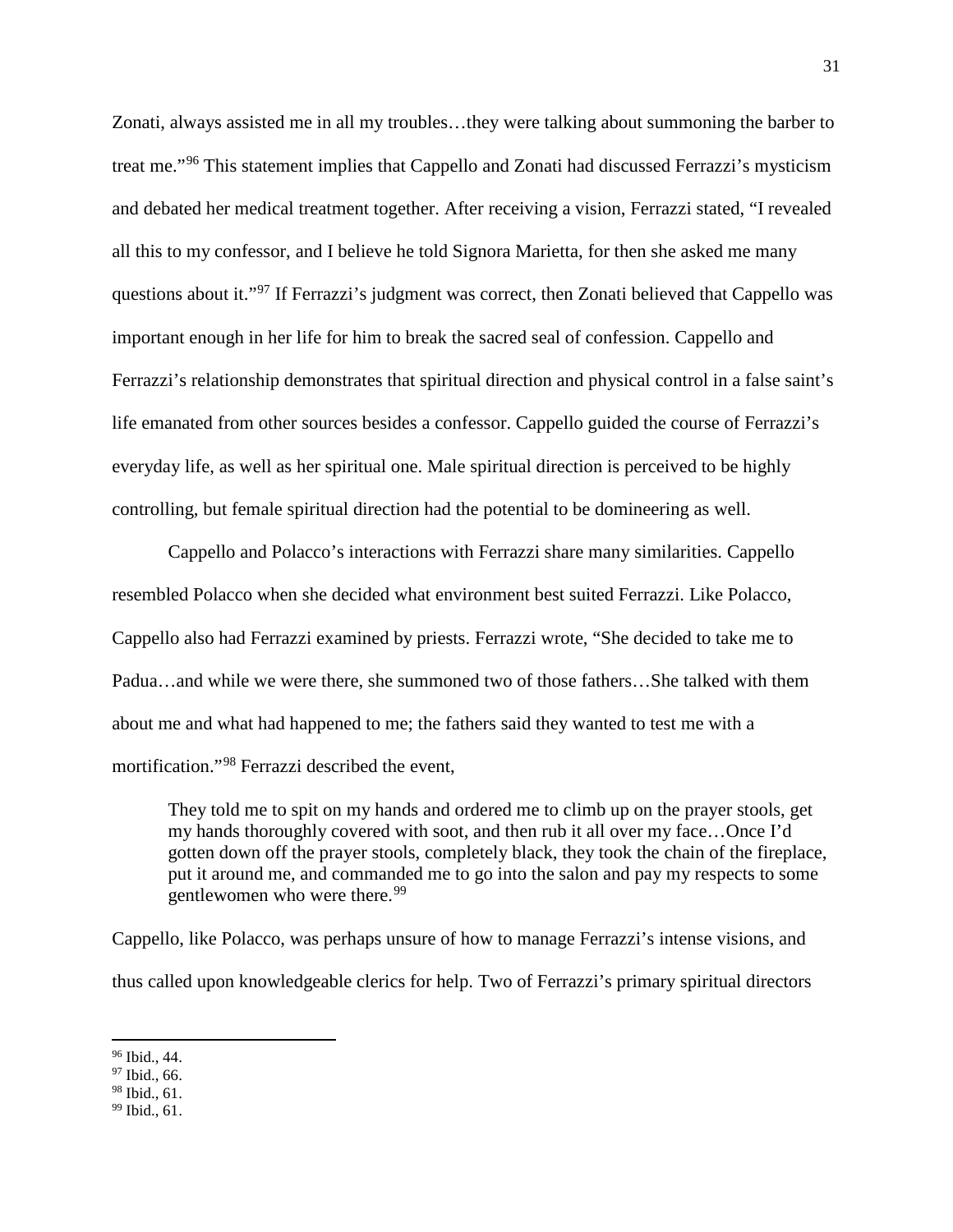were uncertain enough about her to test and analyze her sanctity through invasive and intensive procedures.

While Cappello and Polacco were uncertain about Ferrazzi's holiness, Ferrazzi was afraid of them witnessing her mystical experiences, further demonstrating the complexity of spiritual direction. She had a vision in which the Devil beat her violently, causing her to lose a large amount of blood. Ferrazzi wrote, "The Mother of God collected the blood and I begged her not to do so, but to keep everything hidden so that Signora Marietta Cappello wouldn't see it."<sup>[100](#page-33-0)</sup> Her desire for Cappello not to see the evidence of her divine contact implies that Ferrazzi thought she would be better off if Cappello was unaware of her visions. This behavior reflects Ferrazzi's fear and mistrust towards Cappello, or at the very least, doubt and uncertainty. Her attempt to escape into a convent further demonstrates her negative feelings towards Cappello. Ferrazzi stated,

One time when I was taken to Murano by Signora Marietta Cappello, she took me to the Capuchin mothers…Seeing me, the Abbess persuaded me to go into the convent, telling me that she'd leave the door open so that I could flee inside, but first she'd draw Signora Marietta aside so that she wouldn't notice or try to stop me. Agreeing readily, I went through the door, but as I passed through it I was held from behind. Turning to see who was holding me, I saw that it was the Most Holy Mother.<sup>[101](#page-33-1)</sup>

According to Ferrazzi, had the Virgin Mary not interceded, she would have left Cappello, a sign of the complexity of Ferrazzi's feelings towards her. Had their relationship been entirely positive, Ferrazzi would not have "readily agreed" to the abbess' invitation. Ferrazzi's relationships with both Cappello and Polacco were multi-faceted. Spiritual guidance, whatever the source, constituted a negotiation between two individuals.

<span id="page-33-1"></span><span id="page-33-0"></span> $\frac{100}{101}$  Ibid., 73.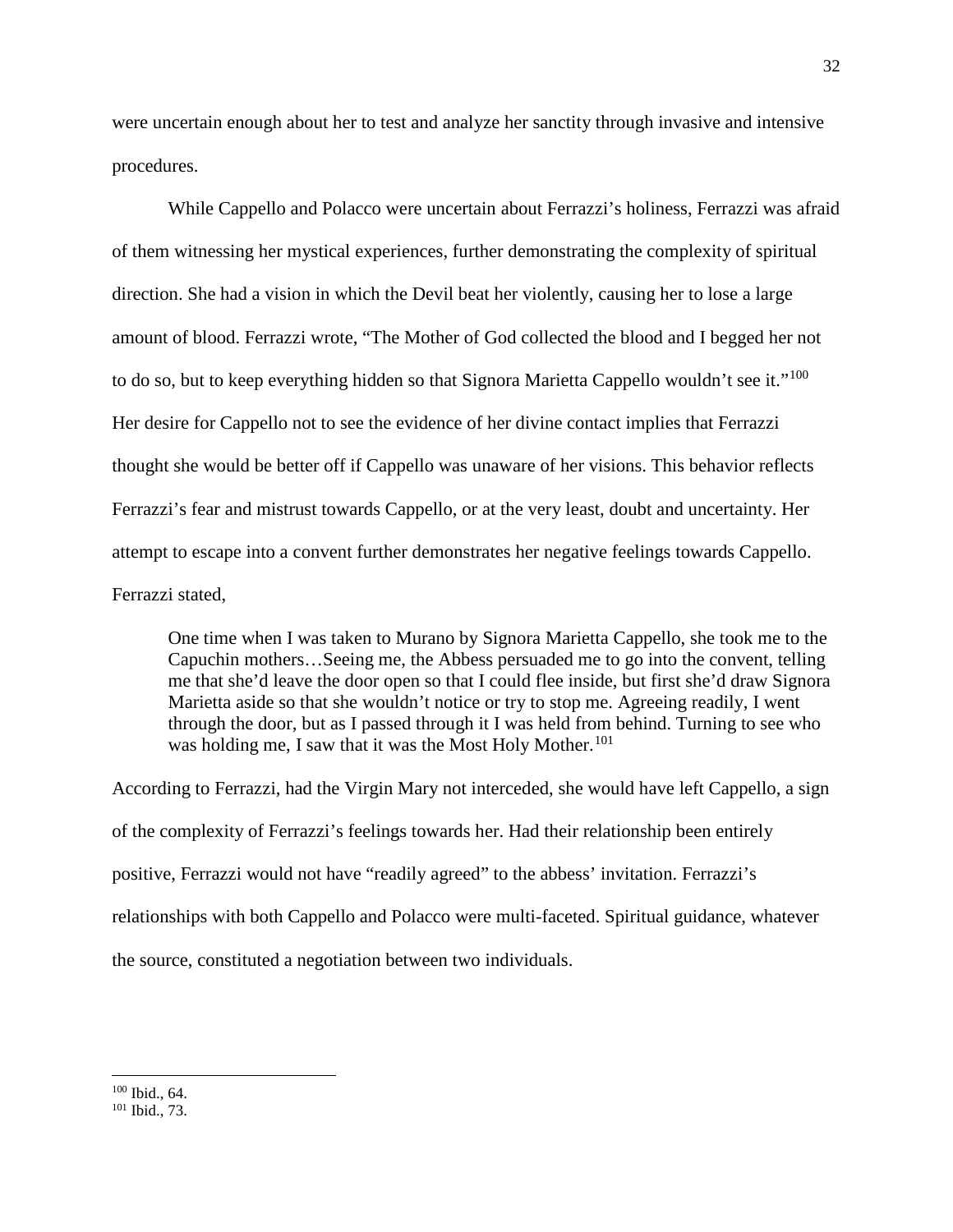Clerical investigation, fear, complex feelings, and possibly resentment characterized Ferrazzi's interactions with both Polacco and Cappello. While it can be unwise to make broad generalizations, throughout her autobiography, Ferrazzi tended to struggle with the role of the confessor in her life. She never documented a relationship with a confessor that was free from negative feelings, maltreatment, or complaint. For some false saints, like Giulia di Marco, confessors could be a blessing, but for Ferrazzi they seemed to be a significant obstacle to her holy mission. Whether sought by a false saint or imposed, male and female spiritual direction could complicate a person's pursuit of sanctity.

Ferrazzi's criticisms and actions contradict a common theme in modern historiography, which, according to Bilinkoff, tends to stress "the cases in which clerics manipulated and controlled their exemplary female penitents."[102](#page-34-0) Even in cases of strong confessor control, women still had some choice in how they led their lives. Although confessors exorcised, rebuked, and relocated Ferrazzi many times, she still managed to pursue holiness in her own way. Her confessors' strong presence in her life did not prevent her from running her home for at risk girls and living independently outside a convent as an unwed woman. Although spiritual directors shaped Ferrazzi's life and affected one component of her religious experience, her religiosity and path to holiness were her own.

For example, Ferrazzi chose to interpret her visions independently, rather than relying on priests. She often presented her visions to her confessors as if she had already discerned their meaning. She stated that the "Most Holy Mother appeared to tell me that I must distribute to sinners…the insignia of the Passion of Jesus Christ."<sup>[103](#page-34-1)</sup> Ferrazzi had the ability to identify the figures in her visions without assistance. She also had many visions of her battling the Devil, and

<span id="page-34-0"></span><sup>102</sup> Bilinkoff, *Related Lives*, 25. 103 Schutte, *Autobiography*, 55.

<span id="page-34-1"></span>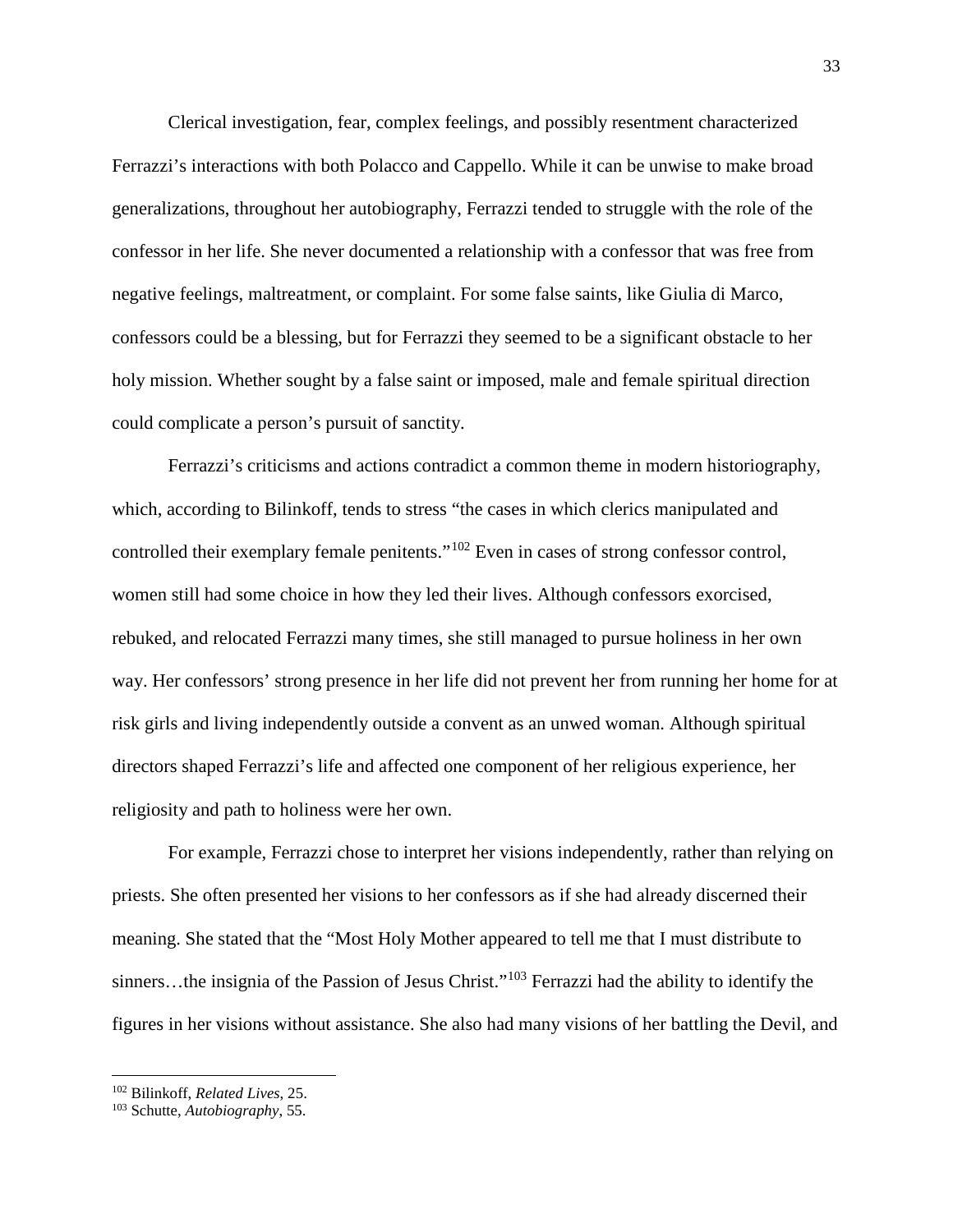often Mary intervened. "Shortly the Devil in the form of a woman came into the room holding a little bucket, which she gave me, and when, before drinking, I said 'Jesus Mary," the Devil ran away, yelling and screaming so noisily that it seemed as if there were four or five carriages in the dormitory."[104](#page-35-0) Without the aid of a confessor, Ferrazzi distinguished which women represented Mary and which personified the Devil. Even though her confessors exorcised her and controlled her living situation, Ferrazzi did not rely on them to understand her mysticism.

Apostoles also frequently interpreted her visions without the assistance of a confessor. She received an intense vision about the final judgment coming to Toledo; God told Apostoles, "You have seen what my church has cost me. Go out to all the world and preach penance to them, that they might abandon the mistaken paths they tread, because if they do not a great punishment against the world has been decided upon."[105](#page-35-1) Apostoles understood the vision and independently interpreted God's intentions for her. She believed He wanted her to tell the vision to others so they could perform penance.<sup>[106](#page-35-2)</sup> In the early modern period, confessors became responsible both for providing spiritual discernment and the sacrament of penance.<sup>[107](#page-35-3)</sup> Weinstein and Bell argue that women needed confessors partly because they helped them analyze their visions.[108](#page-35-4) Ferrazzi and Apostoles demonstrate that women could perform this action for themselves. Although both women had confessors, they did not always rely on them for interpretation. Even if society and the Church at large saw confessors as necessary to understand and validate female mysticism, female false saints did not necessarily view the confessor in this way, and could choose to be their own discerners.

<span id="page-35-1"></span><span id="page-35-0"></span><sup>&</sup>lt;sup>104</sup> Ibid., 60.<br><sup>105</sup> Ahlgren, *The Inquisition of Francisca*, 81.

<span id="page-35-2"></span> $106$  Ibid., 60.<br> $107$  Bilinkoff, *Related Lives*, 17.

<span id="page-35-4"></span><span id="page-35-3"></span><sup>&</sup>lt;sup>108</sup> Donald Weinstein and Rudolph Bell, *Saints and Society* (Chicago: University of Chicago Press, 1983), 232.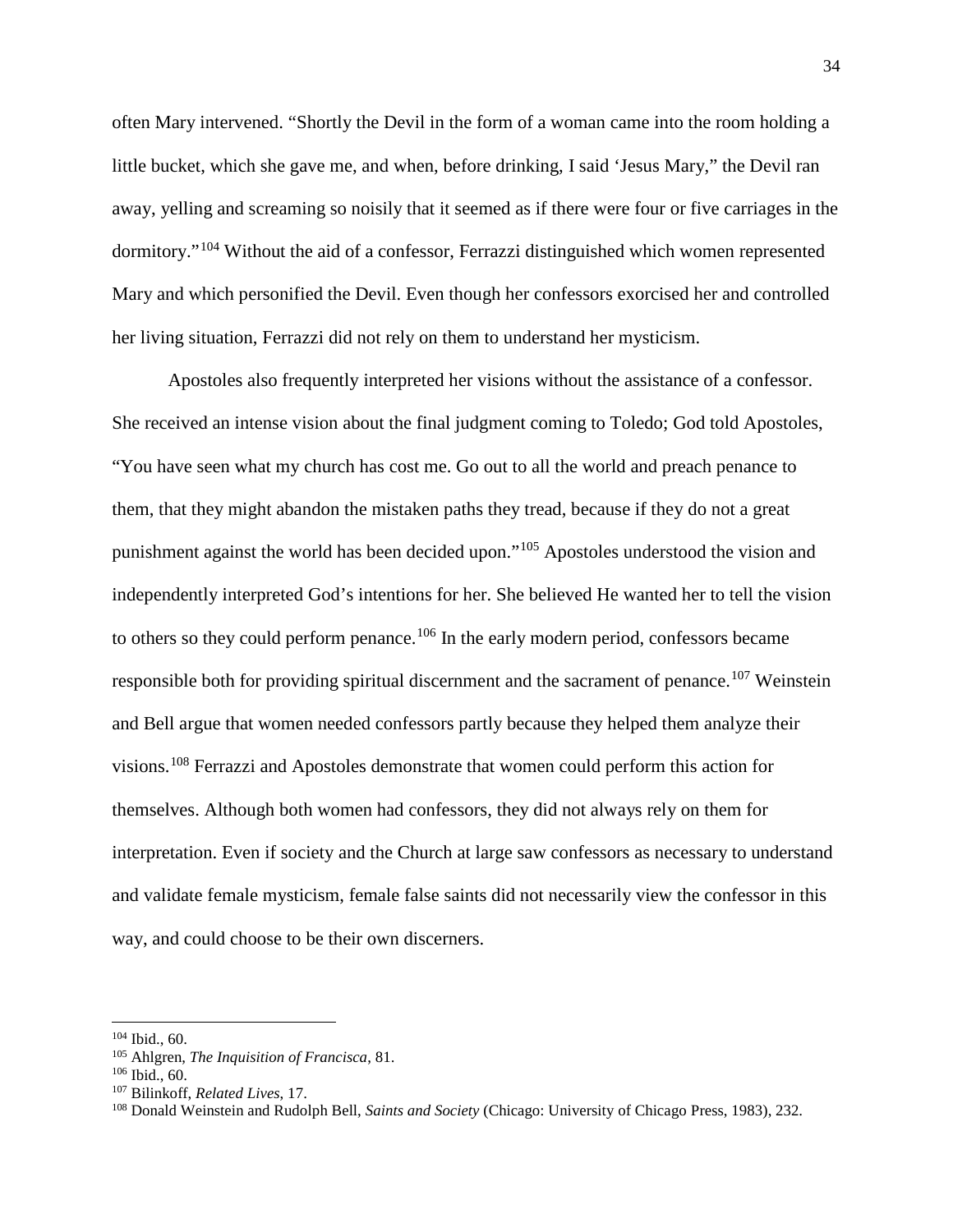Beyond being her own interpreter, Francsica Apostoles also directly questioned the role of the confessor. She criticized how a confessor treated her sister Isabel, "Remember how much Saint Catherine of Siena suffered with the disbelief of her confessors…It is clear that if they had spoken with you as we have and had seen you pass so many months fasting on only bread and water with so much spirit and strength, they would have had to take you in hand!"<sup>[109](#page-36-0)</sup> Apostoles was displeased that Isabel's confessor failed to recognize her great holiness and denied her Communion.[110](#page-36-1) Apostoles compared Isabel's suffering to Catherine of Siena's and argued that both of their confessors failed to recognize their holy gifts. Although Apostoles relied on her confessor to understand her contact with demons, she did not unquestioningly accept his authority.

Often, Apostoles did not limit her critique to confessors, but expanded them to include the clergy in general. She stated that she dedicated herself to a holy life in order to account for the sins of "churchmen, who serve and love God with hypocrisy, pretending to be holy with our half-hearted works, not to give honor to God but instead to gain honor and authority."<sup>[111](#page-36-2)</sup> Apostoles believed that the clergy wasted money, let the poor die, and only looked out for themselves.[112](#page-36-3) Perhaps her strong condemnation of the clergy connects to her critique of confessors, a common element in many texts written by religious women. Bilinkoff states, "The neglect or mistreatment of penitents by confessors is a virtual commonplace, a theme that female readers of hagiographies would have encountered in the accounts of earlier women."<sup>[113](#page-36-4)</sup> Like many female penitents, Apostoles did not view all confessors, and certainly not all priests, as

<span id="page-36-0"></span><sup>109</sup> Ahlgren*, The Inquisition of Francisca,* 46.

<span id="page-36-1"></span><sup>110</sup> Ibid., 47.

<span id="page-36-2"></span> $\frac{111 \text{ Ibid., } 59.}{112 \text{ Ibid., } 57.}$ 

<span id="page-36-4"></span><span id="page-36-3"></span><sup>&</sup>lt;sup>113</sup> Bilinkoff, Related Lives, 77.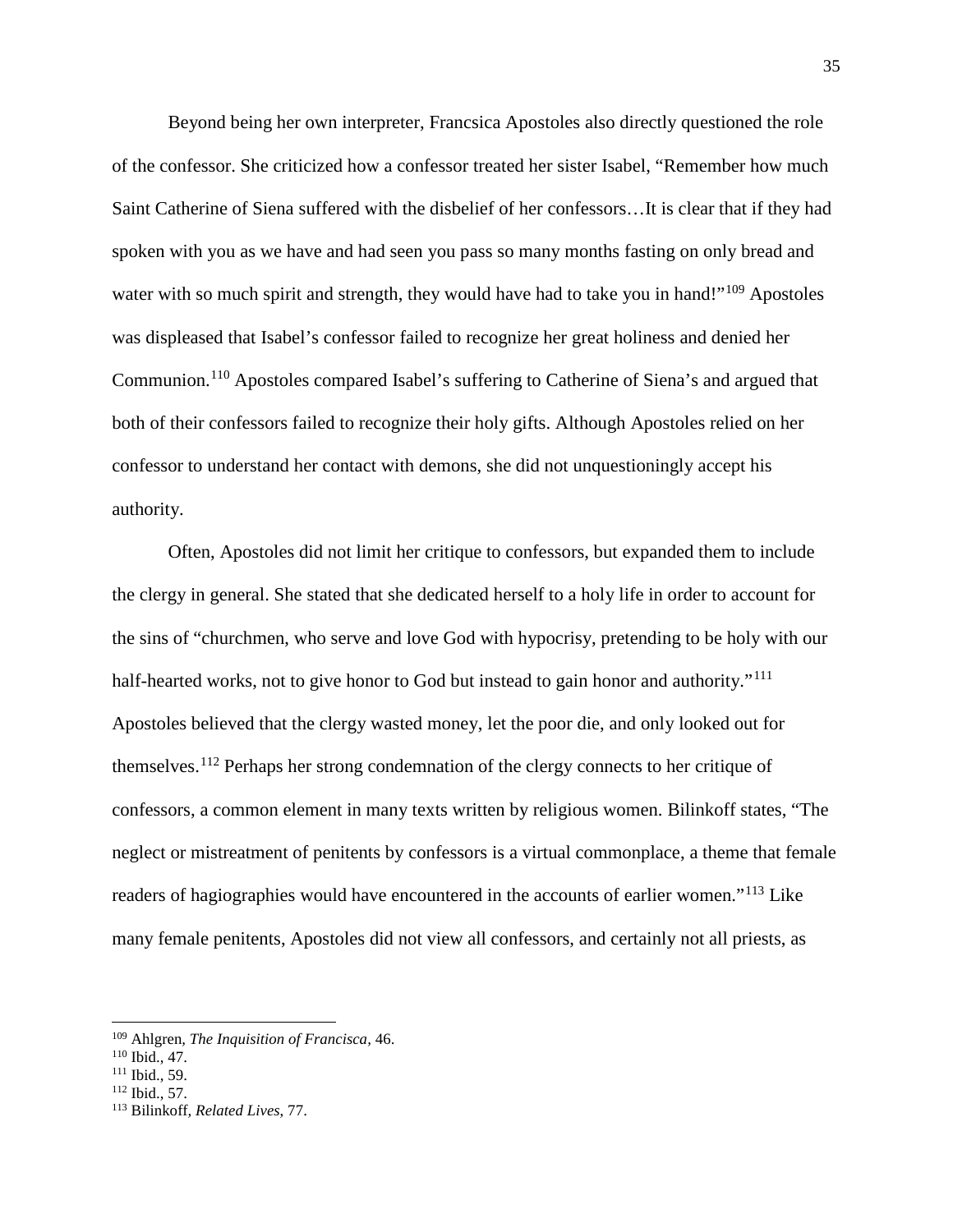moral, qualified, and knowledgeable. It is possible that Apostoles is engaging in the trope of the "bad confessor," but this seems unlikely, given that she repeatedly condemned the clergy as a whole, rather than only confessors. Apostoles demonstrates that faith in confessors in certain matters did not equate to approval of the confessor and clergy in general.

Even if false saints mitigated the role of the confessor in their lives, clerics could still be important to their holy agendas. Although she criticized priests, one of Apostoles' main goals and sources of spiritual legitimacy related to the clergy. Apostoles believed that in order to save Toledo, its archbishop, Bartolome Carranza, had to be released from prison. She wrote that, "while I was kneeling down my spirit was enraptured with great sweetness and I saw the Mother of Mercy who was interceding with her Son…asking that they charge Archbishop Bartolome with its reform."<sup>[114](#page-37-0)</sup> Apostoles was able to distinguish between levels of the clergy: she rejected ordinary priests, but incorporated an archbishop into her public image. Apostoles' visions confirmed the validity of her plan; she had a vision where Jesus told God, "Our Father, you see here Bartolome, who will be enough to reform the church. Be happy in him, because I am pleased with him and I will represent him."[115](#page-37-1) Since Jesus approved of Carranza, by associating herself with him, Apostoles added to her own legitimacy and holiness. Apostoles eschewed confessor influence, but embraced the clergy when they strengthened her cause. Although female false saints struggled with male Church authority in some areas, priests could still factor into their pursuit of holiness.

Penance was another significant element in false saints' quests for sanctity. Catholics relied on their confessors to assign penance to account for their sin. Female false saints negated the importance of the confessor in this area by choosing their own penance, without spiritual

<span id="page-37-0"></span><sup>114</sup> Ahlgren, *The Inquisition of Francisca*, 44.

<span id="page-37-1"></span><sup>115</sup> Ibid., 45.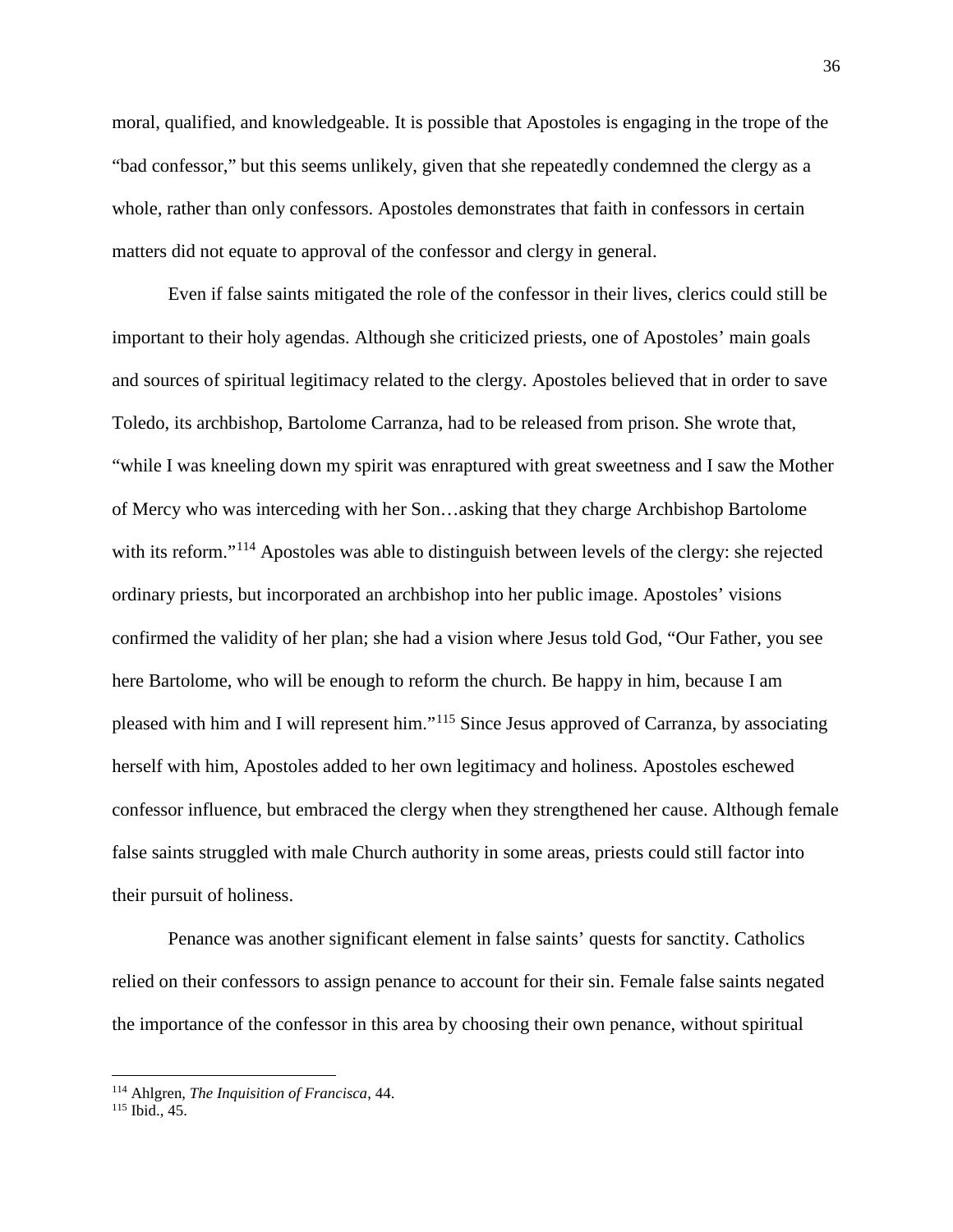guidance. Apostoles, for example, believed she had to fast for thirty-three days for Christ and sixty-three days for Mary.<sup>[116](#page-38-0)</sup> By fasting for thirty three days, the same number of years Christ lived on earth, Apostoles was honoring His life.<sup>[117](#page-38-1)</sup> She, "felt, while praying... that in the interior of her soul she was told to make another fast in honor of all the saints."[118](#page-38-2) Apostoles mitigated the need for a confessor by relying on her inner connection to God to choose penance. She believed her direct relationship with Him and her internal soul were all that were necessary to understand His will,

An internal voice made her recognize that in herself she was nothing and unable to make satisfaction for the smallest fault, even though she had vowed to do so, unless His Majesty, because of the great love that He has for the world, wanted to set up in this experience of hers a model so that other people who also wanted to satisfy His justice would understand how to do so.  $119$ 

She believed that a confessor was unable to absolve her of her sin because only God could do so. Even more strikingly, Apostoles said that God created a holy model in her. Not only did she not require a confessor, but she promoted the penance she independently chose as divinely ordained and supported.

While Apostoles embraced penance, other false saints further challenged the necessity of the confessor by rejecting the sacrament entirely. Many of the alumbrados in Spain viewed penance as unnecessary, believing that total abandonment to God, rather than external works of good faith, led to piety. For example, the Inquisition accused both Medrano and Hernandez of saying that it was not sinful to break fasts.<sup>[120](#page-38-4)</sup> According to his trial,

Medrano was heard to say that it was necessary in the past for him to perform certain penances and abstinences…But now he no longer performed such works, because God

<span id="page-38-1"></span><span id="page-38-0"></span><sup>&</sup>lt;sup>116</sup> Ibid., 80.<br><sup>117</sup>John MacQueen, *Numerology: Theory and Outline History of a Literary Mode* (Edinburgh: Edinburgh University Press, 1985), 95.

<span id="page-38-2"></span><sup>118</sup> Ahlgren, *The Inquisition of Francisca*, 80.

<span id="page-38-3"></span>

<span id="page-38-4"></span><sup>&</sup>lt;sup>120</sup> Lu Ann Homza, ed., "Testimony by Francisca Hernandez, June 2, 1531," in *The Spanish Inquisition, 1478-1614*: *an Anthology of Sources* (Indianapolis: Hackett Pub. Co., 2006), 110.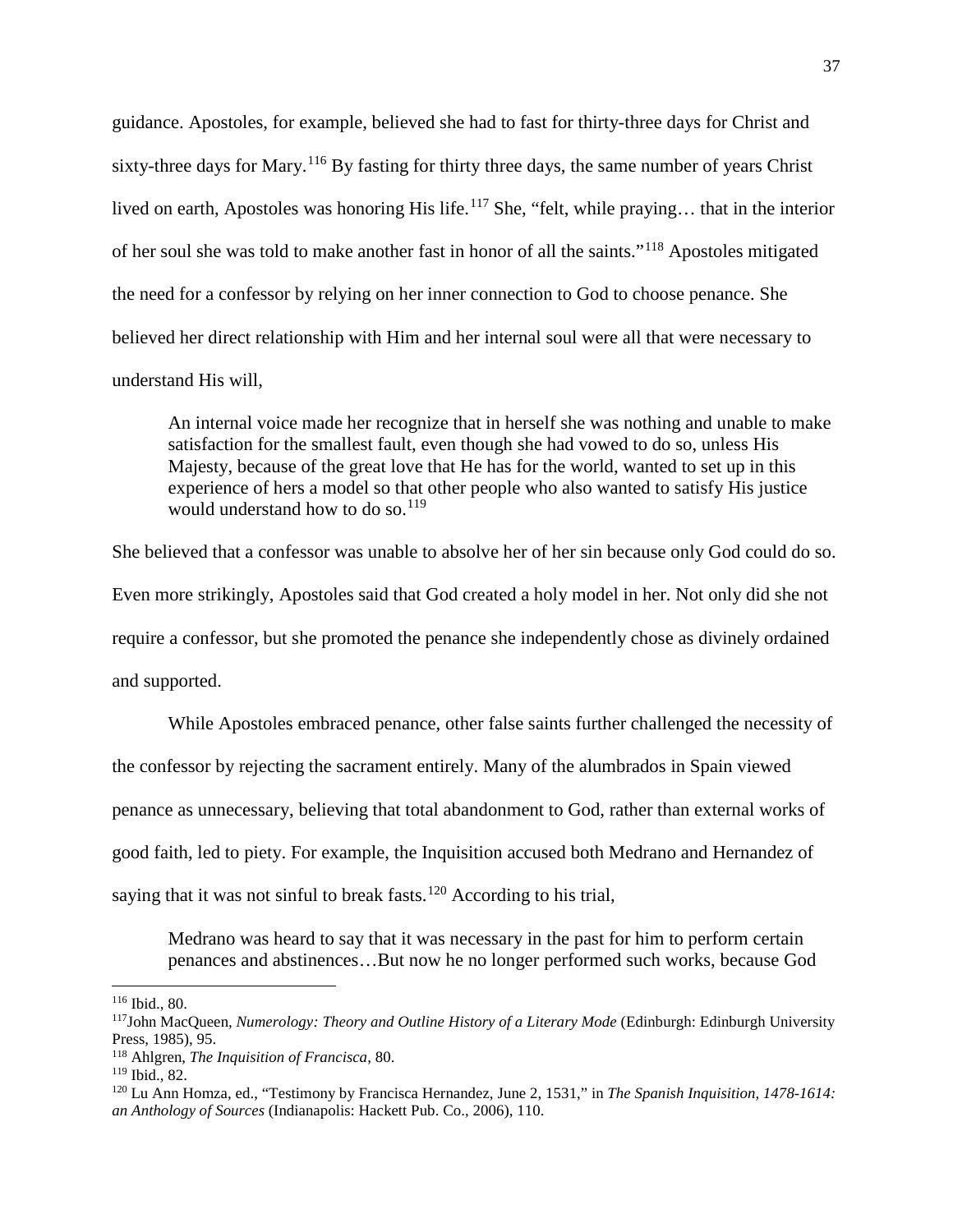had accomplished other greater graces in him…and Medrano was heard to say that it was true he used to perform abstinences...and he was a fool at that time.<sup>[121](#page-39-0)</sup>

The Inquisition also suspected Medrano saying that people who performed penitential acts were inferior and lowly.[122](#page-39-1) Maria de Cazalla, another Spanish alumbrado tried in the sixteenthcentury, was accused of denigrating external works as well. The prosecutor said that she "believed that exterior works…achieved nothing and were unnecessary…As for those who said they gained pardon through physical acts of humility…Maria de Cazalla and other people said that amounted to business transactions."[123](#page-39-2) Cazalla did not see confession or penance as critical to salvation, and openly criticized confessors before the Inquisition.<sup>[124](#page-39-3)</sup> She was accused of saying that "confession did not sit well with her, and [she] did not hold it as good."<sup>[125](#page-39-4)</sup> She admitted that she might have said that a particular confessor, "was like a stone, that he sat there like a stone, and that he neither gave good advice nor said worthwhile things."<sup>[126](#page-39-5)</sup> Unlike Cazalla, Medrano and Hernandez did not explicitly condemn or reject confessors, but by criticizing and dismissing the need for penance, they essentially invalidated the role of the confessor. This behavior undermines a common theme in the historiography of female false sanctity. Weinstein and Bell argue that heavy penance and asceticism were one of the primary ways in which female saints gained followers.<sup>[127](#page-39-6)</sup> Yet, both Hernandez and Cazalla rejected these paths to sanctity. If false saints renounced penance and, by extension confessors, and still managed to acquire fame for their holiness, there must have been alternative routes to popular sanctity.

<span id="page-39-0"></span><sup>&</sup>lt;sup>121</sup> Ibid., 110.

<span id="page-39-1"></span> $122$  Lu Ann Homza, ed., "Summary of the Prosecutor's Accusation against Antonio de Medrano. Toledo Tribunal," in *The Spanish Inquisition, 1478-1614: an Anthology of Sources* (Indianapolis: Hackett Pub. Co., 2006)111.

<span id="page-39-2"></span><sup>123</sup> Lu Ann Homza, ed., "Excerpts from the Trial of Maria de Cazalla, 1532-1534," in *The Spanish Inquisition, 1478- 1614: an Anthology of Sources* (Indianapolis: Hackett Pub. Co., 2006) 129. 124 Ibid., 124. 125 Ibid., 124. 126 Ibid., 124. 127 Weinstein and Bell, *Saints and Society*, 233.

<span id="page-39-3"></span>

<span id="page-39-5"></span><span id="page-39-4"></span>

<span id="page-39-6"></span>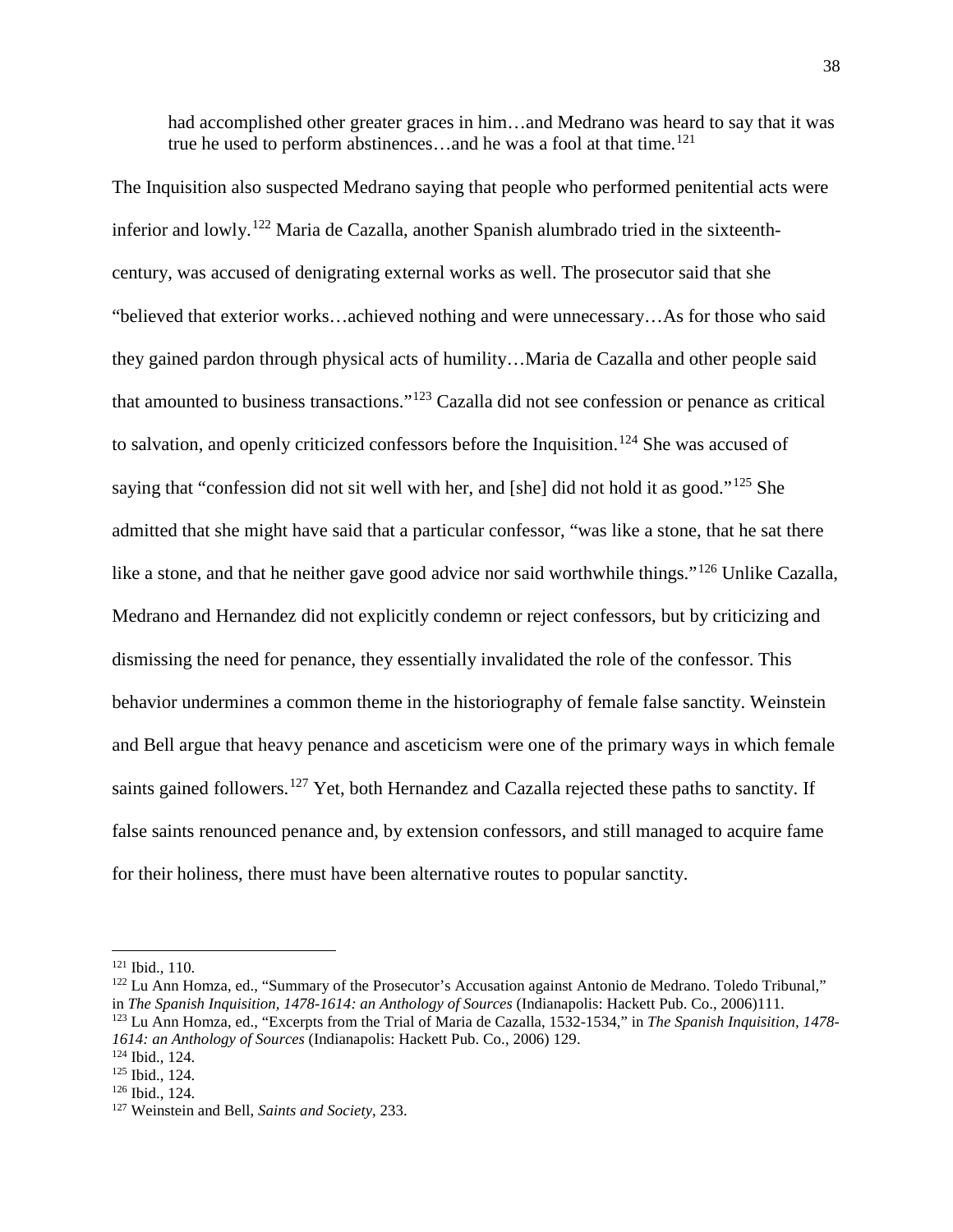While Cazalla and Hernandez represent the ways the alumbrados justified rejection of confession, Fra Ludovico, a sixteenth-century Neapolitan hermit, is an important example of how male false saints interacted with confession. Like women, men faced the same obligation to confess at least once a year.<sup>[128](#page-40-0)</sup> Instead of confessing, Fra Ludovico made his followers take an oath of obedience to him. The oath was, "I…promise obedience, chastity and solitude in the hand of the father Fra Ludovico, general of the hermits, and [if I] do not observe the above things condemn me to the eternal fire."[129](#page-40-1) Ludovico made his disciples beholden to him, much like penitents were expected to be obedient to their confessors. The Inquisition also saw Ludovico in this way, and worried that he had founded a religious congregation that was solely devoted to him, the "general of the hermits".<sup>[130](#page-40-2)</sup> Instead of acting as a penitent, Ludovico served as a priest and confessor to his disciples. Just as female false saints attempted to act independently of confessors, so did male false saints. Ludovico embraced the idea of the confessor, but only when he could embody the role.

Like Ludovico, Francisco Ortiz embraced spiritual guidance from an untraditional, unorthodox source. Ortiz was priest and a devoted disciple of Francisca Hernandez. She spiritually directed Ortiz and bestowed him with divine gifts. In his letter to the Inquisitor-General Alonso Manrique, Ortiz writes, "I know that the filth [against her] which filthy hearts have raised shall not survive in the face of the purity that God has shown me and worked in me through the means and intercession of his holy bride."[131](#page-40-3) As a result of Hernandez's assistance, Ortiz became more closely connected to God. Ortiz was quite devoted to Hernandez, writing, "I

<span id="page-40-0"></span><sup>128</sup> Homza, *Religious Authority*, 157.

<span id="page-40-3"></span><span id="page-40-2"></span><span id="page-40-1"></span><sup>&</sup>lt;sup>130</sup> Ibid., 239.<br><sup>131</sup> Lu Ann Homza, ed., "Letter From Friar Francisco Ortiz to Inquisitor- General Alonso Manrique," in *The Spanish Inquisition, 1478-1614 : an Anthology of Sources* (Indianapolis: Hackett Pub. Co., 2006), 98.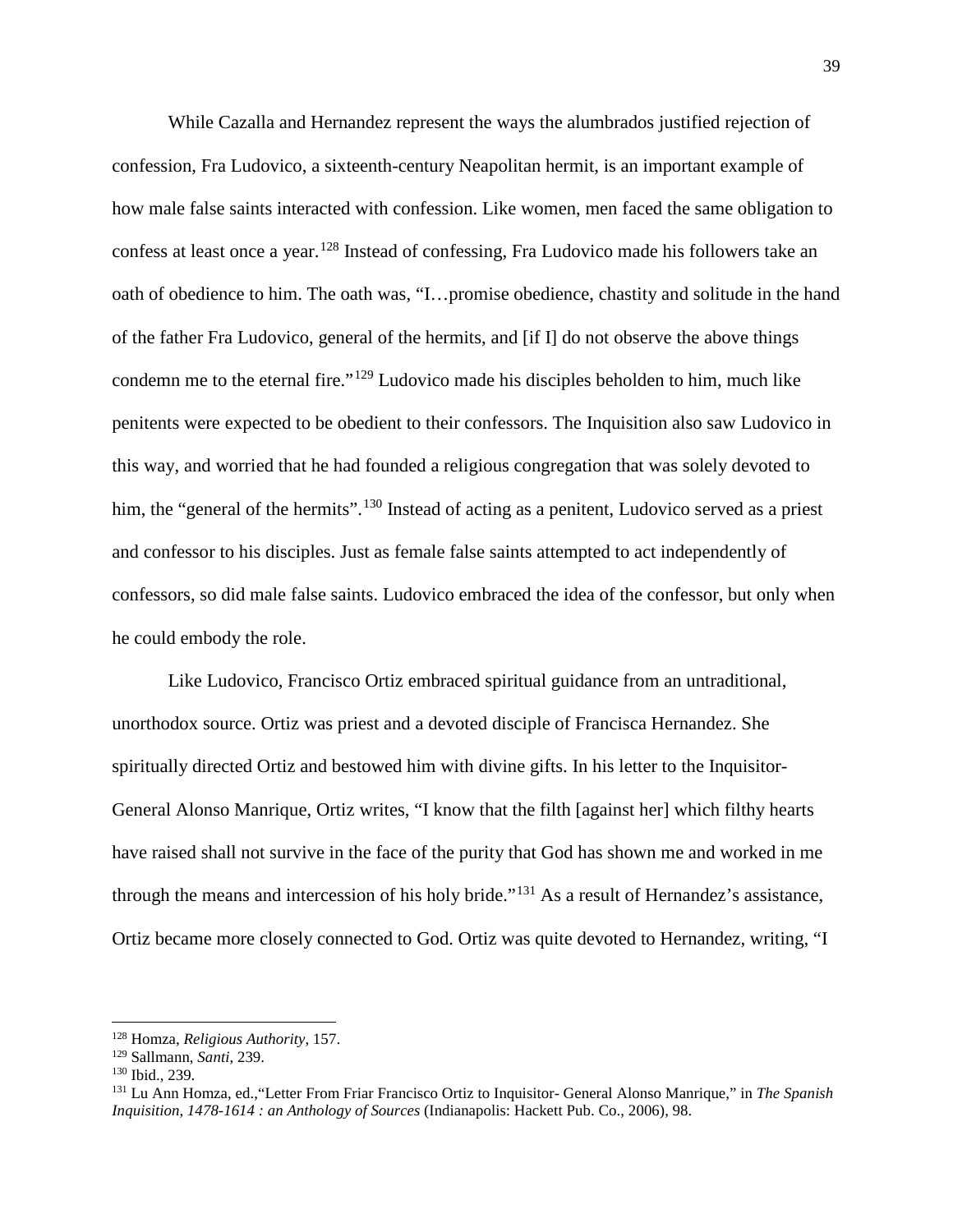used to call this dove and clean virgin (who had the simplicity and innocence of a child, as I saw)…my love, my heart, my guts, my eyes."<sup>[132](#page-41-0)</sup> Ortiz's behavior corresponds to the connections Bilinkoff has made between male and female spirituality. She argues, "Being a conduit of divine messages and recipient of divine graces was the prerogative of women, and the best a man could hope for was a vicarious experience through close contact with a charismatic woman."<sup>[133](#page-41-1)</sup> Since Ortiz saw himself as a profound male sinner and thus incapable of receiving divine visions, he relied on Hernandez's holy connection to gain access to God.

Ortiz's defense of Hernandez reveals that she was a fundamental source of spiritual guidance for him. In his letter to Manrique, Ortiz relied on his position as a priest and respected preacher to defend Hernandez, writing, "It has been six years since I received such magnificent gifts from God with her holy communication and your Lordship never knew me before I knew her, and if I was 'lost,' after communicating with her, then why did your Lordship hold me in esteem, and why I was praised?"[134](#page-41-2) Ortiz based his defense of Hernandez on her positive effect on him. Since Manrique praised Ortiz while he was under Hernandez's direction, then surely she must have been divinely inspired. Instead of Hernandez needing a confessor to be seen as legitimate, for Ortiz, she was legitimate because she was like a confessor, bestowing gifts and deep religiosity on him, her "penitent." He further elaborates that her followers "left behind many sins and varieties of blindness."[135](#page-41-3) Hernandez helped her disciples turn their back on sin, much like a confessor absolved his penitents. Oritz's behavior is typical of clerics' interactions with religious women. Bilinkoff argues that, "many responded to another imperative of their priestly office: to promote saintly lives and hold them up as models for emulation. To

<span id="page-41-1"></span>

<span id="page-41-0"></span><sup>&</sup>lt;sup>132</sup> Ibid., 99.<br><sup>133</sup> Bilinkoff, *Related Lives*, 80.<br><sup>134</sup> Homza, "Letter from Friar Francisco Ortiz," 96.

<span id="page-41-3"></span><span id="page-41-2"></span><sup>135</sup>Ibid., 96.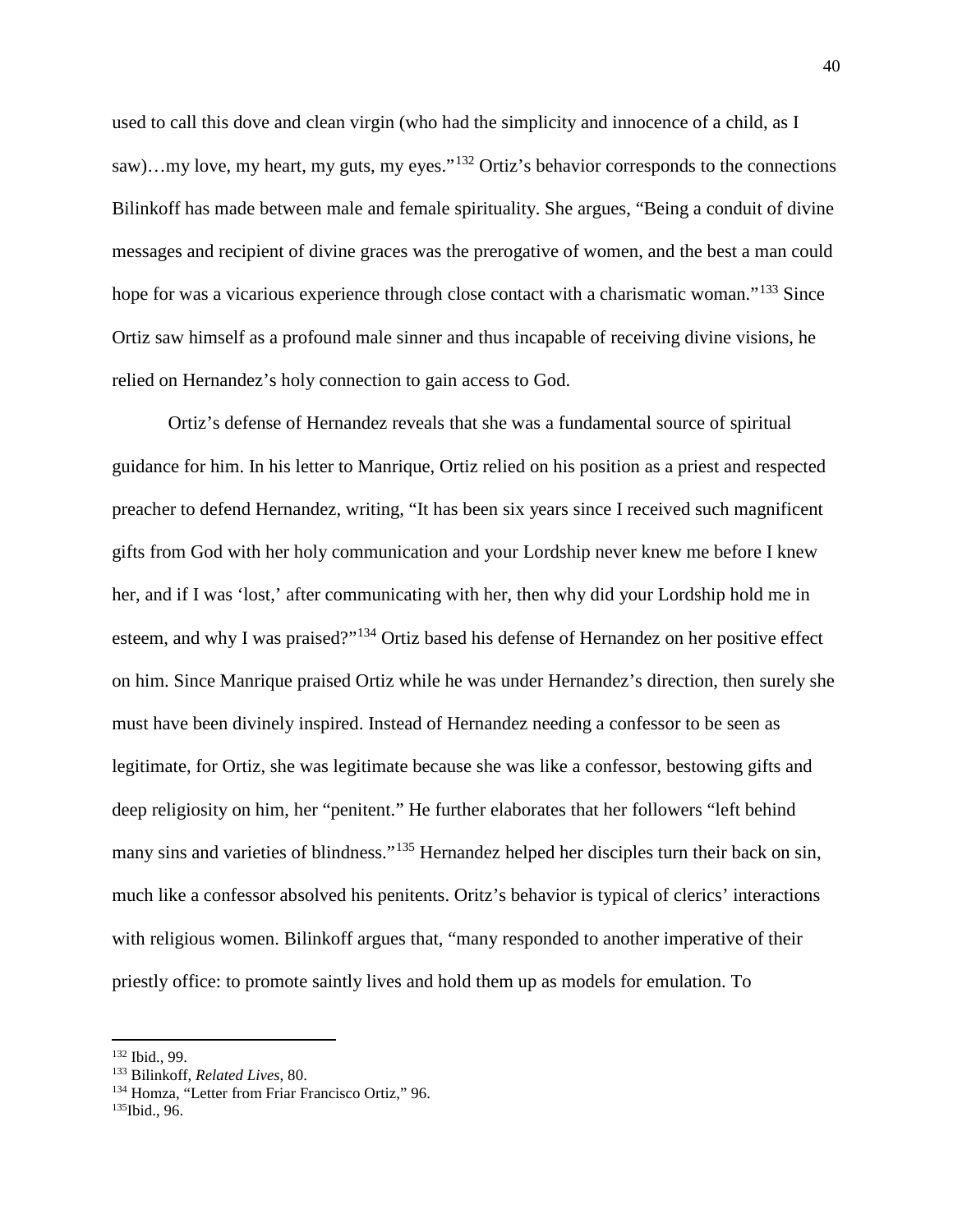accomplish this they turned to sermons and to…the written word."[136](#page-42-0) Ultimately, Ortiz did fall under the Inquisition's suspicion for promoting Hernandez through his preaching and letters. In Ortiz's and Hernandez's relationship, the roles of priest and spiritual director were separate. Ortiz fulfilled his duty as a cleric by using his position to heighten and defend her sanctity, while Hernandez fulfilled the role of spiritual director by deepening her followers' connection to God. Hernandez and Fra Ludovico both fulfilled elements of the role of the confessor, demonstrating that for false saints, spiritual direction was a flexible concept.

Spiritual influence and guidance took many forms in early modern Europe. Confessors, whether accepted, mitigated, or rejected, played a prominent role in false saints' lives and their paths to sanctity. Some false saints attempted to gain fame for holiness without the aid or legitimizing presence of the confessor. While confessors were an important element of Catholicism for the laity, they were not necessary for false saints to gain prominence. Others did not go as far as outright rejection: some false saints interpreted their visions and penance independently. They frequently embraced the importance of penance, but disregarded its usual agent. Other false saints criticized their confessors, but still confessed, in order to receive the Eucharist. Many of these trials weaken the dichotomy of male confessor and female penitent. In some cases, female false saints found spiritual guidance in, or were controlled by, other women. Other female false saints spiritually directed their followers. Confessors are often characterized as controlling and unsympathetic, but female false saints worked with and against their confessors to pursue their goals. Although the confessor-penitent relationship was inherently unbalanced, there was still room for negotiation. False saints were able to shape their relationships with their confessors in order to pursue their own style of holiness. For them,

<span id="page-42-0"></span><sup>136</sup> Bilinkoff, *Related Lives*, 27.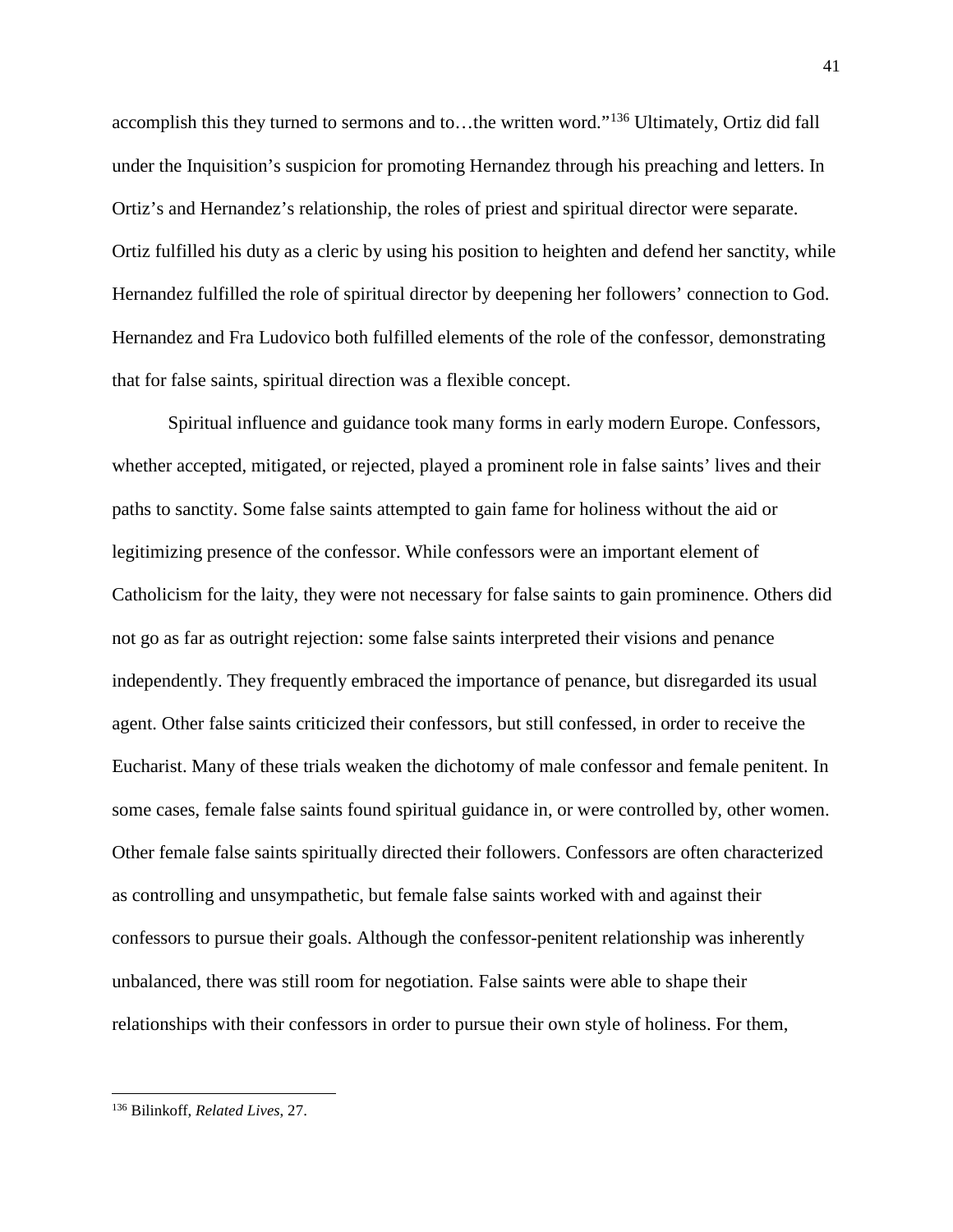confessors and confession were not fixed concepts, but flexible roles and practices that they could mold to fit their holy agenda.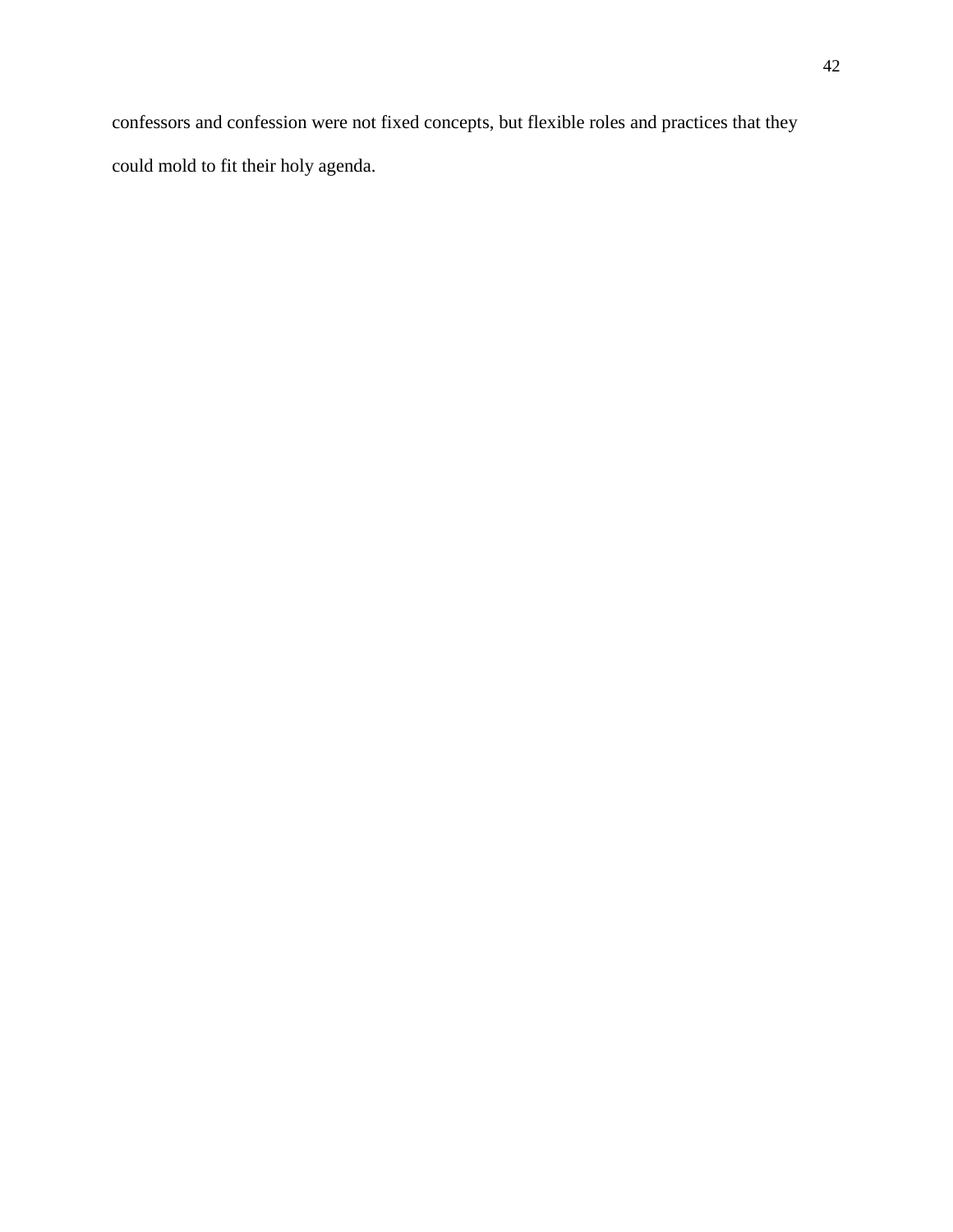## Chapter Three: Visions, the Body, and Discipleship

Exploring gender dynamics in Catholicism necessitates moving beyond the confessorpenitent relationship to examine discipleship. Schutte does not study this topic, despite the strong textual evidence available. Analysis of discipleship offers a glimpse into the dialogue between false saints and their community, and between men and women. Disciples chose to follow false saints because the saint fulfilled their needs or estimations of holiness. By examining which spiritual behaviors disciples and false saints focused on, we can extrapolate on the qualities and character of local, popular religion. False saints appealed to potential followers in a variety of ways. For women, the body was important in obtaining disciples, both as a source of physical evidence and as a way to subvert societal ideas of female inferiority. Male disciples entered into mutually beneficial relationships with female saints, and often their spirituality complemented the public holiness of the woman they venerated. A primary way women garnered followers was by engaging in typically clerical behavior through the care of their disciples' souls. I argue that discipleship was a nuanced, symbiotic, and complex relationship that hinged on women's ability to combine speech and the body in a way that attracted disciples and met their priorities.

Women pursued sanctity in a variety of ways, but often they relied on the body as proof of their special relationship with God. Magdalena de la Cruz, a Spanish nun tried by the Inquisition in 1546, maintained that she was crucified many times. According to her sentence, "she had chapped hands and a fissure in her side, and she pointed to them as a miracle. She wore an opening in her tunic in order to point out the wound in her side, which she showed off in order to be viewed as holy."[137](#page-44-0) She also gave people pieces of her skin and drops of her blood as relics. By doing so, she displayed parts of her body as evidence of divine contact. Her blood and skin

<span id="page-44-0"></span><sup>137</sup> Lu Ann Homza, ed., "Heresy and False Sanctity of Magdalena de la Cruz, 1544-1546," in *The Spanish Inquisition, 1478-1614: an Anthology of Sources* (Indianapolis: Hackett Pub. Co., 2006), 172-173.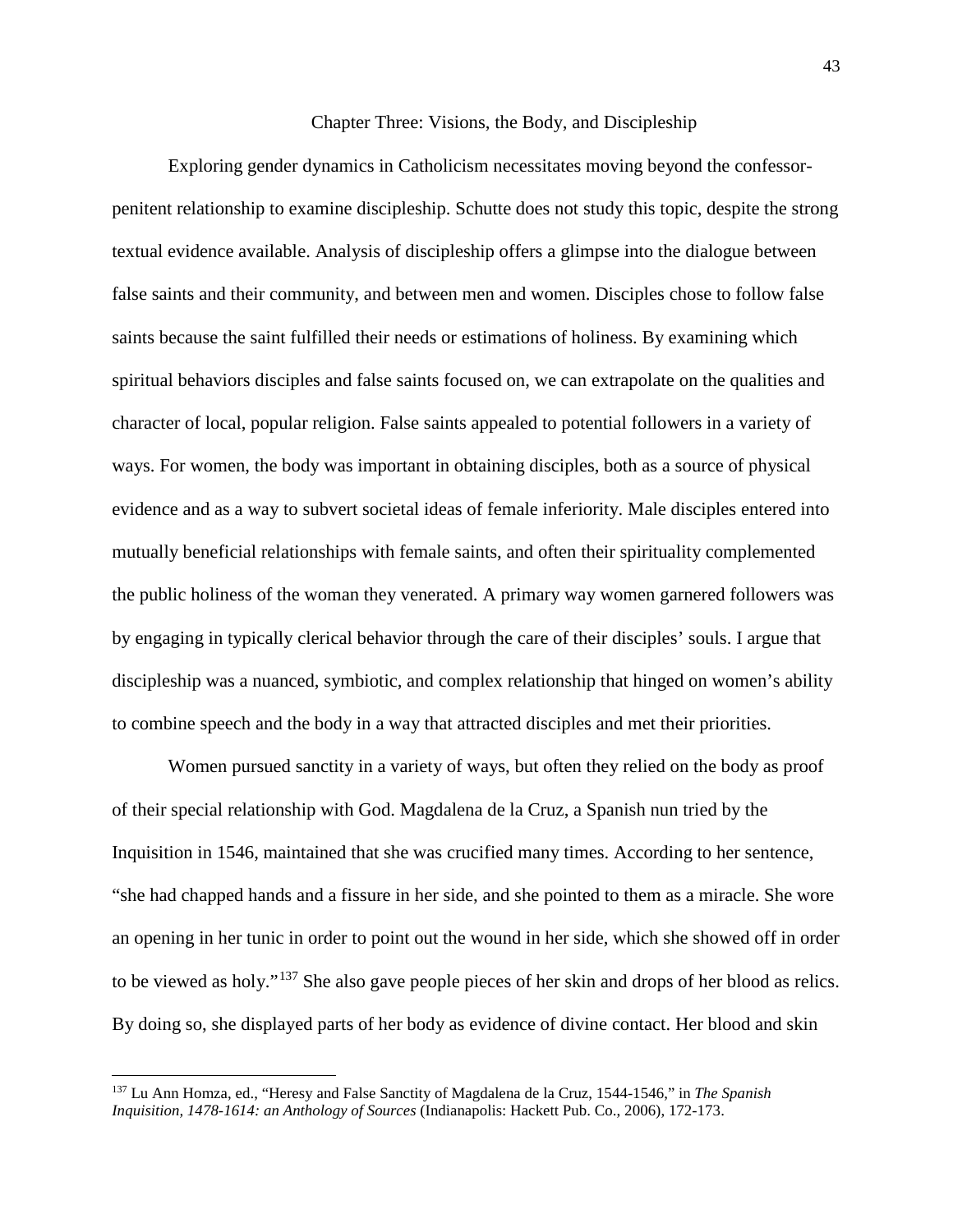served as physical manifestations of her relationship with God. Most of her visions consisted of a demon attacking her in a very corporal, material way. One demon pushed her from behind, which made her bleed significantly.<sup>[138](#page-45-0)</sup> Her mental visions produced extreme physical effects that signified her connection to God. De la Cruz stated that a "demon appeared to her as Christ crucified and moved her to devotion and sanctity; he told her to crucify herself as well, and she crucified herself by putting some nails in the wall…The demon constricted her two little fingers as his sign, and they never grew."[139](#page-45-1) The stunted growth of her fingers was physical evidence of her vision. Although de la Cruz performed miracles and had visions, her body was one of the fundamental ways she proved her holiness. Cruz made some effort to promote her sanctity, by distributing her skin and blood as relics and displaying her wound. Cruz consciously popularized her cult by relying on bodily proof of visionary experience. Cruz's visions combined a mental aspect with a physical element, demonstrating that visions alone did not gain a false saint public support.

Alfonsina Rispola provides another example of the importance of the body in popularizing sanctity. She received the stigmata in a church in Naples, which must have made quite a public scene. The stigmata were deep enough for her to show them to her disciples, and later the Inquisition. They crusted over eventually, but still bled every Friday.<sup>[140](#page-45-2)</sup> The stigmata had great importance for Rispola's status as a false saint because it amplified her appearance of holiness.<sup>[141](#page-45-3)</sup> They were one of the major turning points in Rispola's life; they brought her greater

<span id="page-45-1"></span><span id="page-45-0"></span><sup>&</sup>lt;sup>138</sup> Ibid., 173.<br><sup>139</sup> Ibid., 171.

<span id="page-45-2"></span><sup>139</sup> Ibid., 171. 140 Sallmann, *Santi*, 232.

<span id="page-45-3"></span><sup>141</sup> Ibid., 232.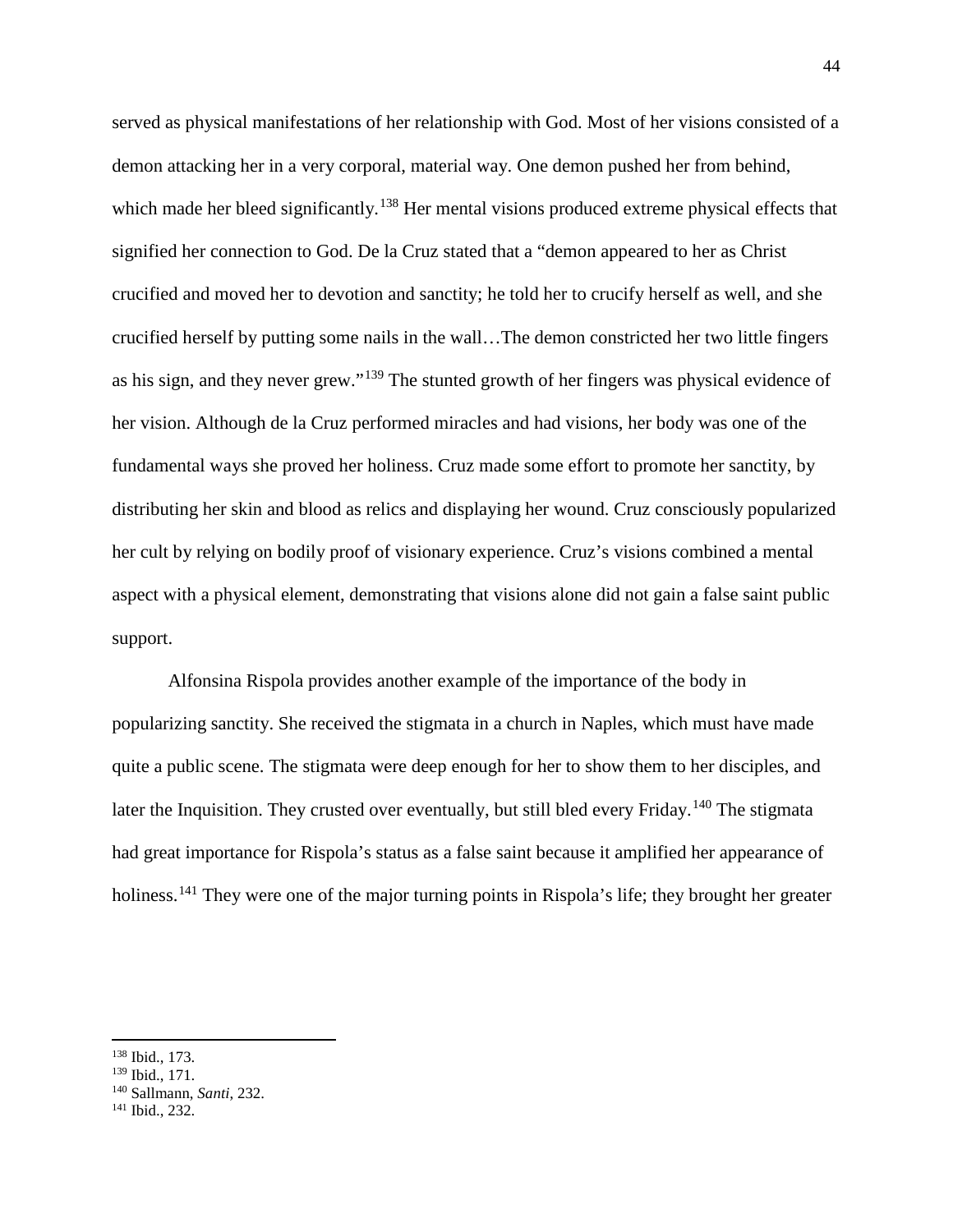notoriety, and ultimately caused her to be denounced to the Inquisition.<sup>[142](#page-46-0)</sup> The physicality of her spirituality brought her fame initially, but eventually proved to be her downfall.

Magdalena de la Cruz also attempted to recreate the stigmata wounds on herself. The prosecution's sentence stated, "She confessed that when she was enraptured, the demons put some large needles through her feet…This was done so that she would be viewed as holy…She bore these signs on her feet for many days."[143](#page-46-1) The stigmata held great significance in Catholicism. According to Arnold Davidson, when St. Francis first received the stigmata, it was an entirely novel, mystical event. Davidson states that "representations of the stigmatization focused on its unparalleled and wondrous character and had the effect of heightening its miraculous status."<sup>[144](#page-46-2)</sup> The stigmata demonstrated a uniquely intimate relationship with God, since the bearer shared the wounds of Christ.<sup>[145](#page-46-3)</sup> Thus, by receiving, showing, and displaying the stigmata, Rispola and de la Cruz marked themselves as special and unique.

False female saints' focus on their bodies could have stemmed from the suspicion they faced from the Church. Gillian T.W. Ahlgren argues that women lacked the necessary theological education to understand their visions, and were seen as morally weak and easily deluded by the Devil.<sup>[146](#page-46-4)</sup> The writings of Jean Gerson, a prominent French theologian of the fourteenth and fifteenth centuries, demonstrate the strong skepticism the Church held towards mysticism. Gerson wrote about the necessity of discerning the veracity of visions, stating, "Lying angels try to abrogate the authority of true and holy revelations through sophistical deeds and the

<span id="page-46-1"></span><span id="page-46-0"></span> $142$  Ibid., 229.<br>  $143$  Homza, "Heresy and False Sanctity," 172.

<span id="page-46-2"></span><sup>144</sup> Arnold Davidson, "Miracles of Bodily Transformation, or How St. Francis Received the Stigmata," *Critical Inquiry* 35 (2009). 145 Ibid.

<span id="page-46-3"></span>

<span id="page-46-4"></span><sup>146</sup> Gillian T.W. Ahlgren, "Negotiating Sanctity: Holy Women in Sixteenth Century Spain," *Church History* 64: (1995), 376.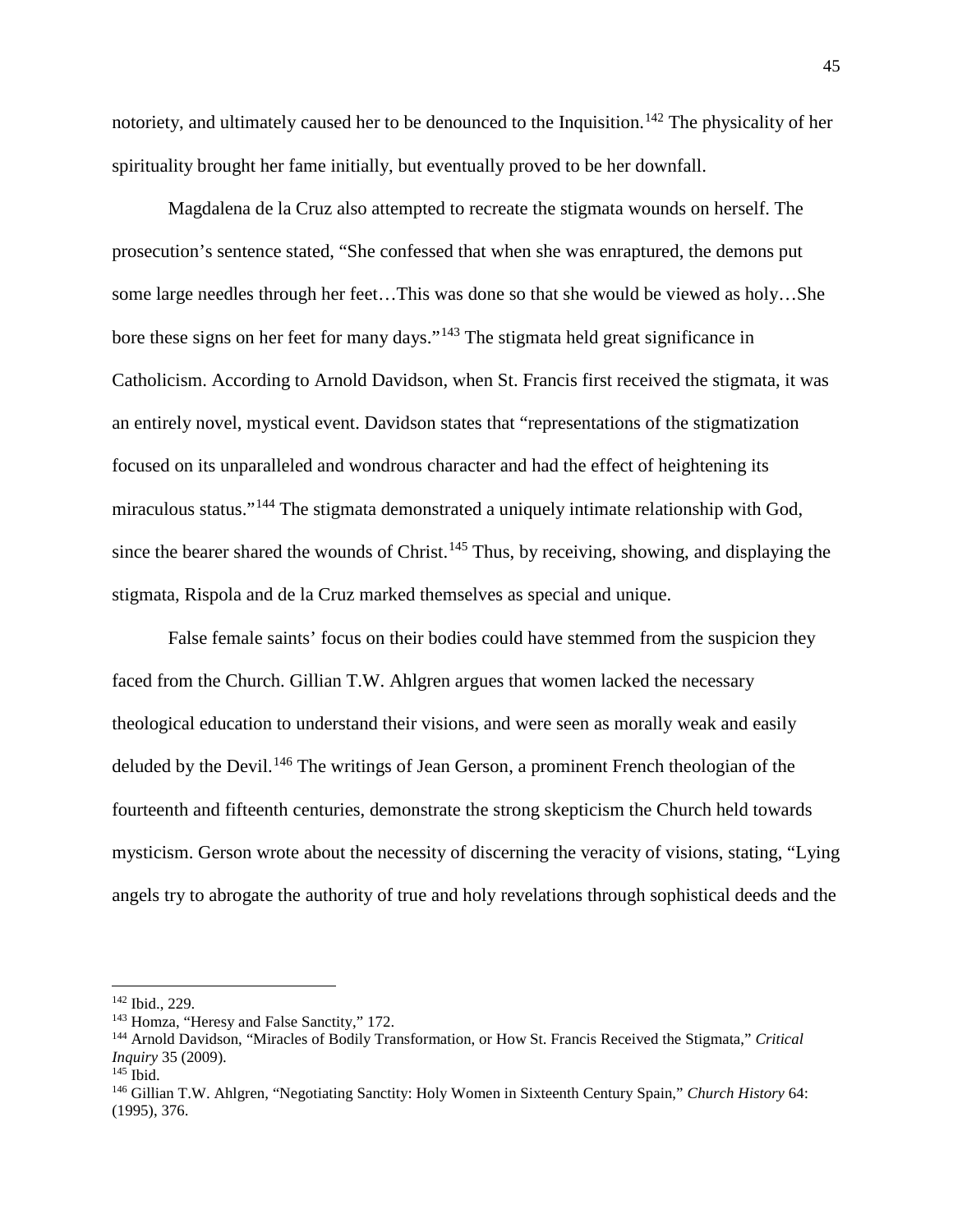trickery of magicians."[147](#page-47-0) In order to ascertain if a visionary was divinely inspired, he maintained that theologians should analyze her humility, discretion, patience, truth, and charity.[148](#page-47-1) Certain physical behaviors, such as fasting, could prove that a woman possessed these virtues. By fasting, women separated themselves from their weak bodies, and thus their desires. By removing all regard for themselves, women demonstrated great humility.<sup>[149](#page-47-2)</sup> The body could demonstrate Christian values and also serve as a counter to this suspicion of the mind. Visions could be doubted, but the stigmata were proof that validated visions and a special connection to God. The body could signify and represent what occurred spiritually.

Schutte maintains that women mainly gained followers and cults through their visions.<sup>[150](#page-47-3)</sup> While visions were a crucial part of their public sanctity, the body gave legitimacy to these ecstasies. Caroline Bynum argues that the physical aspect of visionary experiences cannot be ignored. Even in primarily mental devotions, such as re-enacting Christ's Passion, there was still a physical element. Bynum states that when women share Christ's wounds, "the telescoping into divine agency leaves around the edges…an anxious awareness that someone stabs and must be responsible for the stabbing. At the heart of this piety... lies violence occluded not erased."<sup>[151](#page-47-4)</sup> Someone had to create the physical wounds, which represented internal connection to God. With some false saints, like Magdalena de la Cruz, the visionary was the one who, through self-harm, made herself resemble God. Even if the activity was centered on connecting to God spiritually through his suffering, women still relied on the physical to demonstrate this connection to others. Visions alone did not guarantee popular following; the body authenticated these spiritual events.

<span id="page-47-1"></span><span id="page-47-0"></span><sup>147</sup> Jean Gerson, *Jean Gerson: Early Works*, trans. Brian Patrick McGuire (New York: Paulist Press, 1998), 335. <sup>148</sup> Ibid., 338.

<span id="page-47-2"></span><sup>149</sup> Donald Weinstein and Rudolph Bell, *Saints and Society* (Chicago: University of Chicago Press, 1983), 155. 150 Schutte, *Aspiring Saints*, 212.

<span id="page-47-4"></span><span id="page-47-3"></span><sup>151</sup> Caroline Bynum, "Violence Occluded: The Wound in Christ's Side in Late Medieval Devotion," in *Feud,*  Violence and Practice: Essays in Medieval Studies in Honor of Stephen D. White, ed. Tracey Billado, Stephen White, and Belle Tuten (Farnham: Ashgate, 2010), 116.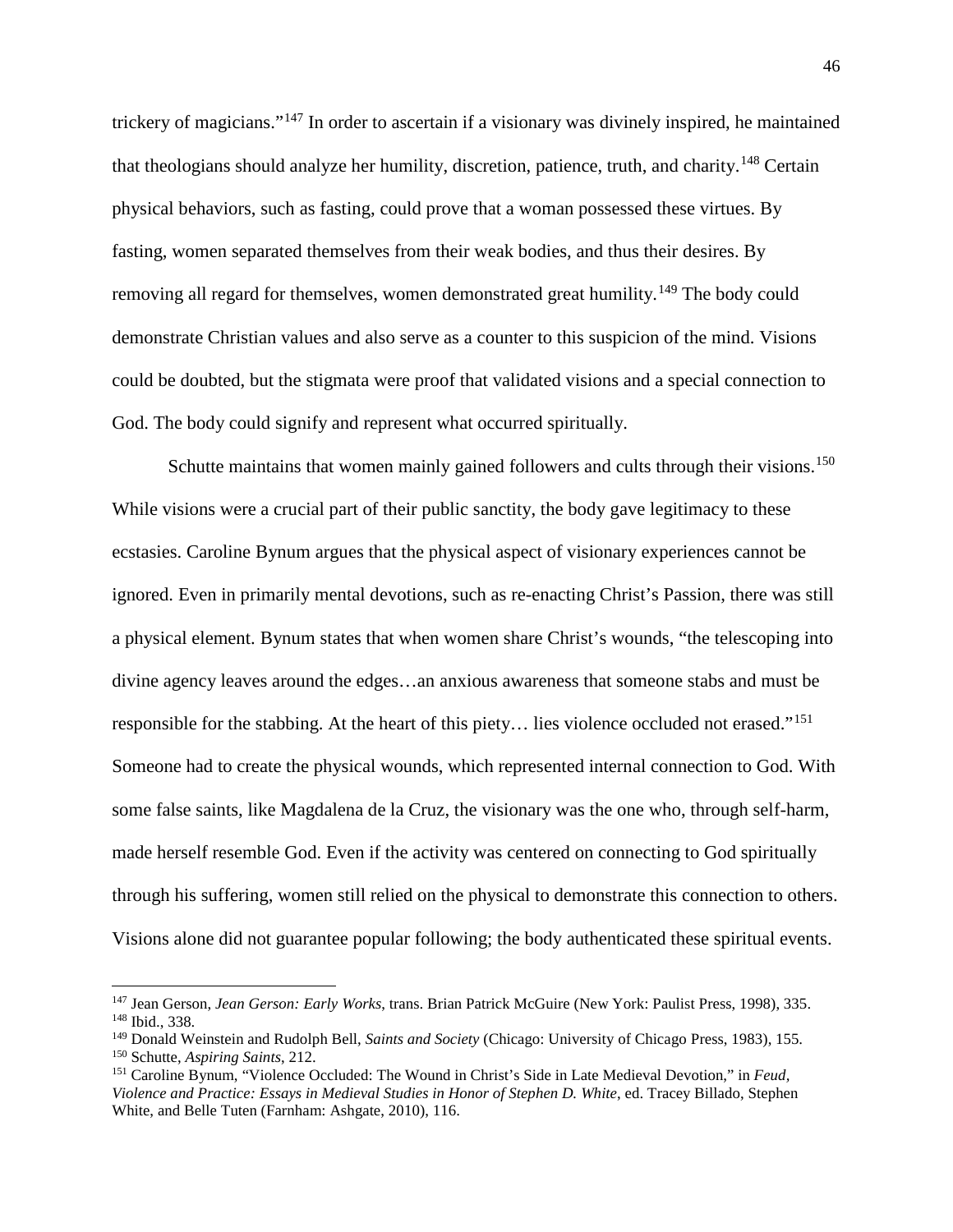Even in the cases of female false saints who relied primarily on visions, their spirituality still had a strong physicality. Cecilia Ferrazzi had visions that resulted in physical harm. Ferrazzi stated, "I was in bed, wounded all over my body from the Devil scratching me while fighting with me for entire nights- especially when I was praying for some particular soul or for sinners or the souls of the dead."[152](#page-48-0) Ferrazzi believed that in order to save souls from purgatory, she had to pray, which often involved visceral battles with the Devil. By enduring bodily harm, she served God.

In his work *Holy Anorexia*, Rudolph Bell maintains that this type of bodily violence was quite common among the female saints of the sixteenth-century. Of the 261 cases he examined, fasting or self-harm played a major role in the lives of thirty-one percent of these women.<sup>[153](#page-48-1)</sup> Fasting and self-harm are similar to the devil-produced violence in these women's visions. All three resulted from intense connection to God and served as signs of holiness. A demon visited Magdalena de la Cruz and told her to crucify herself, which resulted in her breaking two ribs.<sup>[154](#page-48-2)</sup> When a demon came to her on another occasion, he, "abused her because she refused to consent to a certain lascivious act that he wanted her to perform. In anger, he took her by the hair and raised her up very high and then let her fall...She was greatly wounded and ill for many days." <sup>[155](#page-48-3)</sup> Cruz's retelling of her vision and her ability to withstand temptation, despite bodily harm, speak to her devotion to God, as refraining from food would have. Marina Caffiero argues that women connected to Jesus through this physical suffering because He endured physical pain during the

<span id="page-48-1"></span><span id="page-48-0"></span><sup>&</sup>lt;sup>152</sup> Schutte, *Autobiography*, 45.<br><sup>153</sup> Rudolph Bell, *Holy Anorexia* (Chicago: University of Chicago Press, 1985), 177.<br><sup>154</sup> Homza, "Heresy and False Sanctity," 172.

<span id="page-48-3"></span><span id="page-48-2"></span><sup>155</sup> Ibid., 173.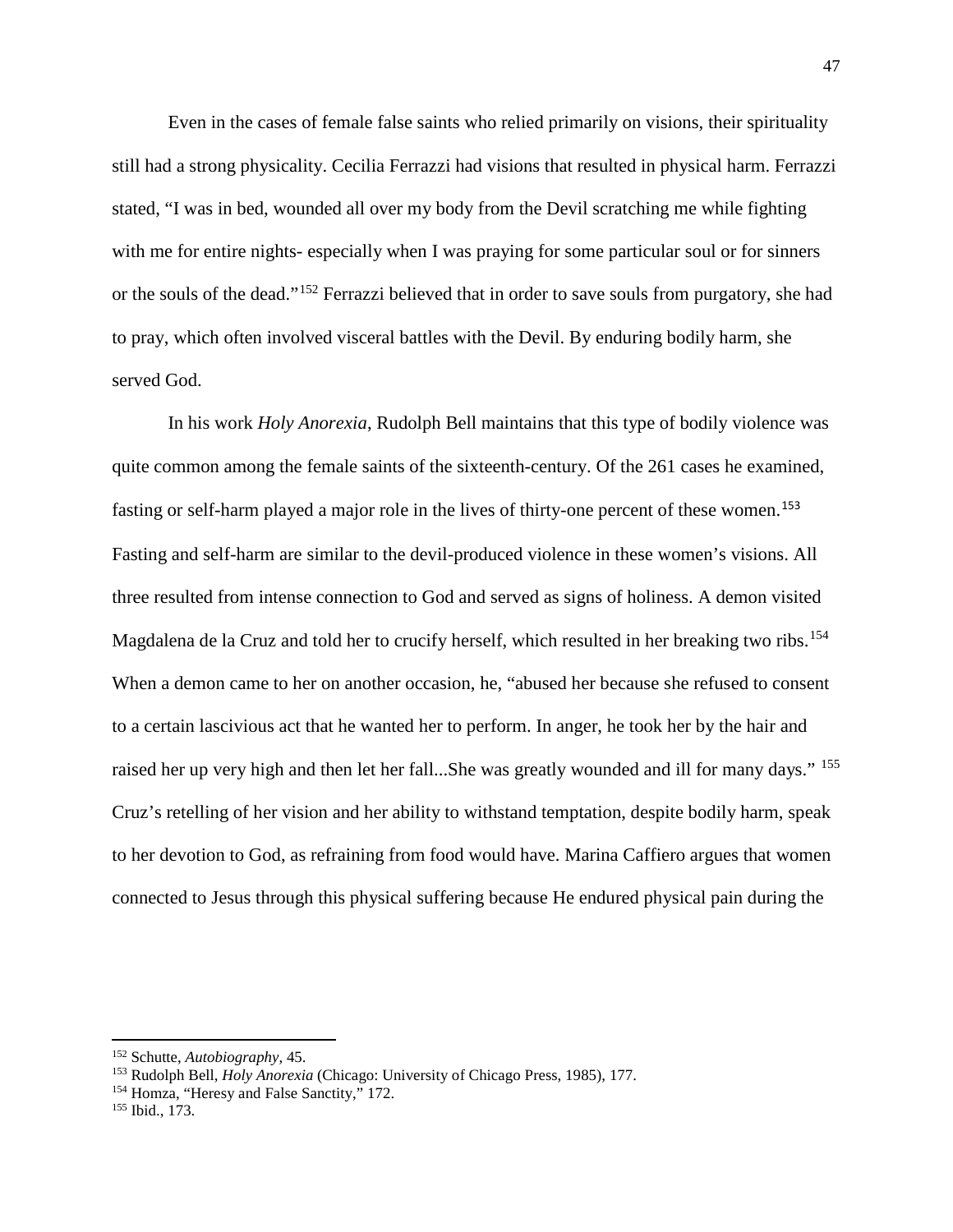Passion.<sup>[156](#page-49-0)</sup> These visions demonstrate that the body and visions were intertwined: a false saint might be connecting to God on a higher spiritual plane, but the body was the means by which this communication occurred. Whether in a physical or spiritual sense, the idea of the body was central to these women's s religious practice.

Another major way in which the body helped to prove sanctity and attract disciples was through fasting. All Catholics were expected to fast on certain days, such as Ash Wednesday and Good Friday, and were supposed to refrain from consuming meat during Lent. Many religious women, including Ferrazzi, took this baseline of behavior many steps further. Whenever Ferrazzi ate, she vomited large amounts of blood.[157](#page-49-1) She stated,

Because of my infirmity, I ate little, and almost never any meat, for I was unable to hold food in my stomach, and I prayed the Most Holy Mother to bring me back to the condition of an ordinary person…I heard an internal voice that told me, "Cecilia, you're born to obey and to let the will of Lord God be done, but it's your responsibility to command my dear Son."[158](#page-49-2)

Ferrazzi believed her inability to consume food was another way God wanted her to suffer to serve others. She thought that her pain would cause God to release souls from purgatory.<sup>[159](#page-49-3)</sup> By fasting, she allowed God's will to be accomplished through her. Ferrazzi's fasting worked for many reasons. On the most basic level, she was performing an act of penance and renouncing gluttony, a major sin.[160](#page-49-4) Eating was a loaded concept in Renaissance society because Jesus gave food to the needy and also inhabited the Eucharist.[161](#page-49-5) In *Holy Feast and Holy Fast*, Caroline Bynum explains that food went beyond just control for religious women. "Food was flesh, and

<span id="page-49-0"></span><sup>156</sup> Marina Caffiero trans. Keith Botsford, "From the Late Baroque Mystical Explosion to the Social Apostolate 1650-1850," in *Women and Faith,* ed. Lucetta Scaraffia and Gabriella Zarri (Cambridge: Harvard University Press, 1999), 178.

<span id="page-49-2"></span><span id="page-49-1"></span><sup>&</sup>lt;sup>157</sup> Schutte, *Autobiography*, 23.<br><sup>158</sup> Ibid., 40.<br><sup>159</sup> Ibid., 73.

<span id="page-49-4"></span><span id="page-49-3"></span><sup>&</sup>lt;sup>160</sup> Caroline Bynum, *Holy Feast and Holy Fast* (New Haven: Yale University Press, 2010), 2. <sup>161</sup> Ibid., 3.

<span id="page-49-5"></span>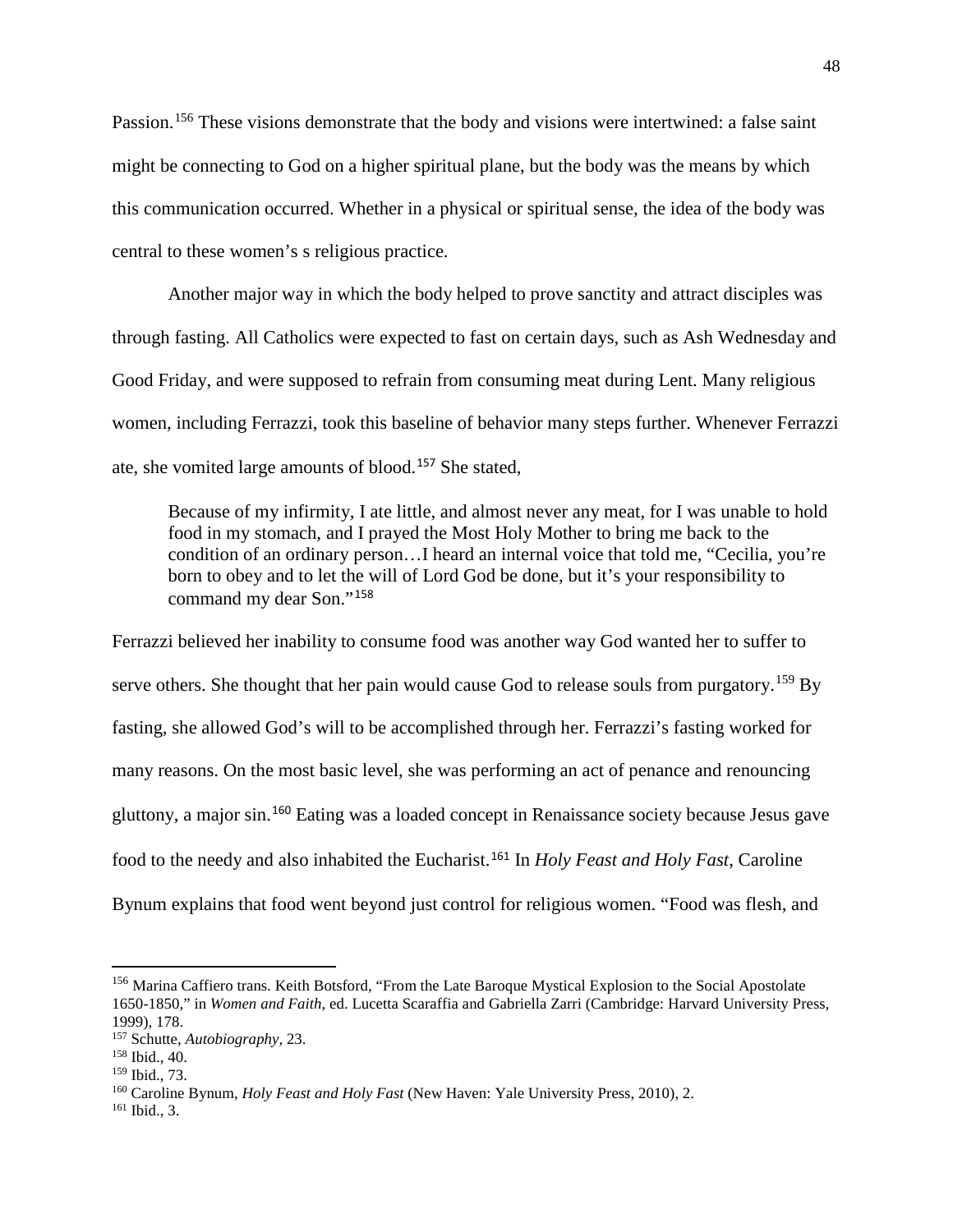flesh was suffering and fertility. In renouncing ordinary food…women moved to God not merely by abandoning their flawed physicality but also by becoming the suffering and feeding humanity of the body on the cross, the food on the altar."[162](#page-50-0) As a byproduct of fasting, women could also make themselves ill, which brought them closer to God, since they were closer to death.<sup>[163](#page-50-1)</sup>

Fasting had a public element for Ferrazzi and other false saints, which contributed to their saintly identities. Ferrazzi stated that news of her inability to eat spread, "Everyone said…that if I tried to eat, I didn't hold down the food. And for the same reason becoming suspicious, he [her priest] removed me from the charge of that Carmelite confessor." [164](#page-50-2) She gained notoriety and a reputation for her behavior. In contrast to strictly cloistered nuns, Ferrazzi had greater freedom of movement and the ability to travel through public spaces and display signs of her holiness. In order for fasting to be convincing evidence of holiness and an effective method of gaining disciples, it required visibility and eyewitnesses. Fasting was also important for de la Cruz. In her trial, she confessed to lying about fasting for eleven years.<sup>[165](#page-50-3)</sup> A priest locked her in a cell to test if her fasting was legitimate, but she escaped.<sup>[166](#page-50-4)</sup> Fasting was a significant enough sign of sanctity for it to merit examination by religious authorities. With fasting, these women took a basic Church tenet, abstention from food on certain occasions, and enlarged it to heroic proportions. They appropriated and expanded Church ideas to express their spirituality. The relationship between food and the body was a way for women to convey their devotion to God and attract public attention.

<span id="page-50-2"></span>

<span id="page-50-1"></span><span id="page-50-0"></span><sup>&</sup>lt;sup>162</sup> Ibid., 5.<br><sup>163</sup> Ibid., 156.<br><sup>164</sup> Schutte, *Autobiography*, 23.<br><sup>165</sup> Homza, "Heresy and False Sanctity," 173.

<span id="page-50-4"></span><span id="page-50-3"></span><sup>166</sup> Ibid., 173.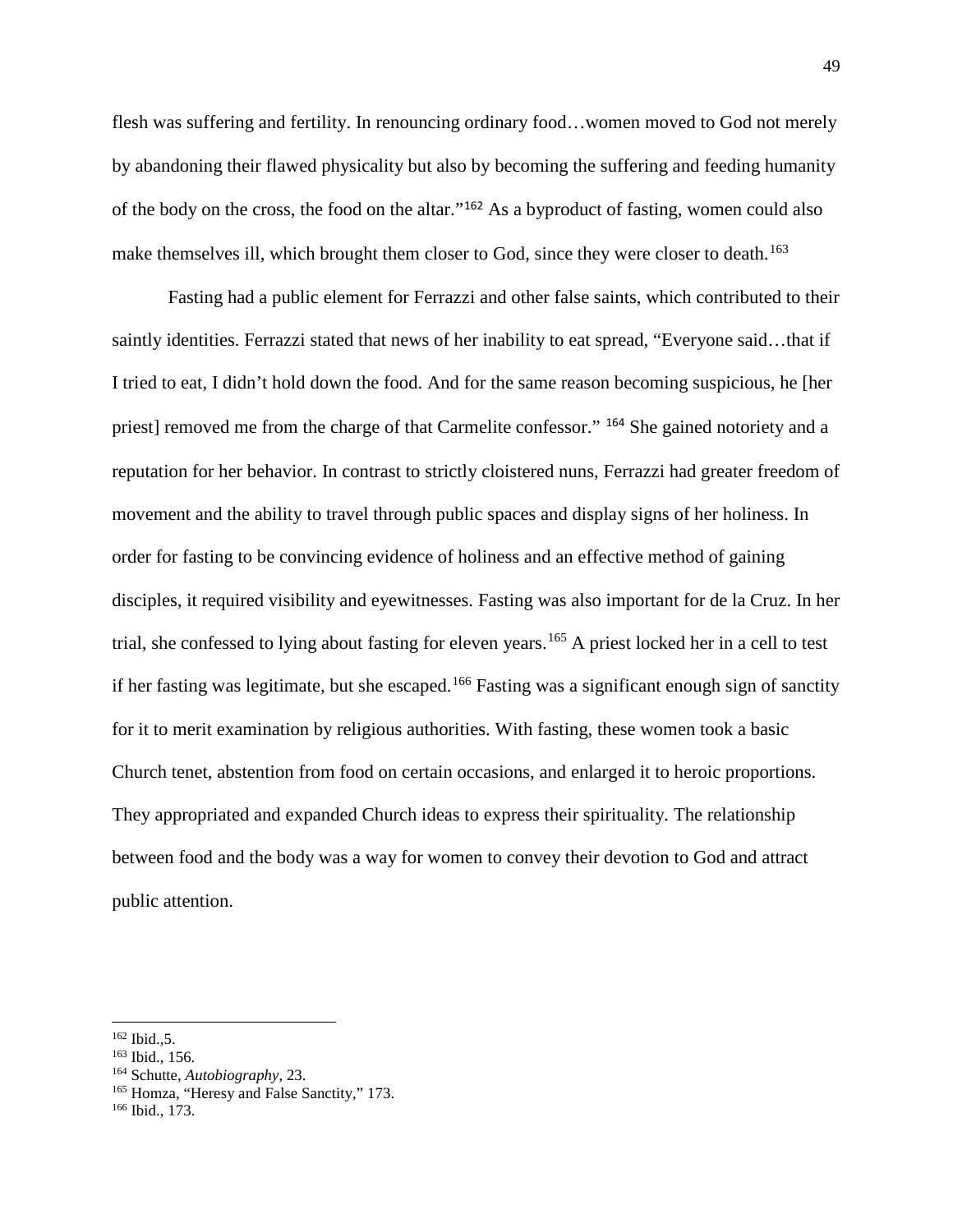For Maria Sparano, a Neapolitan woman tried in 1608, a failure to follow expected religious fasts actually resulted in her trial. When one of her followers, Aquila Galasso, noticed that Sparano neglected to observe Lenten fasts, she denounced her to the Inquisition.<sup>[167](#page-51-0)</sup> Interestingly, Galasso denounced Sparano not for the variety of heretical beliefs she promotedsuch as her assertion that confessors were unable to absolve penitents of sin- but for failing to adhere to rather routine Church practice. Galasso expected Sparano to follow Church dogma; since Sparano did not meet this minimum criteria, she lost her saintly authority for Galasso. Sparano needed to be in line with basic Church practice by fasting to maintain her allegiance. To Galasso, Sparano's extraordinary healing powers and visions were important, but only when added on to a foundation of orthodoxy. Although this was not the same type of extraordinary fasting that demonstrated spiritual gifts, food played a large enough role in potential saints' lives that failure to conform to expectations surrounding the body could result in a loss of followers and, ultimately, trial by the Inquisition. At the very least, food was crucial because it was a way to demonstrate obedience to Church doctrine.

Besides fasting, the traditional historiography also strongly associates women's efforts to achieve sainthood with chastity. Ahlgren maintains that the body was connected to sex and sin. In order to prove themselves as holy, somehow women had to separate themselves and their religiosity from the corruptive influence of their bodies.<sup>[168](#page-51-1)</sup> Weinstein and Bell argue that saints could have other aspects of sanctity, such as mysticism or humility in shades, but chastity could not be ambiguous, since it was the most important virtue for a female saint.<sup>[169](#page-51-2)</sup> The cases of

<span id="page-51-0"></span><sup>&</sup>lt;sup>167</sup> Sallmann, *Santi*, 254.<br><sup>168</sup> Ahlgren, "Negotiating Sanctity," 382.

<span id="page-51-2"></span><span id="page-51-1"></span><sup>169</sup> Weinstein and Bell, *Saints and Society*, 73.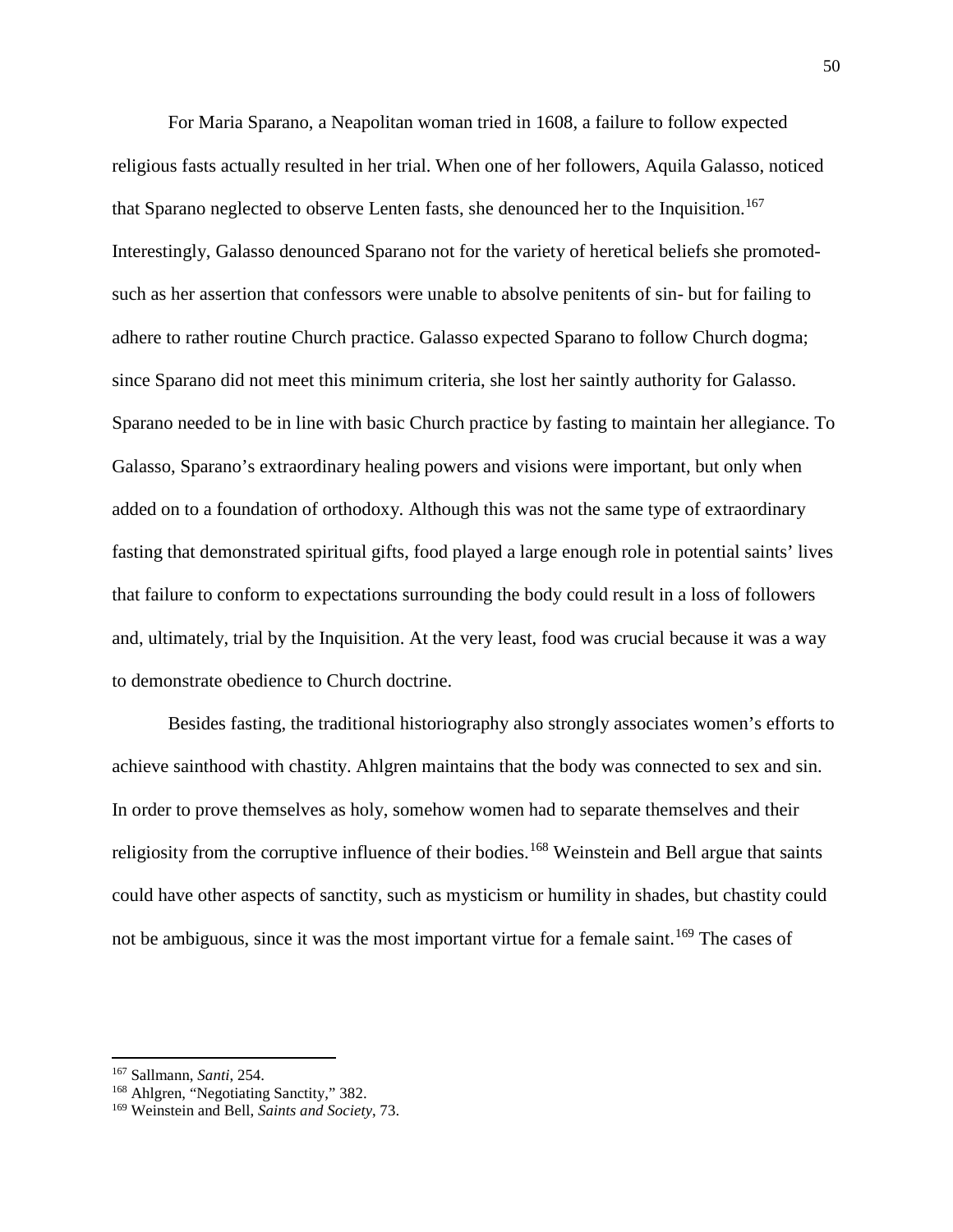several female saints challenge this interpretation by demonstrating that abstention from sex was not the only option.

In fact, a willingness to embrace the physical and sexual aspects of the body played a significant role in the attempted sanctity of some women. Maria de Cazalla, a Spanish woman arrested in 1529, was accused of saying that having sex with her husband brought her closer to God than any prayer would have.<sup>[170](#page-52-0)</sup> The Inquisition suspected her of placing sexual relations on a higher plane than virginity.[171](#page-52-1) If Cazalla did indeed spread this type of message, then she did not view her body as unclean and sinful. Similarly, Francisca Hernandez maintained that she could stay pure, no matter the sexual implications of her actions. She admitted to touching and kissing one of her disciples, Antonio de Medrano, but maintained that sex was not their intention.[172](#page-52-2) Hernandez stated that "she thought that he had the same love for her as she had for him through God, and for this reason, she consented."<sup>[173](#page-52-3)</sup> Both Cazalla and Hernandez were, consciously or not, subverting the idea that the female body was a source of shame and should be dismissed in order to maintain chastity. Alumbrados like Cazalla and Hernandez rejected external works and penances and instead turned inwards to total abandonment to God.<sup>[174](#page-52-4)</sup> Since they renounced the body as a source of salvation, they also denied that it was a source of sin. Their ability to use their bodies in somewhat sexual ways signified their view of chastity as a less meaningful external work. Their devaluation of chastity could have also appealed or reflected the popular consciousness, since the majority of people around these women would not have been

<span id="page-52-0"></span><sup>170</sup>Lu Ann Homza, ed., "Excerpts from the Trial of Maria de Cazalla, 1532-1534," in *The Spanish Inquisition, 1478-*

<span id="page-52-2"></span>

<span id="page-52-1"></span>*<sup>1614:</sup> an Anthology of Sources* (Indianapolis: Hackett Pub. Co., 2006), 117.<br><sup>171</sup> Ibid., 129.<br><sup>172</sup> Lu Ann Homza, ed., "Summary of the Prosecutor's Accusation against Antonio de Medrano. Toledo Tribunal,"<br>in *The Spanish* <sup>173</sup> Ibid., 105.<br><sup>174</sup> Richard Tapia, *The Alumbrados of Toledo: A Study in Sixteenth Century Spanish Spirituality (Philadelphia: F.A.* 

<span id="page-52-4"></span><span id="page-52-3"></span>Weber, 1974), 72.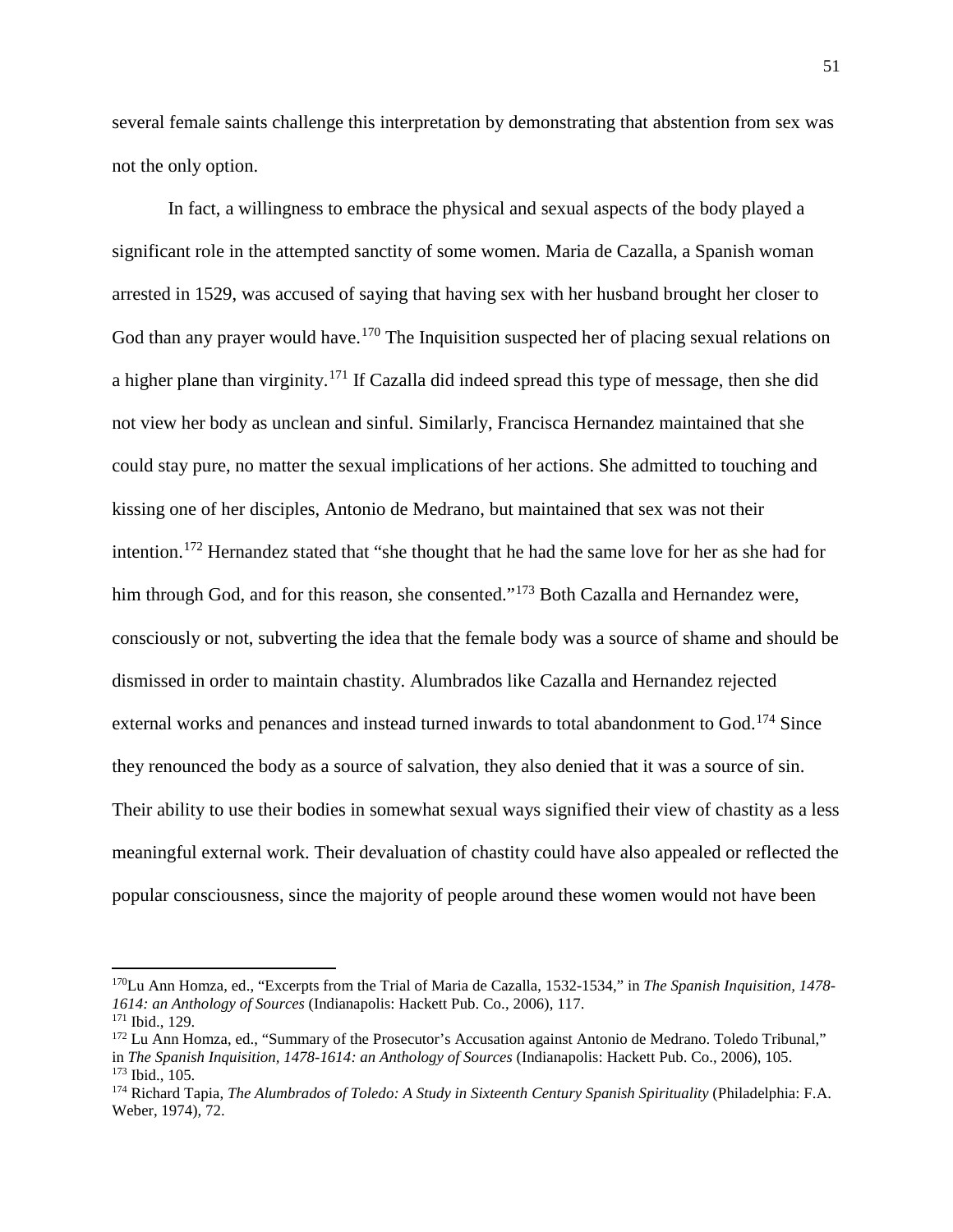eternally celibate. It is also possible that the traditional version of saintly "heroic chastity" did not resonate with the ordinary laity. By embracing their bodies as non-sexual objects, these women were able to renounce traditional ideas about sexuality, virginity, and female sanctity.

Hernandez's perfect purity despite her sexuality perhaps brought her disciples. Other male followers besides Medrano attempted to gain access into her inner circle and "holy" sexual activity. Hernandez stated that Friar Pedro de Segura "followed her for a long time and tried to touch her breasts. He tried to kiss her and take her hands, and he attacked her, saying he would die."<sup>[175](#page-53-0)</sup> She rejected him because she knew he was in a state of sin.<sup>[176](#page-53-1)</sup> Similarly, she sent Bernardino de Tovar away because she knew he was evil by his touches.<sup>[177](#page-53-2)</sup> These men clearly desired the same type of relationship with Hernandez that Medrano had, but she refused them. The body was a factor in attracting followers and also in the follower-saint relationship itself. Hernandez did not freely give access to her body; it was something that was withheld and only granted in particular circumstances. She only permitted her closest and, in her eyes, purest disciples the privilege of intimacy with her. For Hernandez, the body was a demarcation of close discipleship. In general, female false saints did not reject the body as a cause of sin. Rather, the body was a key component of attracting followers.

The bodies of disciples themselves also played an important role in their devotion to saints. Hernandez's disciples valued her because she helped them overcome their own struggles with their bodies. Hernandez provided relief from sexual temptation and sin for Medrano. According to Mary Giles, Medrano, a priest, had broken his oath of chastity several times and

<span id="page-53-0"></span><sup>175</sup> Lu Ann Homza, ed., "Testimony by Francisca Hernandez, June 2, 1531," in *The Spanish Inquisition, 1478-1614: an Anthology of Sources* (Indianapolis: Hackett Pub. Co., 2006), 107. 176 Ibid., 107. 177Ibid., 107.

<span id="page-53-2"></span><span id="page-53-1"></span>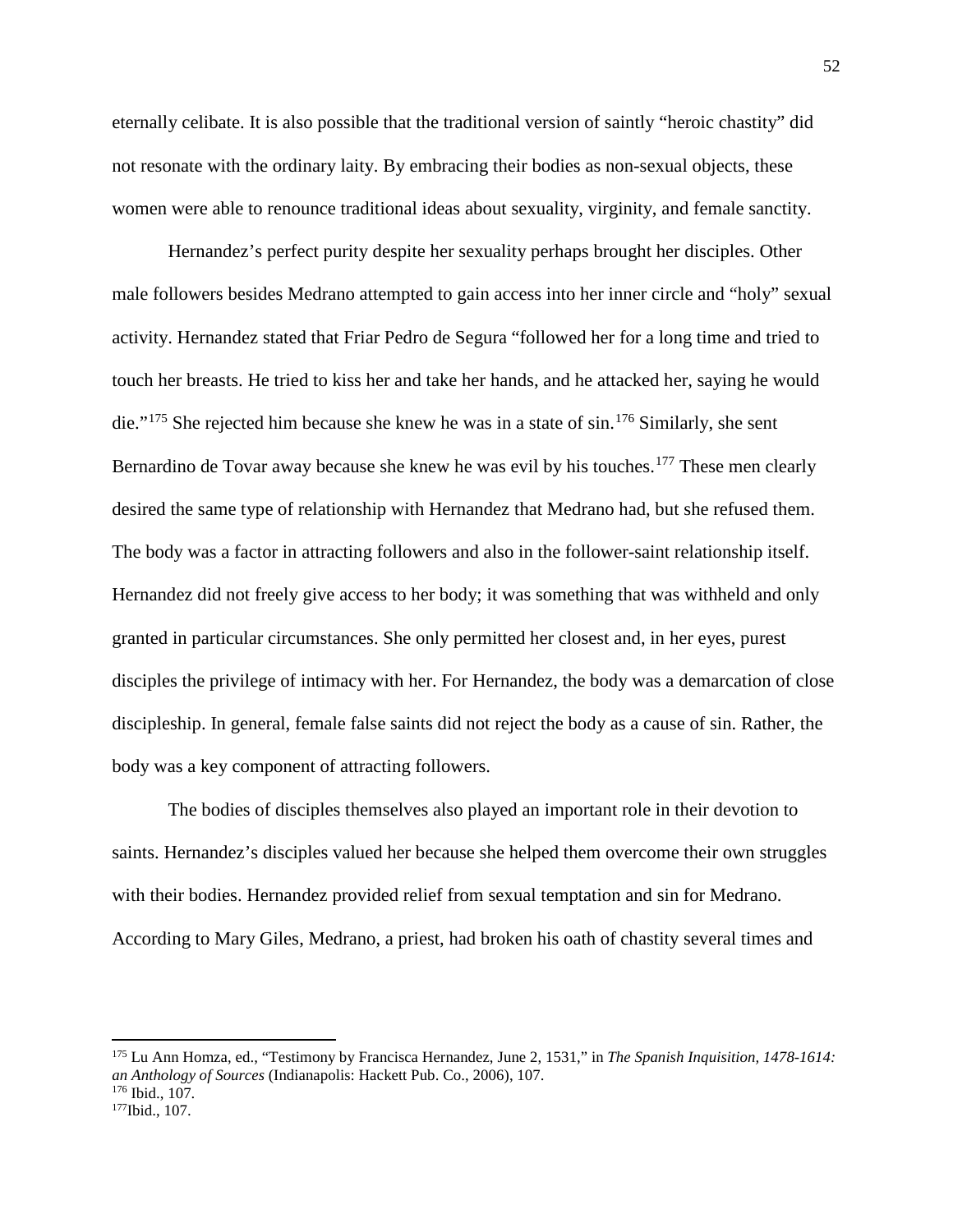struggled to come to terms with his behavior.<sup>[178](#page-54-0)</sup> Hernandez released him from his guilt and strife. In his trial Medrano claimed, "that after he knew Francisca Hernandez, he felt the mercy of God [but] no longer felt he stimulation of the flesh. He could be in bed with a woman without harm."<sup>[179](#page-54-1)</sup> Hernandez's teachings maintained that he could behave sexually without sinning and without heavy penance, as long as it was pure in intent. She solved a substantial moral problem for Medrano by allowing him to embrace the body in general, and her body specifically. Similarly, Ortiz had struggled with masturbation for many years.<sup>[180](#page-54-2)</sup> Hernandez cured him of his affliction by giving him a blessed sash, an item which she also gave to Medrano.<sup>[181](#page-54-3)</sup> Ortiz attributed all his holiness to Hernandez, "I have even received such gifts here in this [inquisition] cell (which is precious to me), by means of His most faithful and beloved bride, the blessed Francisca Hernandez."[182](#page-54-4) Hernandez bestowed him with spiritual gifts and removed sin from his body. Thus, the teachings and ability of Hernandez to cure the bodily afflictions of disciples caused them to become devoted to her. For her disciples, Hernandez demystified and simplified the body by removing it as a cause of sin. She solved her disciples' bodily afflictions, so they could grow closer to God.

Besides illustrating the importance of the body, Medrano's and Hernandez's testimonies also illuminate the reciprocity present in their relationship. Witnesses stated that he "praised Francisca Hernandez so people would hold her as a saint" and that they "hid themselves and avoided other people in order to communicate and arrange their business."[183](#page-54-5) Hernandez did

<span id="page-54-0"></span><sup>&</sup>lt;sup>178</sup> Mary Giles, "Francisca Hernandez and the Sexuality of Religious Dissent," in Women in the Inquisition: Spain and the New World ed. Mary Giles (Baltimore: Johns Hopkins University Press, 1999), 80.<br><sup>179</sup> Homza, "Antonio de Medrano," 109.

<span id="page-54-1"></span>

<span id="page-54-3"></span>

<span id="page-54-5"></span><span id="page-54-4"></span>

<span id="page-54-2"></span><sup>&</sup>lt;sup>180</sup> Giles, "Francisca," 86.<br><sup>181</sup> Homza, "Antonio de Medrano," 111.<br><sup>182</sup> Lu Ann Homza, ed., "Letter from Friar Francisco Ortiz to Inquisitor General Alonso Manrique, April 9, 1529," in *The Spanish Inquisition, 1478-1614: an Anthology of Sources* (Indianapolis: Hackett Pub. Co., 2006), 94. 183 Homza, "Francisca Hernandez," 104.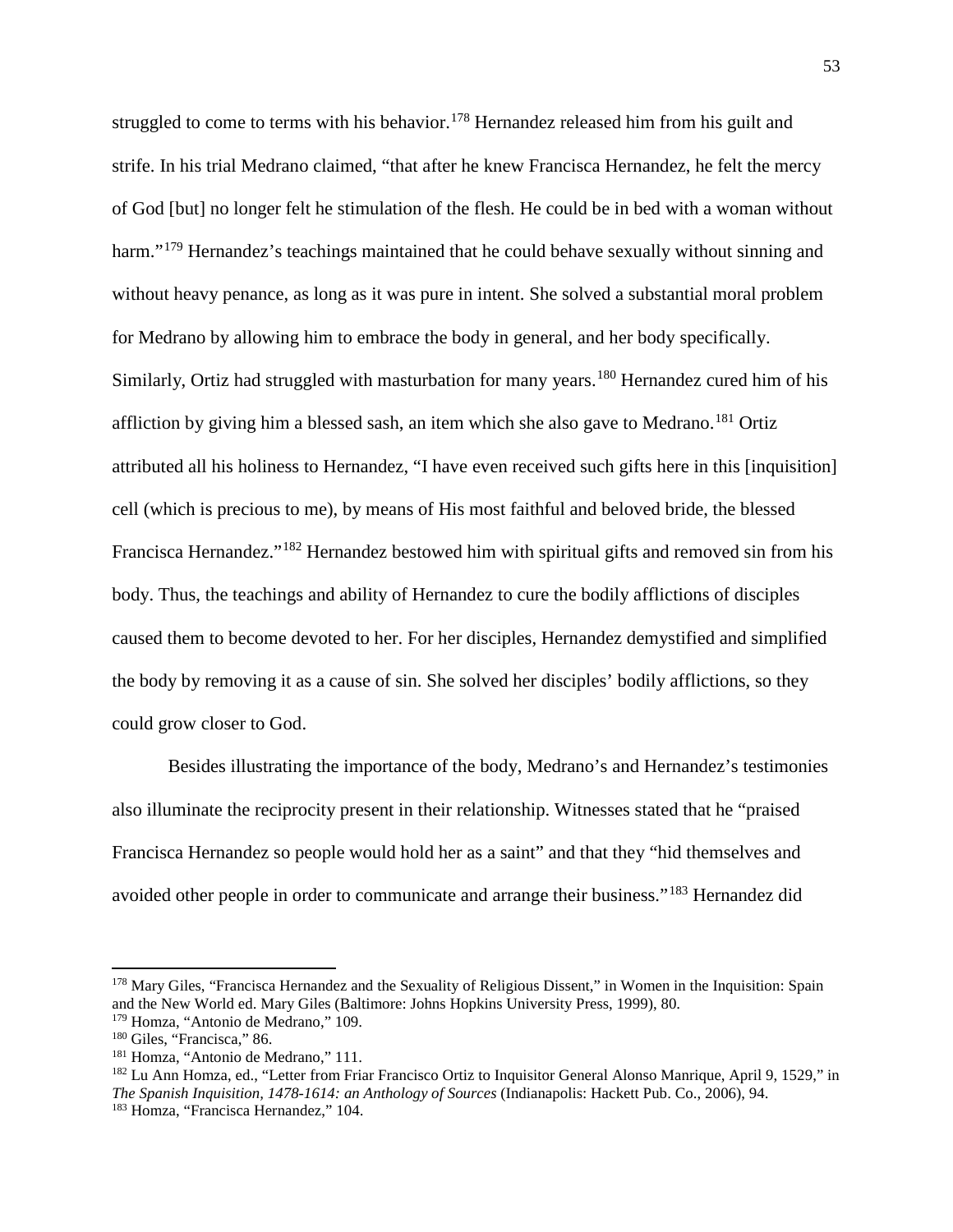admit that they never kissed or touched outside the group's close inner circle, giving some weight to the accusation that they communicated together in secret.<sup>[184](#page-55-0)</sup> The two mutually praised each other, although Hernandez denied that she praised him because he praised her. She stated that, "she praised him thinking he was a servant of God."[185](#page-55-1) The witnesses state that, "in communicating with Francisca Hernandez, the intention of that person [Medrano] was to acquire fame for being holy."[186](#page-55-2) Of course, what witnesses argue in Inquisition trials cannot be taken as truth, but the two did have a very close connection. Their relationship was important enough for him to risk legal retribution in order to continue it. After his trial in 1531, Medrano was prohibited from seeing Hernandez under the threat of excommunication, but he continued nonetheless. Regardless of spiritual, emotional, or material intent, their relationship was mutually beneficial in the sense that both received promotion and assistance from each other in questing after public attention for holiness.

Hernandez and Medrano's relationship was based on complementary goals. Medrano, who was also tried for false sanctity, was accused of saying, "that he had revelations from God that told him when someone was receiving the Eucharist... in a state of grace or sin."<sup>[187](#page-55-3)</sup> He later said he believed that Francisca knew who went to Heaven, Hell, or Purgatory.<sup>[188](#page-55-4)</sup> Their abilities went hand in hand: Medrano knew who was sinning, and Hernandez knew who was going to Hell. His connection to God was enhanced by hers, and vice versa. If Medrano maintained that someone was sinful, then Hernandez could confirm and validate his judgment if she stated that

<span id="page-55-0"></span> $\frac{184 \text{ Ibid., } 106.}{185 \text{ Ibid., } 107.}$ 

<span id="page-55-2"></span><span id="page-55-1"></span><sup>186</sup> Ibid., 104.

<span id="page-55-4"></span><span id="page-55-3"></span><sup>&</sup>lt;sup>187</sup> Homza, "Antonio de Medrano," 109.<br><sup>188</sup> Ibid., 110.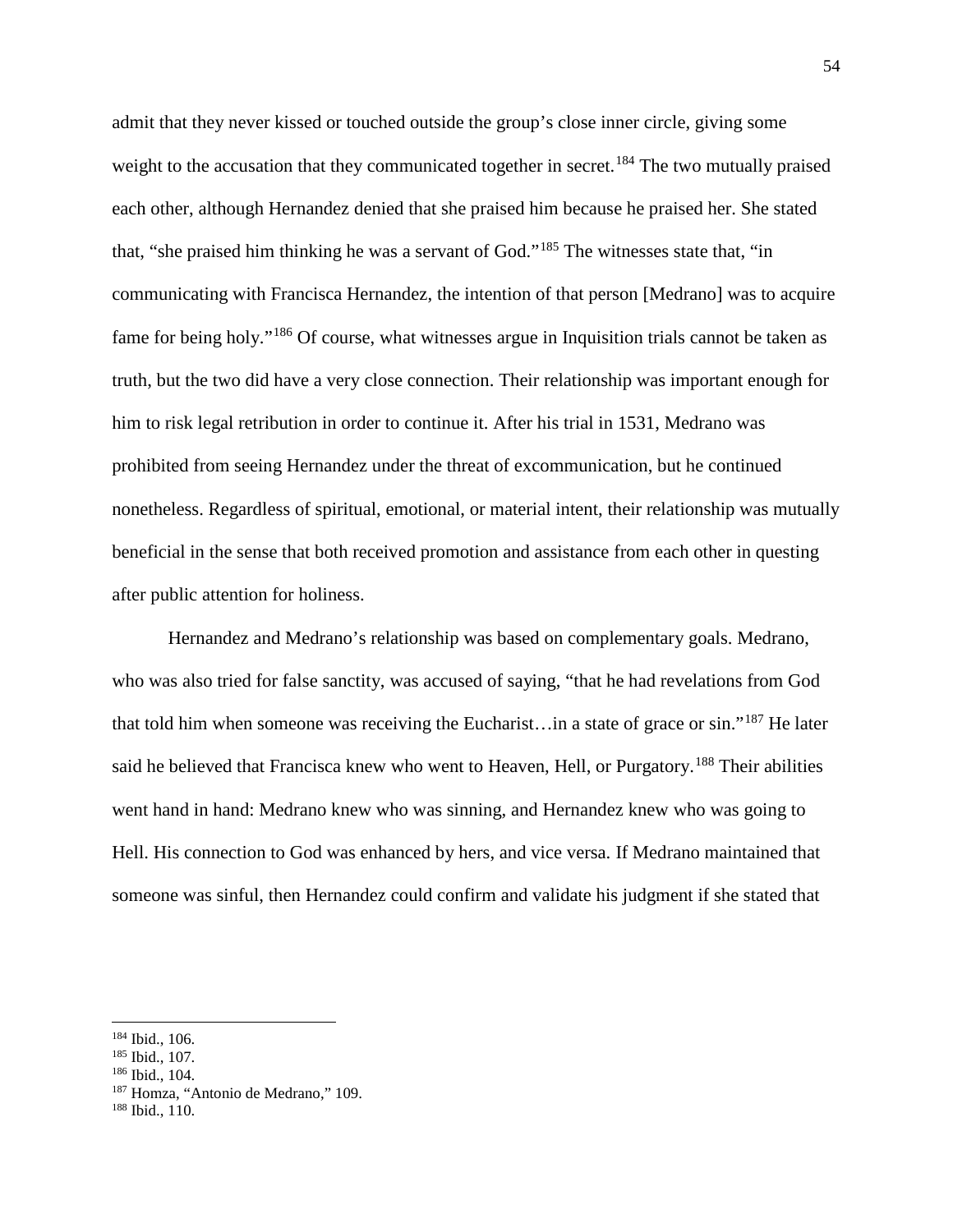the same person was going to Hell. Thus, their interactions with potential followers could have been mutually affirming.

For the inquisitors, the most important issue in Hernandez's relationship with Medrano was its possible sexual nature. The Inquisition asked many questions about how and why Medrano touched, kissed, and held Hernandez. She admitted that they engaged in this behavior, but that it was not carnal in nature.<sup>[189](#page-56-0)</sup> Rather, she maintained that "she thought he had the same love for her as she had for him through God, and for this reason, she consented."<sup>[190](#page-56-1)</sup> In a similar vein, in his trial, Medrano stated that, "He could embrace his followers, male and female, when they were nude, as if they were clothed. Cloth did nothing, the will everything…his Life and Francisca Hernandez's life exemplified only the highest liberty."<sup>[191](#page-56-2)</sup> For them, the act itself was not sinful; only sexual behavior for the purpose of pleasure was immoral. Regardless of the true motivation of this behavior, the explanations Hernandez and Medrano gave match and complement each other. By performing typically sinful actions, but remaining pure in intention, they were able to demonstrate their greater connection to God. They were also subverting typical ideas of purity; one no longer had to abstain from all sex, just sex that was intended for carnal pleasure. The fact that Hernandez rejected offers from men to enter into a similar type of relationship demonstrates that theirs was one of mutual participation and consent. She did not allow other men, such as Friar Pedra de Segura, to kiss or touch her.<sup>[192](#page-56-3)</sup> Discipleship was not a given; false saints had to permit a disciple to follow them. Medrano and Hernandez's relationship reveals that saints and disciples complemented each other; their connection could be

<span id="page-56-0"></span><sup>189</sup> Homza, "Francisca Hernandez," 105.

<span id="page-56-1"></span><sup>190</sup> Ibid., 105.

<span id="page-56-2"></span><sup>&</sup>lt;sup>191</sup> Homza, "Antonio de Medrano," 110-111.

<span id="page-56-3"></span><sup>192</sup> Homza, "Francisca Hernandez," 107.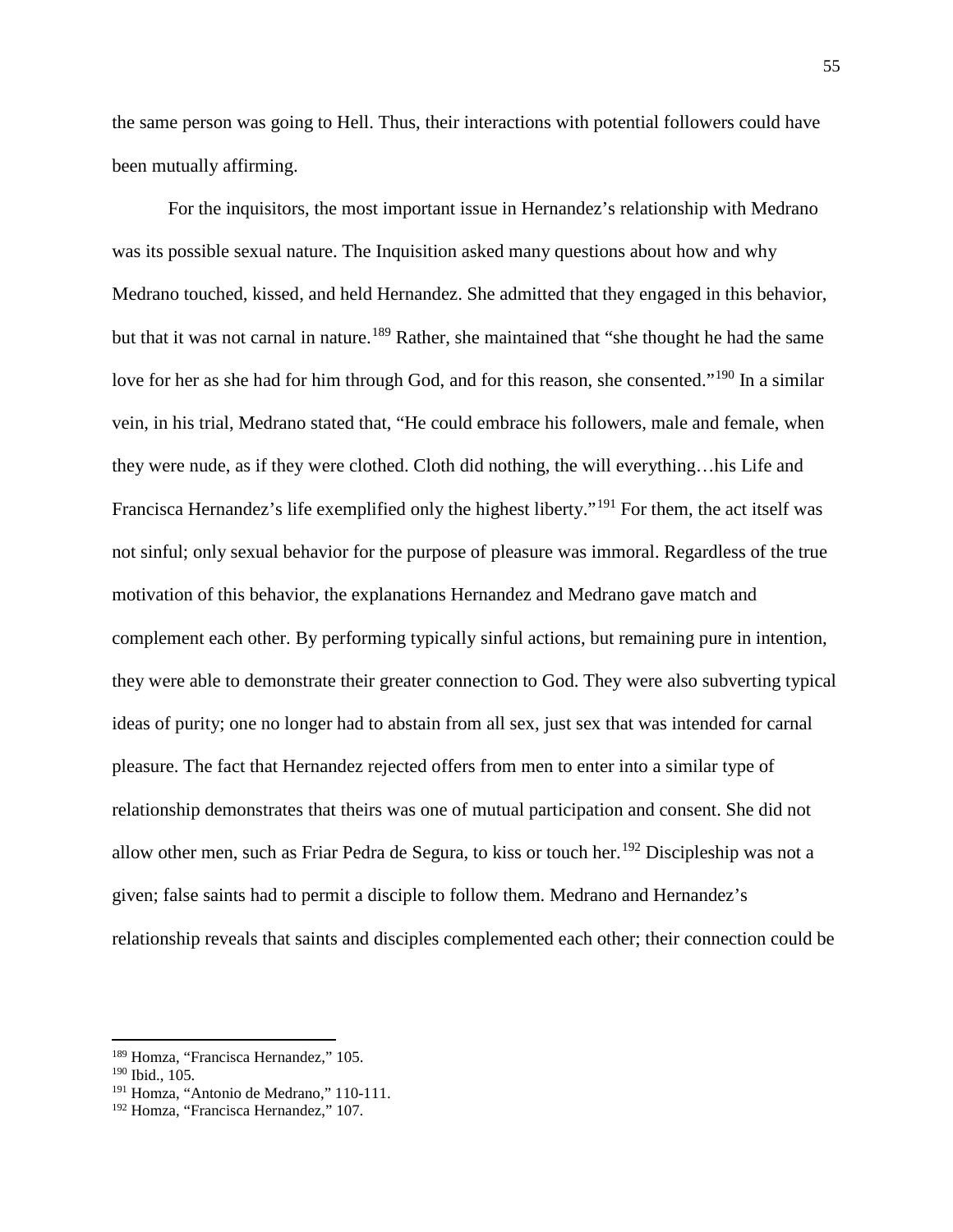mutually beneficial. Rather than support flowing just from the disciple to the saint, the saint too provided advantages, in spiritual and material terms, to the disciple.

Male false saints often operated independently of, or at least in tandem with, female saints, an important counterpoint to the traditional historiography. Schutte has argued that, "Women- not God, Christ, the Virgin, the saints…or books- impelled them [male false saints] toward extraordinary holiness."<sup>[193](#page-57-0)</sup> She removes all agency from male false saints, and reduces their motivation to devotion to a female false saint. Medrano demonstrates that while he was a loyal follower of Hernandez's, he had his own abilities and spiritual behaviors. He was not merely tried for being Hernandez's disciple, but for his own effort to be holy. The Inquisition accused him of promoting doctrine contrary to Church teaching, including saying that he was unable to sin, even when embracing a naked woman.<sup>[194](#page-57-1)</sup> Medrano, as an individual, had his own agenda and goals that cannot be reduced simply to a desire to follow Hernandez. The case of Fra Ludovico further weakens Schutte's argument. Ludovico preached in the piazzas of Naples, and gained a strong group of twelve followers, who "organized in a small congregation" around him.<sup>[195](#page-57-2)</sup> Ludovico was not strongly influenced by a female saint; he maintained his own cult and gained fame for his severely ascetic life.<sup>[196](#page-57-3)</sup> In their actions and beliefs, male false saints demonstrate that female saints were not a requirement for the development of male pursuit of holiness.

For both male and female false saints, money was a critical component in the followersaint dynamic. Maria Sparano traded spiritual favors for followers' vocal and financial support. Sparano had the ability to communicate with the dead, and used this gift to solve the anxieties of

<span id="page-57-0"></span><sup>193</sup> Schutte, *Aspiring Saints*, 212.

<span id="page-57-1"></span><sup>194</sup> Homza, "Antonio de Medrano," 110.

<span id="page-57-2"></span><sup>195</sup> Sallmann, *Santi*, 237. It is safe to assume that twelve followers means twelve disciples.

<span id="page-57-3"></span><sup>196</sup> Ibid., 237.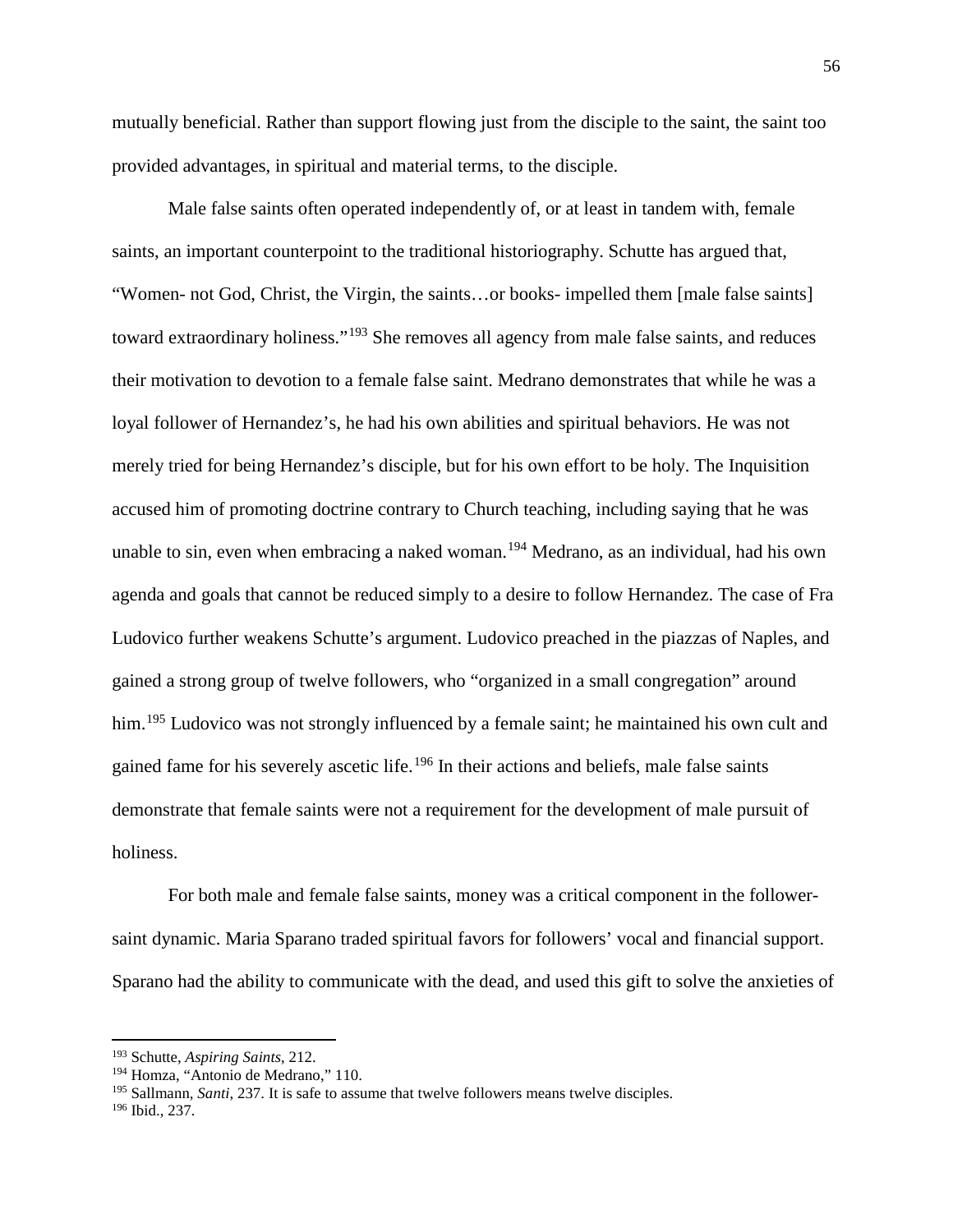her disciples and to gain their allegiance.<sup>[197](#page-58-0)</sup> She told Aquila Galasso, one of her primary followers, that her dead husband had visited her. Galasso's husband told her that their two dead children were in purgatory and Sparano maintained that Galasso would have to celebrate 100 masses in order to save them. Sparano offered to perform this obligation and to pray for her. In exchange, Galasso had to give Sparano seven ducati and two tari for each mass and she estimated that she paid her as much as 170 ducati for these services.<sup>[198](#page-58-1)</sup> The theme of spiritual help for money runs throughout Sparano's case.

In other instances, Sparano traded these spiritual favors for strong support from wealthy Neapolitans. For instance, Cecilia Grimaldi, a woman from a wealthy merchant family, came to Sparano when her servant broke her arm. Sparano used her healing abilities to mend the broken arm, and, as a result, gained a follower in Grimaldi.<sup>[199](#page-58-2)</sup> Later, a duchess, Andriana Carafa, set aside money in her will for Sparano to be clothed and fed, demonstrating that she had achieved a strong following among wealthier individuals.<sup>[200](#page-58-3)</sup> Sparano's case reveals that reciprocity was the basis of the saint-disciple relationship, often in the form of money for devotional mediation with God. The idea of money for support is also present in Hernandez and Medrano's trials. He confessed that, "he received goods and money from a number of people for himself and Francisca Hernandez."[201](#page-58-4) Magdalena de la Cruz was also accused of misusing alms given to her. "She took the alms that great people had given to the convent out of love for her, and frittered them away to whomever she wishes."<sup>[202](#page-58-5)</sup> Cruz's gifts attracted money to the convent, which the Inquisition suspected her of taking from the nuns and spending on herself. It is impossible to

<span id="page-58-0"></span><sup>197</sup> Ibid., 247.

<span id="page-58-2"></span><span id="page-58-1"></span> $198$  Ibid., 254. Unfortunately, the Sallmann source does not detail the duration of Galasso and Sparano's relationship.<br> $199$  Ibid., 250.

<span id="page-58-3"></span><sup>&</sup>lt;sup>200</sup> Ibid., 250.<br><sup>201</sup> Homza, "Antonio de Medrano," 110.

<span id="page-58-5"></span><span id="page-58-4"></span><sup>202</sup> Homza, "Heresy and False Sanctity," 169.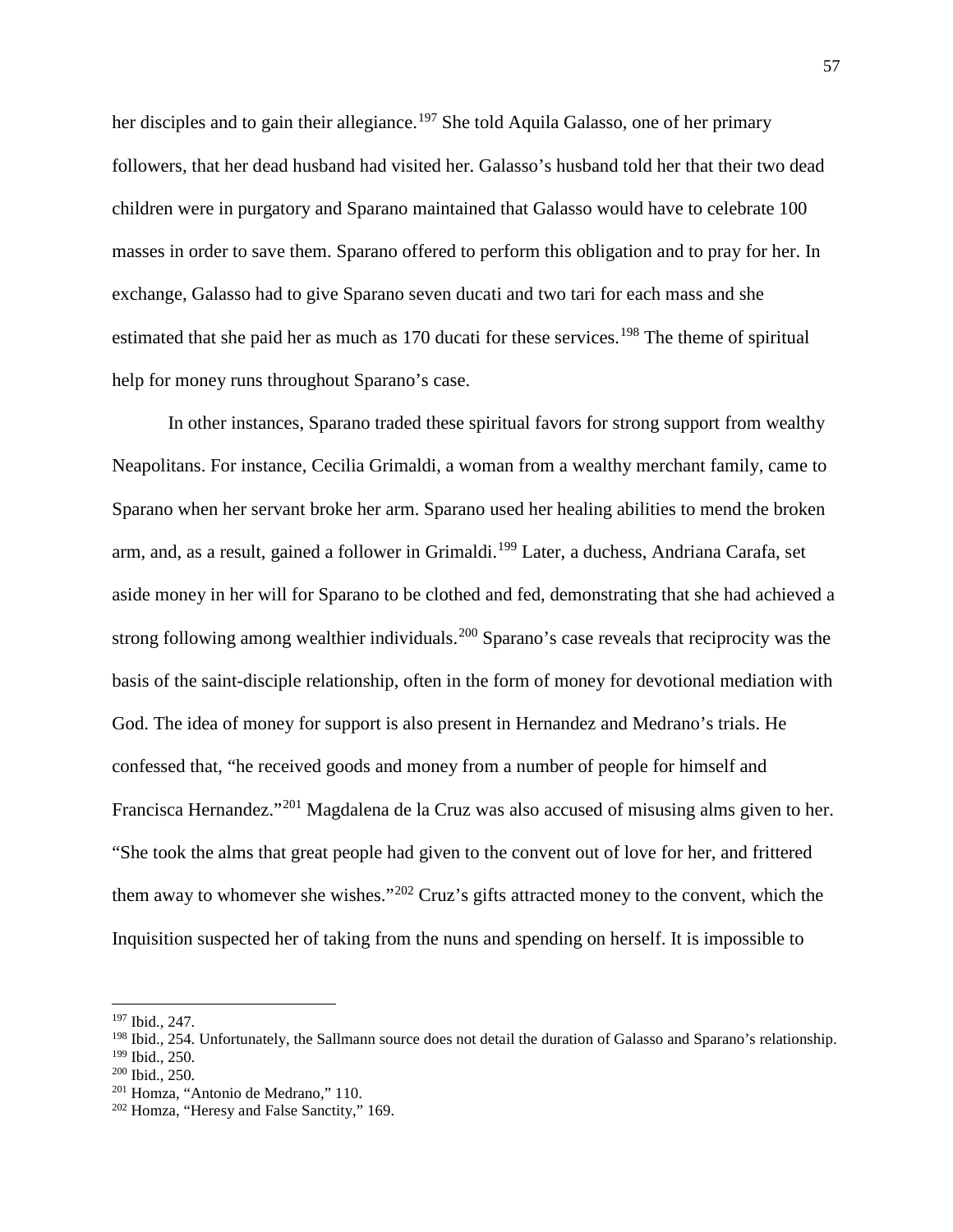ascertain to what extent the lure of money was behind these false saints' actions, but clearly it was something they expected to obtain from followers.

Yet, financial support did not always equate to absolute devotion; the relationship between followers and false saints could be fragile. Aquila Galasso ultimately denounced Sparano to the Inquisition because she witnessed her breaking Lenten fasts.<sup>[203](#page-59-0)</sup> Sparano also lost Galasso's support after an incident involving one of the latter's family members. When Galasso's young male relative was ill, she came to Sparano for help.<sup>[204](#page-59-1)</sup> Sparano told her that he was sick because he had committed a mortal sin by having premarital sex. He would be saved if he confessed to her. Galasso and her two sisters were shocked by Sparano's accusation and refused to believe he could have done this. It was one thing for a saint to tell her disciple to confess, but in putting shame on Galasso's family, Sparano went too far. These saints walked a fine line between having a special relationship with God and pleasing their followers. Sparano's statement upset the balance between godly authority and the concerns of her disciples.

Hernandez also had to weigh gaining followers with the implications of the actions necessary to do so. Hernandez describes four men, Cristobal de Gumiel, Cabrera, Friar Pedro de Segura, and Bernardino Tovar, who all wanted to engage in carnal behavior with her.<sup>[205](#page-59-2)</sup> Had she allowed them, she might have obtained four more disciples, but increased her risk of being accused of sexual impropriety. She rejected all four of them, demonstrating that not all potential disciples were viewed equally. When potential disciples and saint's goals did not align, the saint would not permit them to follow her. Medrano was allowed to follow and sexually embrace Hernandez because they were pursuing the same goal: holiness.

<span id="page-59-0"></span><sup>203</sup> Sallmann, *Santi*, 254.

<span id="page-59-1"></span> $204$  Ibid., 255.

<span id="page-59-2"></span><sup>205</sup> Homza, "Francisca Hernandez," 107.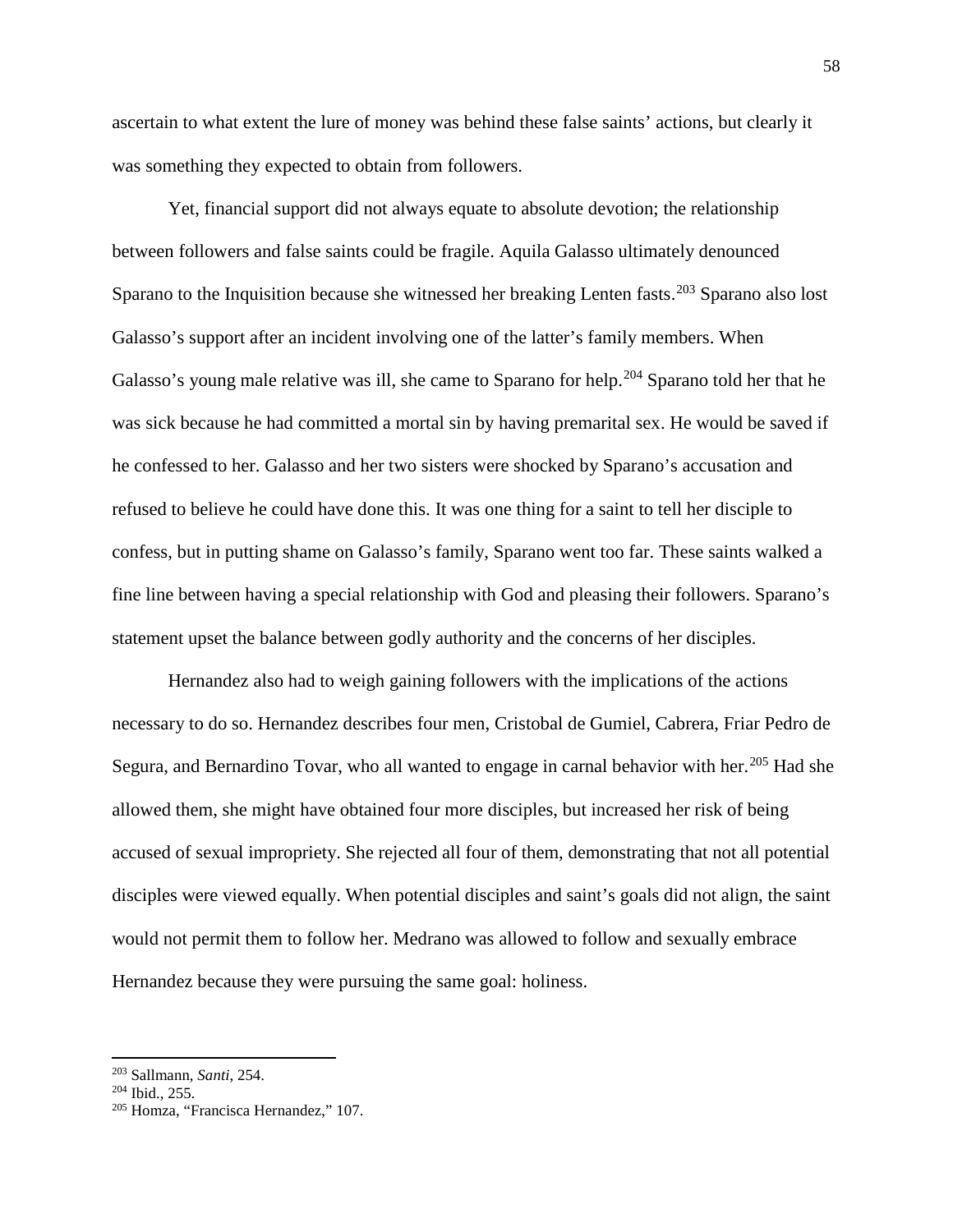Other denunciations further demonstrate the precariousness of the disciple-saint relationship. Chiara Bacchis condemned Cecilia Ferrazzi because she refused to release Bacchis's own daughters and nieces from her home for at-risk girls. Chiara Garzoni, a former ward, also denounced Ferrazzi.<sup>[206](#page-60-0)</sup> Similarly, Francisca de Apostoles was denounced by two beatas who lived with her. According to her trial, Apostoles, "said her faults and ordered the rest to say them and they said them…She placed great fears in the women who were in her company if they did not observe the rule that she had invented."[207](#page-60-1) Likely, the strong order and rules Apostoles imposed on the community resulted in her denunciation. Both Apostoles and Ferrazzi failed to manage the balance between their commitment to their vocations with popular support. They placed the importance of their missions, sheltering young girls and founding a convent, respectively, above appeasing followers. Growing and maintaining a local cult was a complex process that required the balance of the saint's pursuit of holiness with their disciples' interests.

Francisco Ortiz, another disciple of Hernandez, exemplifies that disciples could serve their saints in non-monetary ways. When Hernandez was arrested in 1529, Francisco Ortiz, a friar, wrote to the Inquisitor-General, Alonso Manrique, to defend her.<sup>[208](#page-60-2)</sup> In a lengthy letter, Ortiz argued that Hernandez's imprisonment was unjust. He praised Hernandez, calling her a "blessed bride of Jesus" and told Manrique to "write to her with the honor and reverence owed to such servants of God."<sup>[209](#page-60-3)</sup> He also accused Manrique of sin. Ortiz boldly stated, "I know that what you did so publicly is a sin. The sin is so scandalous that its fame will endure for the next two hundred years."<sup>[210](#page-60-4)</sup> This blunt, accusatory tone carried on throughout Ortiz's letter to a very

<span id="page-60-1"></span>

<span id="page-60-0"></span><sup>&</sup>lt;sup>206</sup> Schutte, *Aspiring Saints*, 14.<br><sup>207</sup> Gillian T. W. Ahlgren, *The Inquisition of Francisca: A Sixteenth Century Visionary on Trial* (Chicago: University of Chicago Press, 2005), 103.

<span id="page-60-2"></span> $208$  Homza, "Friar Francisco Ortiz," 93.<br> $209$  Ibid., 94-95.

<span id="page-60-3"></span>

<span id="page-60-4"></span> $210$  Ibid., 100.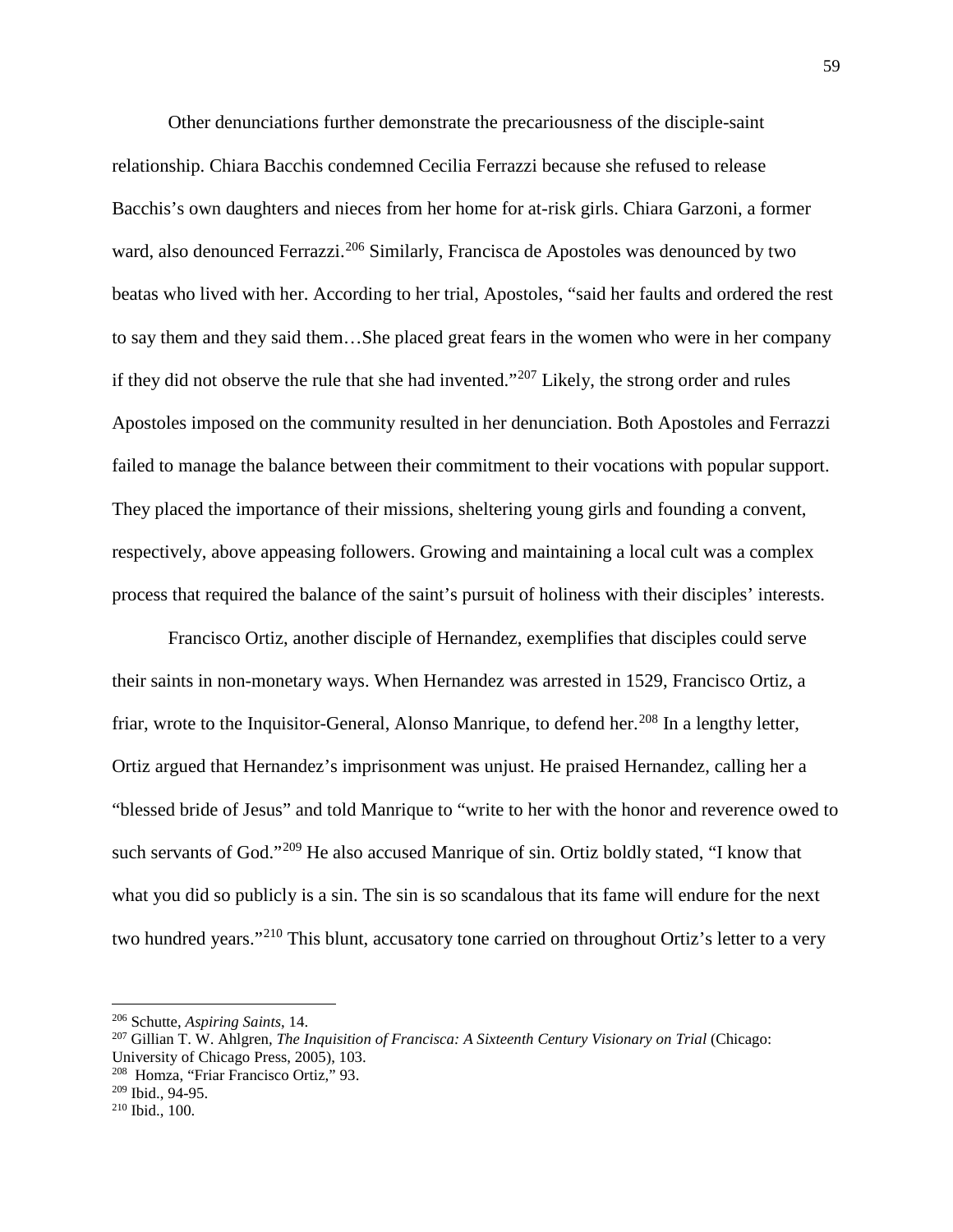powerful individual. His devotion to Hernandez must have been quite great to take such a strong stance. Perhaps this stemmed from the fact that Ortiz believed that his special relationship with God was the result of his contact with Hernandez. Ortiz wrote, "I received such magnificent gifts from God with her holy communication."[211](#page-61-0) Ortiz provides a contrast to a disciple like Aquila Galasso. Unlike Galasso, Ortiz remained committed to Hernandez, and also unlike Galasso, could serve Hernandez in a public way. In three other letters, as well as in sermons, Ortiz acted as her public defender.<sup>[212](#page-61-1)</sup> He utilized his authority and abilities in order to assist her. Ortiz represents the possible strength of the devotion of a disciple to a saint, and that they could risk their own well-being in order to serve the saint.

Ortiz's typically feminine conceptualization of Hernandez relates to traditional ideas about sanctity. Ortiz defended her in a gendered way; he stated it would be "a tremendous cruelty to a person as delicate as Francisca Hernandez [to be imprisoned]…I know if Your Lordship knew how delicate and sick my blessed mother is, out of natural kindness you would not consent to leave her alone."<sup>[213](#page-61-2)</sup> Throughout the letter, he referred to her as an innocent, pure child, honest virgin, and bride of Christ. His defense relied on citing the gendered roles she fulfilled, like virgin and bride, and her typically feminine, weak character. Ortiz conceptualized Francisca with the same type of language that St. Teresa of Avila's disciples utilized to promote her holiness. According to Erin Rowe, Teresa presented herself as a highly feminine, obedient woman. Her supporters seized on this hyper-femininity to prove that her divine gifts came from humility and obedience. She was not threatening because her spiritual gifts and knowledge were

<span id="page-61-2"></span><span id="page-61-1"></span>

<span id="page-61-0"></span><sup>&</sup>lt;sup>211</sup> Ibid., 96.<br><sup>212</sup> Ibid., 93.<br><sup>213</sup> Ibid., 101-102.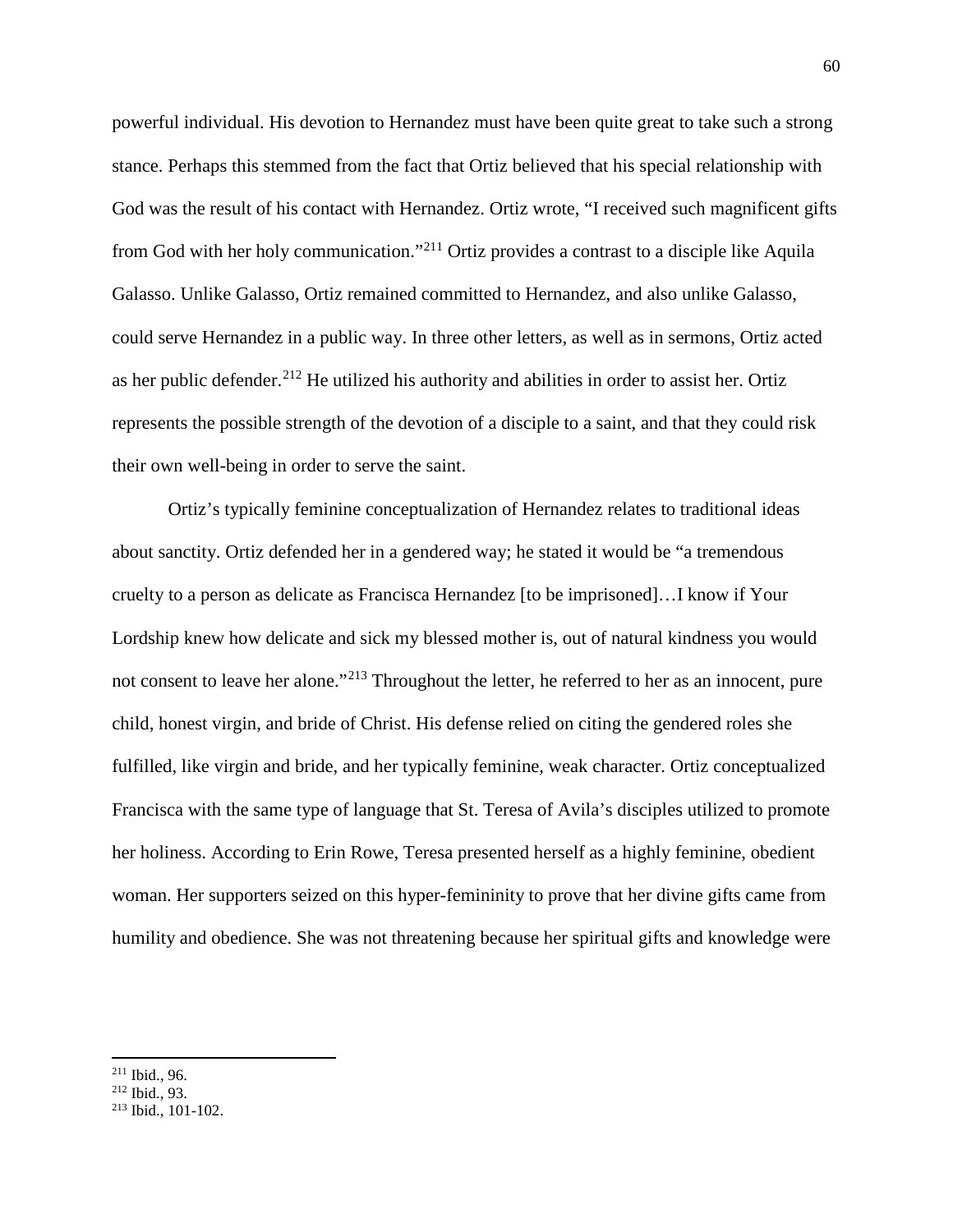the result of God and her female weakness.<sup>[214](#page-62-0)</sup> Ortiz's defense of Hernandez similarly focused on her feminine nature. Although female false saints' gender created certain additional doubts about the veracity of their visions and their strength of character, hyper-femininity was a tactic disciples used to defend and support their saints.

Gender also contributed to the ways female saints embodied the traditional male religious roles of preacher or confessor to gain disciples. Maria de Cazalla, for example, preached and instructed the public. The Inquisition accused her of being a "teacher and dogmatist" who "taught them, quoting authorities and psalms of Holy Scripture, and expounding it all in Spanish, twisting Holy Scripture."[215](#page-62-1) Not only did Cazalla expound her beliefs in public, but she also taught people the Bible in the vernacular.<sup>[216](#page-62-2)</sup> By inhabiting this role of preacher, Cazalla effectively spread her ideas and gained notoriety for them. According to her trial, "many people went to hear her as if she were a preacher."<sup>[217](#page-62-3)</sup> Her amble base of supporters is verified by the fact that her followers wanted to make a book out of her letters.<sup>[218](#page-62-4)</sup> Cazalla's preaching was likely a factor in her attracting the inquisitors' attention. According to Christopher Black, in the post-Tridentine era, the Church enacted a strong ban of all vernacular translations of religious texts.<sup>[219](#page-62-5)</sup> The Inquisition opposed Cazalla's actions; the prosecutor stated, "She could not and should not have preached. Such preaching is prohibited because she is a woman."[220](#page-62-6) Her behavior was wrong on two counts: because of its content and because of her gender. Gabriella Zarri states that the Church especially distrusted educated, knowledgeable women, and believed that teaching

<span id="page-62-0"></span><sup>&</sup>lt;sup>214</sup> Erin Rowe, "The Spanish Minerva: Imaging Teresa of Avila as Patron Saint in Seventeenth Century Spain," *Catholic Historical Review* 294 (2006): 582.

<span id="page-62-2"></span><span id="page-62-1"></span> $215$  Homza, "Maria de Cazalla," 130.<br> $216$  Ibid., 129.

<span id="page-62-4"></span><span id="page-62-3"></span> $^{217}$  Ibid., 130.<br><sup>218</sup> Ibid., 117.

<span id="page-62-5"></span><sup>219</sup> Christopher Black, *Church, Religion and Society in Early Modern Italy* (London: Palgrave Macmillan, 2004), 183.

<span id="page-62-6"></span><sup>220</sup> Homza, "Maria de Cazalla," 130.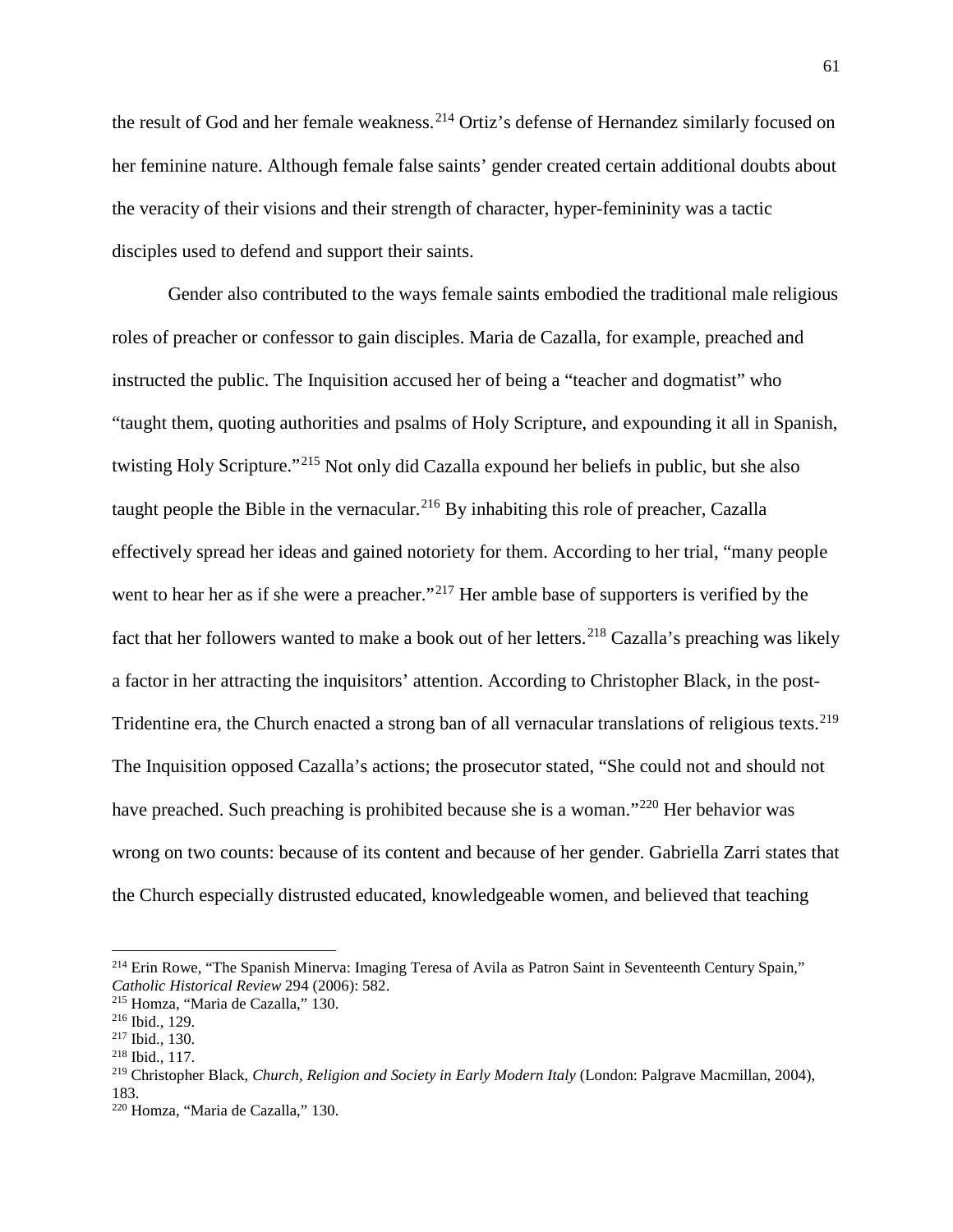was supposed to be an "exclusively masculine role."<sup>[221](#page-63-0)</sup> Cazalla demonstrates the benefits and consequences that came with enacting male duties. She gained a significant following, but fell under the suspicion of the Inquisition. By preaching, Cazalla was successful in the short term, but ultimately was tried by the Inquisition as a result of crossing the line of proper female conduct.

Women also challenged ideas of expected female behavior by adopting the male role of the confessor. Francisca Hernandez acted as a confessor to her disciples. Hernandez was said to be able to tell whether someone was sinning and if they would be going to Heaven or Hell.<sup>[222](#page-63-1)</sup> Thus, she engaged in spiritual discernment, much like a confessor would. Since Hernandez was holy and allegedly could not sin, she placed herself in a strong position to determine if others did. It makes sense that her role as arbiter of sin gave her power and attracted followers. Disciples could come to her time and time again, in order to find out if they were free of sin and going to Heaven. The ability to divine people's future in the afterlife made her a substitute for a confessor. Ortiz viewed her as his spiritual director, calling himself "a child of [Hernandez'] heart."<sup>[223](#page-63-2)</sup> He also called her his guardian multiple times.<sup>[224](#page-63-3)</sup> Hernandez provided the same type of discernment over sin that a confessor did and acted as such to her disciples. Alumbrados like Hernandez eschewed typical penance and abstinences.<sup>[225](#page-63-4)</sup> Hernandez produced the desired effect of confession, relief from sin, without the difficulty of penance. For her disciples, confession with Hernandez could have been far more attractive than traditional confession.

<span id="page-63-0"></span><sup>221</sup> Gabriella Zarri, "Living Saints," 234.

<span id="page-63-1"></span> $222$  Homza, "Antonio de Medrano," 110.<br> $223$  Homza, "Friar Francisco Ortiz," 101.

<span id="page-63-4"></span><span id="page-63-3"></span><span id="page-63-2"></span><sup>&</sup>lt;sup>224</sup> Ibid., 96.<br><sup>225</sup> Homza, "Antonio de Medrano," 111.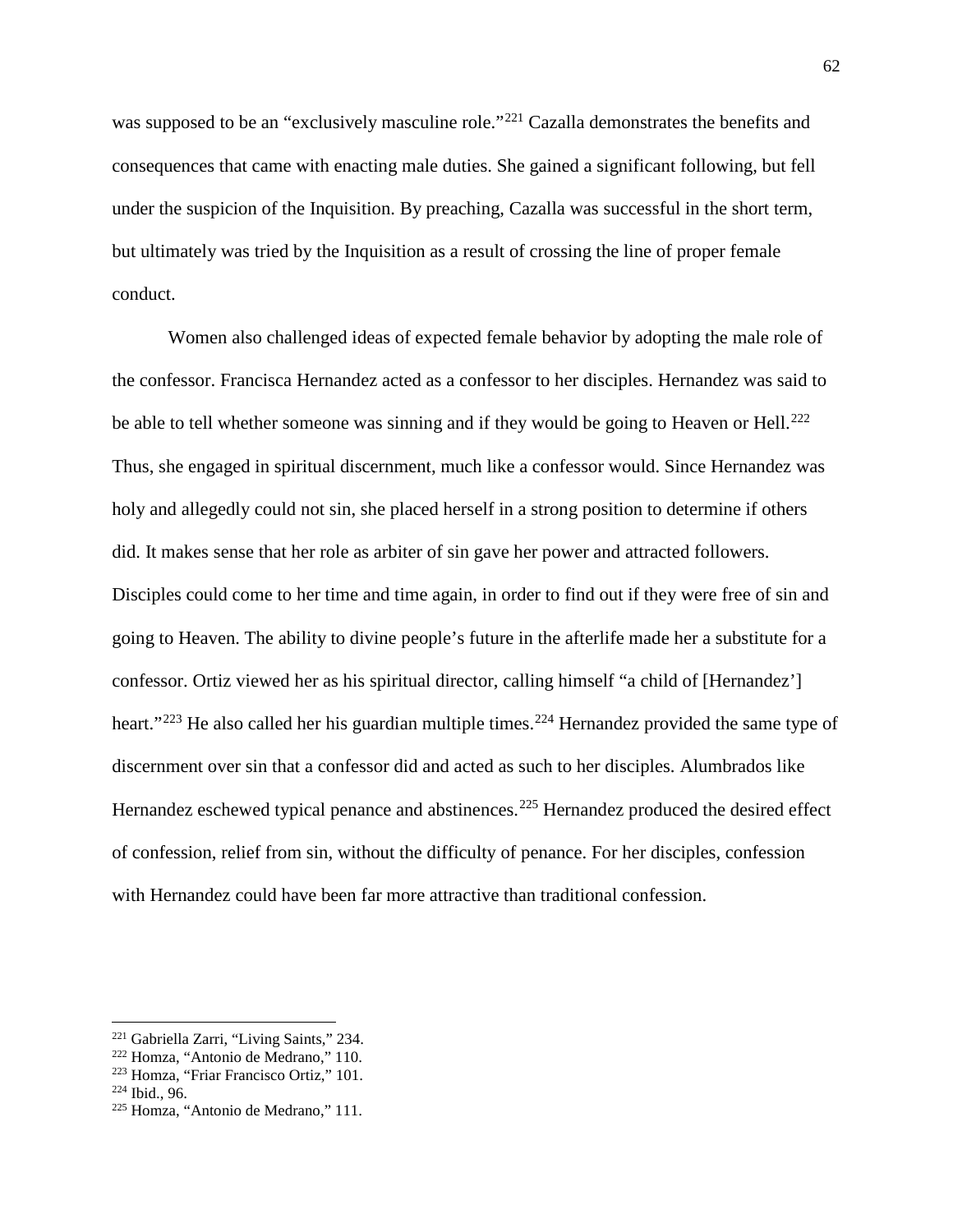Maria Sparano took the role of the confessor a step further. Rather than just being able to identify sin like the alumbrados, Sparano maintained that she could actually absolve people of it.[226](#page-64-0) She relied on a story of her meeting Pope Clement VIII to legitimize this claim. She said that the Pope told her that her prayers, including the Lord's Prayer and the Hail Mary, would free souls from purgatory.<sup>[227](#page-64-1)</sup> Sparano spread this story to support her assertion that she could absolve sin. Arguably, she was trying to gain prominence in her disciples' lives by replacing their confessor. In fact, she even critiqued confessors, and ordered her disciples not to go to them. Sparano said that "the confessors absolve only volumes of superficial sins," while she "absolved in depth."[228](#page-64-2) Sparano placed herself above ecclesiastical authority to give herself greater legitimacy. In a similar vein to Hernandez, Sparano did not require her followers to perform penance. Rather, Sparano fasted and made penance for them. Her followers considered themselves her "spiritual daughters" and believed that as a result, they were obligated to obey her.<sup>[229](#page-64-3)</sup> By absolving her disciple's sins and doing their penances, Sparano created a type of imbalance or debt that caused her disciples to become devoted to her. Sparano and Hernandez both demonstrate that saints could gain disciples by playing on people's basic fears: purgatory and the afterlife. They modified the service of the confessor to make it easier for people to free themselves from sin.

Many of these false saints connect to the practice of "cura animarum" in Catholicism. Particularly after the Council of Trent began releasing its decrees in 1545, the "cura animarum," or "care of souls," encompassed the parish priests' and bishop's responsibility to guide parishioners toward salvation. It was a larger obligation than simply the administration of

<span id="page-64-0"></span><sup>226</sup> Sallmann, *Santi*, 251.

<span id="page-64-2"></span><span id="page-64-1"></span>

 $228$  Ibid., 256.

<span id="page-64-3"></span><sup>229</sup> Ibid., 247.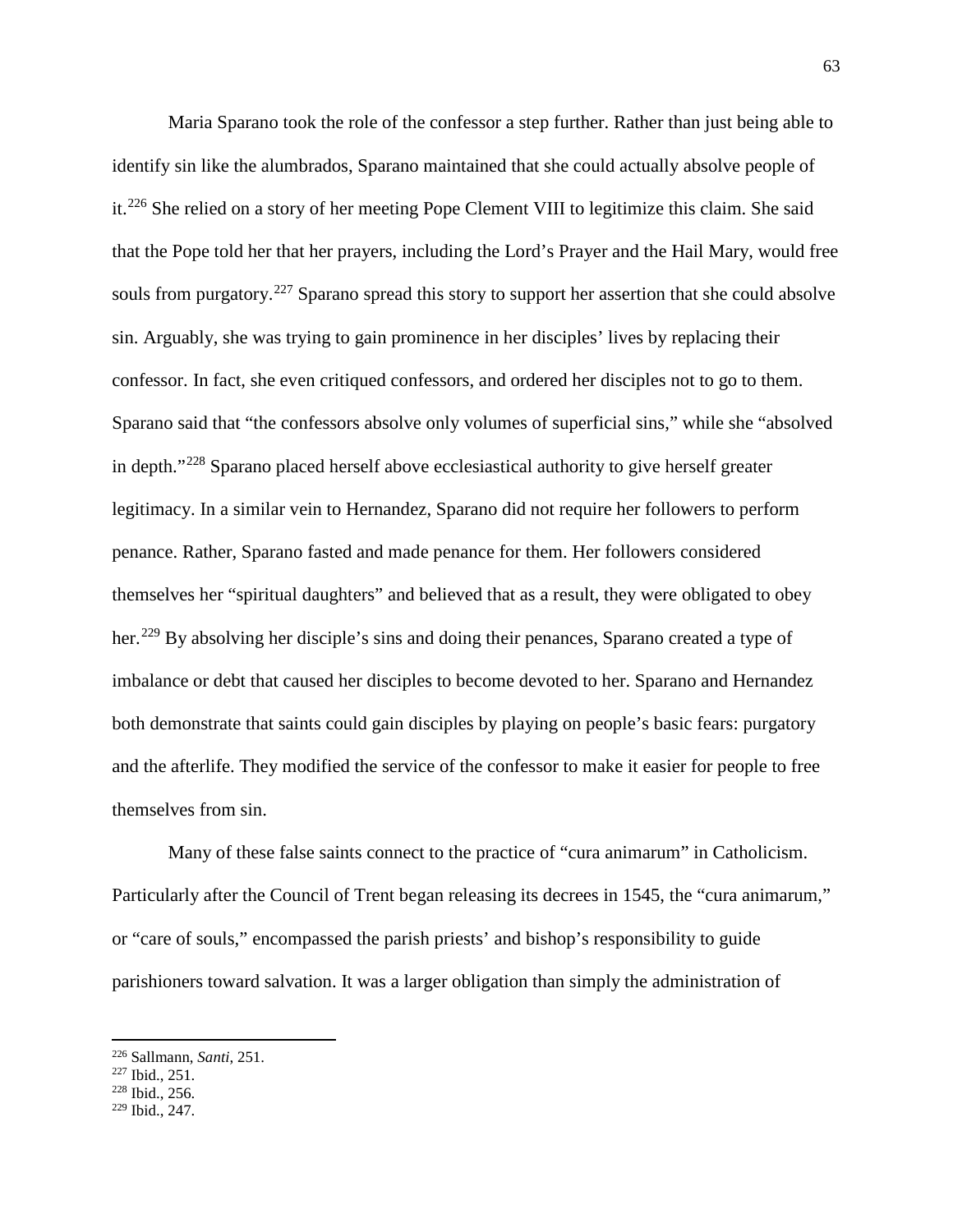sacraments, though the latter was clearly a part of it.<sup>[230](#page-65-0)</sup> C. Lincoln Johnson and Andrew Weigert explain the care of souls, "Traditionally, the penitent presents sufficiently detailed accounts of his or her actions for the priest-confessor to make two judgments: Are the actions 'sins'? And does the penitent have the proper sorrow and motivation to try to avoid future sins to that the priest may grant 'absolution.'"[231](#page-65-1) Hernandez and Sparano fit within this framework: both helped their followers cleanse themselves of sin. Ferrazzi also chose the confessors for the girls in her home, and was even accused of acting as a confessor to them.<sup>[232](#page-65-2)</sup> These women did not, and could not, precisely inhabit the role of confessor for their disciples. They did engage in priestlike behavior though, especially by paying attention to the specific concerns of their "penitents." Sparano helped her disciple worried over her family in purgatory, and Hernandez assisted her sexually ashamed male followers. Hernandez further connects to the "cura animarum," since she was able to discern who was sinful.<sup>[233](#page-65-3)</sup> Sparano too was able to absolve her followers, much like a priest would. It is doubtful that these women saw themselves as confessors, but their behavior demonstrates that for their followers, they took the place of the priest in the area of the personal care of souls.

Many of these female false saints also relate to the typology of "living saints." According to Gabriella Zarri, before the Reformation, in the fifteenth-century, many female mystics attracted cult followings for their miracles and charity work, and were called "living saints."[234](#page-65-4) They gained fame for their intense, violent visions, where they fought the Devil, received the stigmata, or reenacted Christ's passion.<sup>[235](#page-65-5)</sup> Their male confessors often recorded their lives in

<span id="page-65-0"></span><sup>230</sup> C. Lincoln Johnson and Andrew J. Weigert, "Frames in Confession: The Social Construction of Sexual Sin," *Journal for the Scientific Study of Religion* 4 (1980): 370.<br><sup>231</sup> Ibid., 370.

<span id="page-65-1"></span>

<span id="page-65-2"></span><sup>232</sup> Schutte, *Autobiography*, 33.

<span id="page-65-4"></span><span id="page-65-3"></span><sup>&</sup>lt;sup>233</sup> Homza, "Antonio de Medrano," 110.<br><sup>234</sup> Zarri, "Living Saints," 234.<br><sup>235</sup> Ibid., 239.

<span id="page-65-5"></span>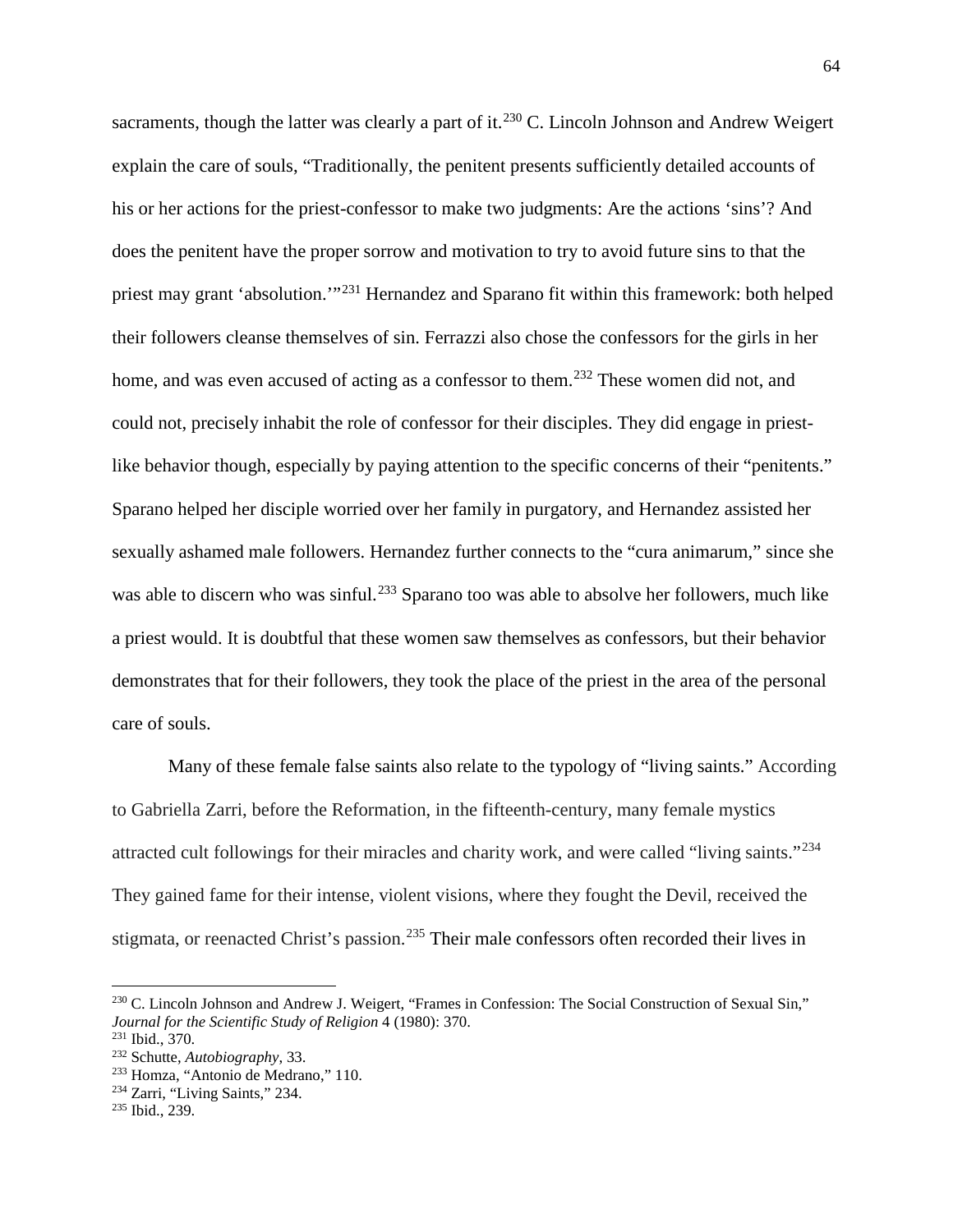*vitae*, or biographies, which all had a similar narrative.<sup>[236](#page-66-0)</sup> These women, born into Christian families, felt a religious calling from a young age, fought the Devil, performed miracles, suffered humbly to save others, and then eventually died in God's favor and embrace.<sup>[237](#page-66-1)</sup> In many ways, female false saints strongly resembled these women. Ferrazzi presented her life as following a similar storyline. Ferrazzi, Apostoles, and Sparano all performed charity or healing miracles. Ferrazzi and Cazalla both expressed their visions in a very visceral, grounded way. They physically battled with the Devil, who made his presence known through bruises and wounds. Although Apostoles did not fight the Devil, she did have vivid visions that involved hostile demons. It is possible that these false saints heard living saints' stories, despite their probable illiteracy. With the rise of the printing press and the frequent publishing of these famous women's *vitae*, they may have heard them at home or at church, especially considering their deep religiosity.

Beyond connecting to past models of sanctity, these trials also contain evidence that challenges traditional historical interpretations of female false sanctity. Schutte focused mainly on how these women used ecstasies or visions to gain followers. Although this was an important element for many false saints, this was not the only avenue towards a reputation for holiness. Even Ferrazzi, Schutte's main focus, did not rely solely on visions. Caring for at-risk girls added to her saintly image because she was performing Christian charity. Her role as a caretaker gave her the opportunity to be a public figure, display her holiness, and to make connections to possible disciples, including the Venetian elite. Ferrazzi fits into Zarri's argument that that saints gained fame and followers through their personality, miracles, and talents. <sup>[238](#page-66-2)</sup> Schutte fails to

<span id="page-66-0"></span> $\frac{236}{237}$  Ibid., 239.<br>  $\frac{237}{238}$  Ibid., 219.

<span id="page-66-1"></span>

<span id="page-66-2"></span>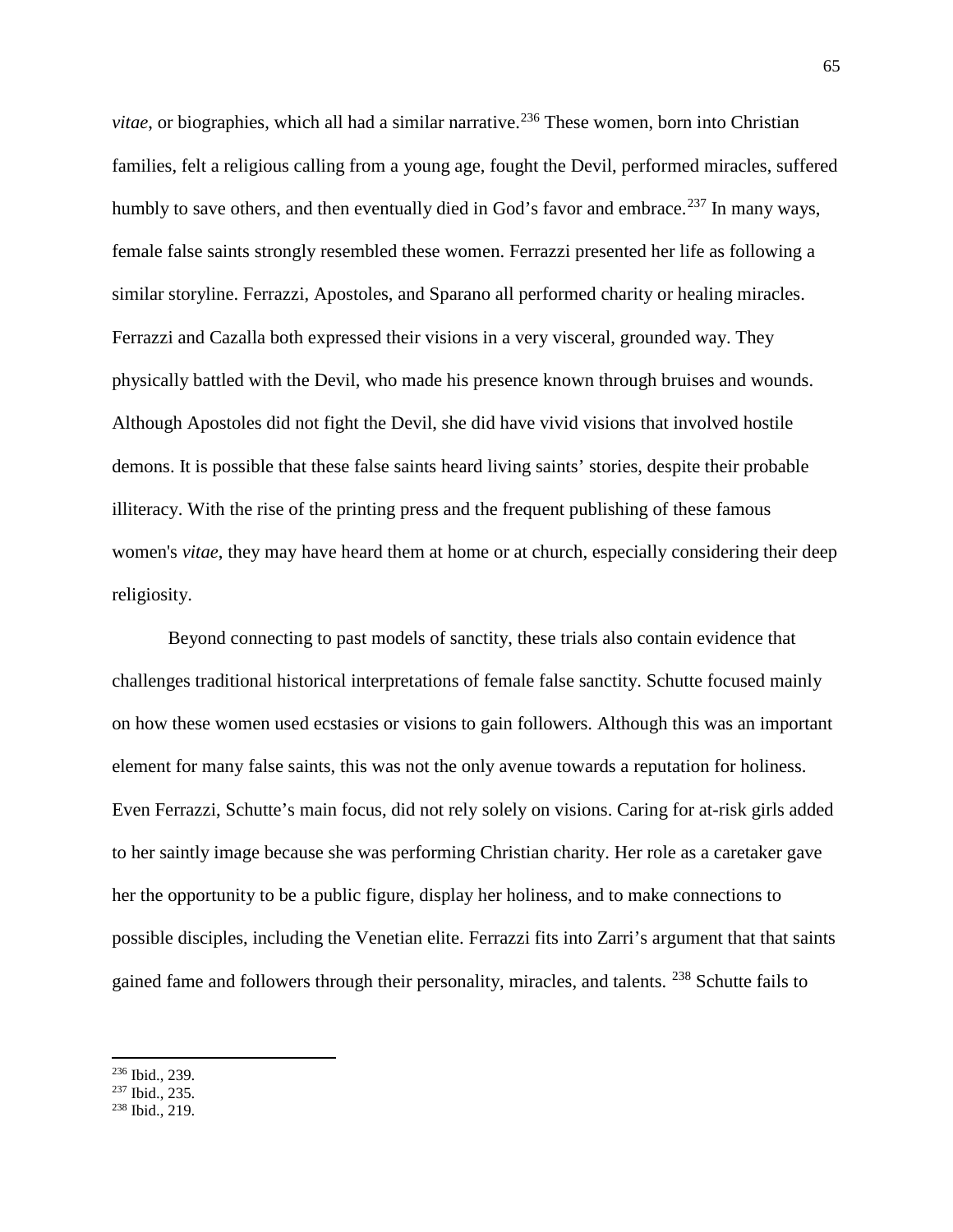attend to these nuances and the variety of social networking these false saints actually carried out; instead, she lumps female false saints under the banner of "little women," stating that most of these female false saints were uneducated, illiterate women of a lower class status.[239](#page-67-0) Cazalla weakens this argument; clearly, Cazalla was literate and educated enough to read and preach Scripture. Even though it is true that most of these women were on the margins of society, Schutte does not give them individual agency or priorities. She merely explains that, "By making contact with supernatural beings more powerful than their earthly superiors, they sought to overcome the handicaps of economic, social, and sexual subordination."[240](#page-67-1) Even if this was truly the purpose behind these women's actions, Schutte does not explain the variety of ways women overcame these obstacles.

In *Saints and Society*, a major work on the classification of saintly behavior, Donald Weinstein and Rudolph Bell maintain that most female saints either gained cult followings through asceticism or penance.<sup>[241](#page-67-2)</sup> Bell argues that women had few options and few sources of power, so they turned inwards.<sup>[242](#page-67-3)</sup> While this in general may be true, the trials of false saints demonstrate that there were other paths. Harsh treatment of their bodies was not their only tool and they were not as powerless as Bell maintains. These false saints took on public and masculine roles that resulted in large followings. Even when false saints did rely on their bodies, they were not contained in rooms or convents practicing extreme fasting or penance alone. They could use their bodies publicly as proof of holiness and closeness to God.

The process of attracting and keeping a strong cult of followers was complex for these false saints. Often, they attempted to embody typically masculine roles to attract disciples who

<span id="page-67-2"></span><span id="page-67-1"></span>

<span id="page-67-0"></span><sup>239</sup> Schutte, *Aspiring Saints*, 57. 240 Ibid., 110. 241 Weinstein and Bell, *Saints*, 233. 242 Bell, *Holy Anorexia*, 55.

<span id="page-67-3"></span>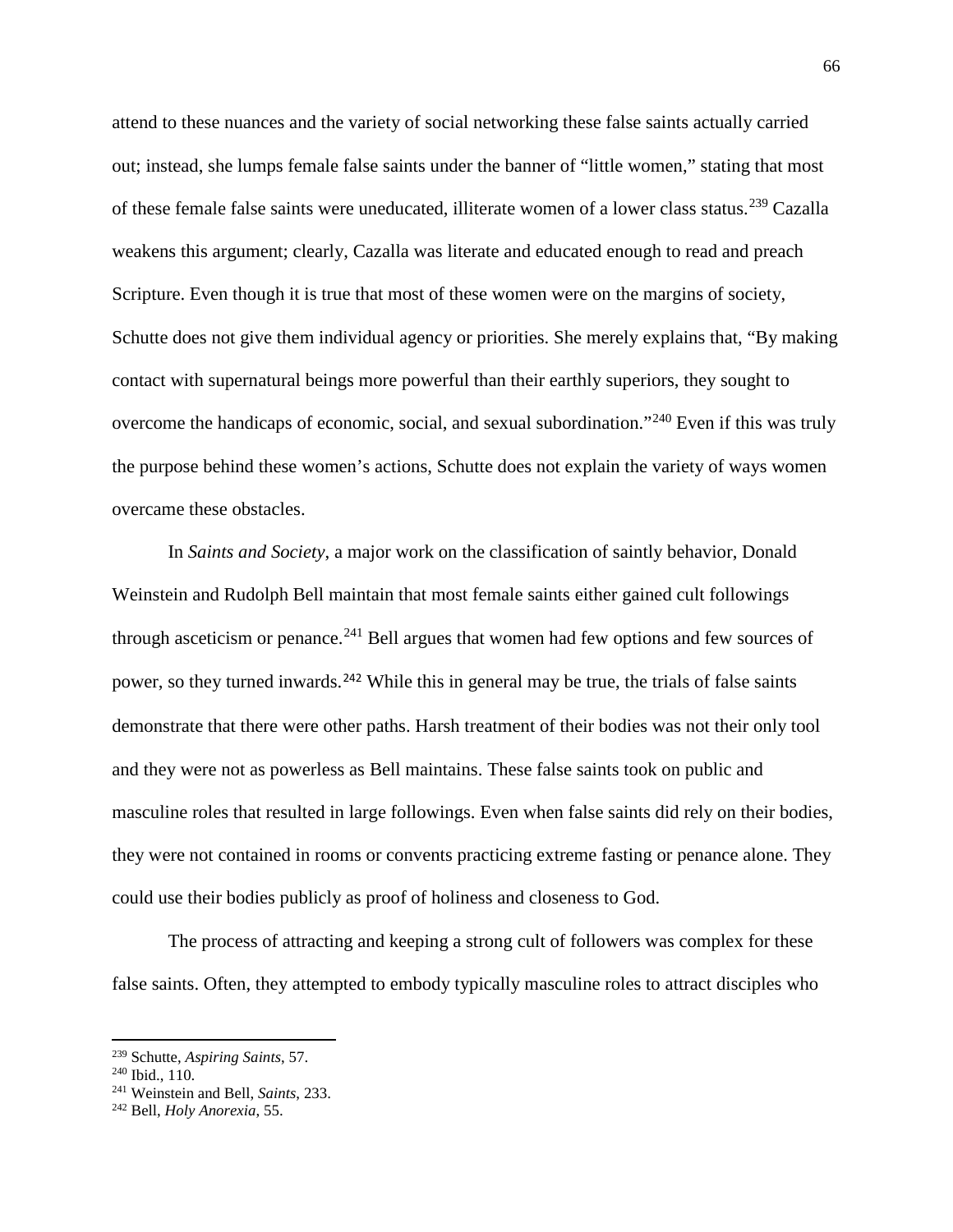became dependent on them for spiritual guidance, like women usually relied on their male confessors. These cases reveal that the saint-disciple relationship was one of give and take. The goals of saints and followers could complement each other and result in mutual benefit. The body was of prime importance for these false saints. They embraced it as a source of legitimacy for their holiness and as a way to overcome typical perceptions about female weakness. Overall, these trials demonstrate that gaining disciples was a multi-faceted endeavor. Female saints could use a variety of behaviors to attract followers, who in turn had their own agendas. Ecstatic visions, extreme fasting, embodiment of male roles, and the care of souls could gain false saints disciples, but these behaviors carried risk. There was some kind of line that demarcated acceptable behavior of women in the eyes of the Church and the public. While it is impossible to say why false saints did what they did, it is clear that they were willing to employ a variety of methods to achieve their ultimate goals. These methods were more varied than what historians have previously argued. Female false saints combined body and speech in order to achieve holiness. They were more than ecstatic visionaries; they were preachers, confessors, and caretakers as well.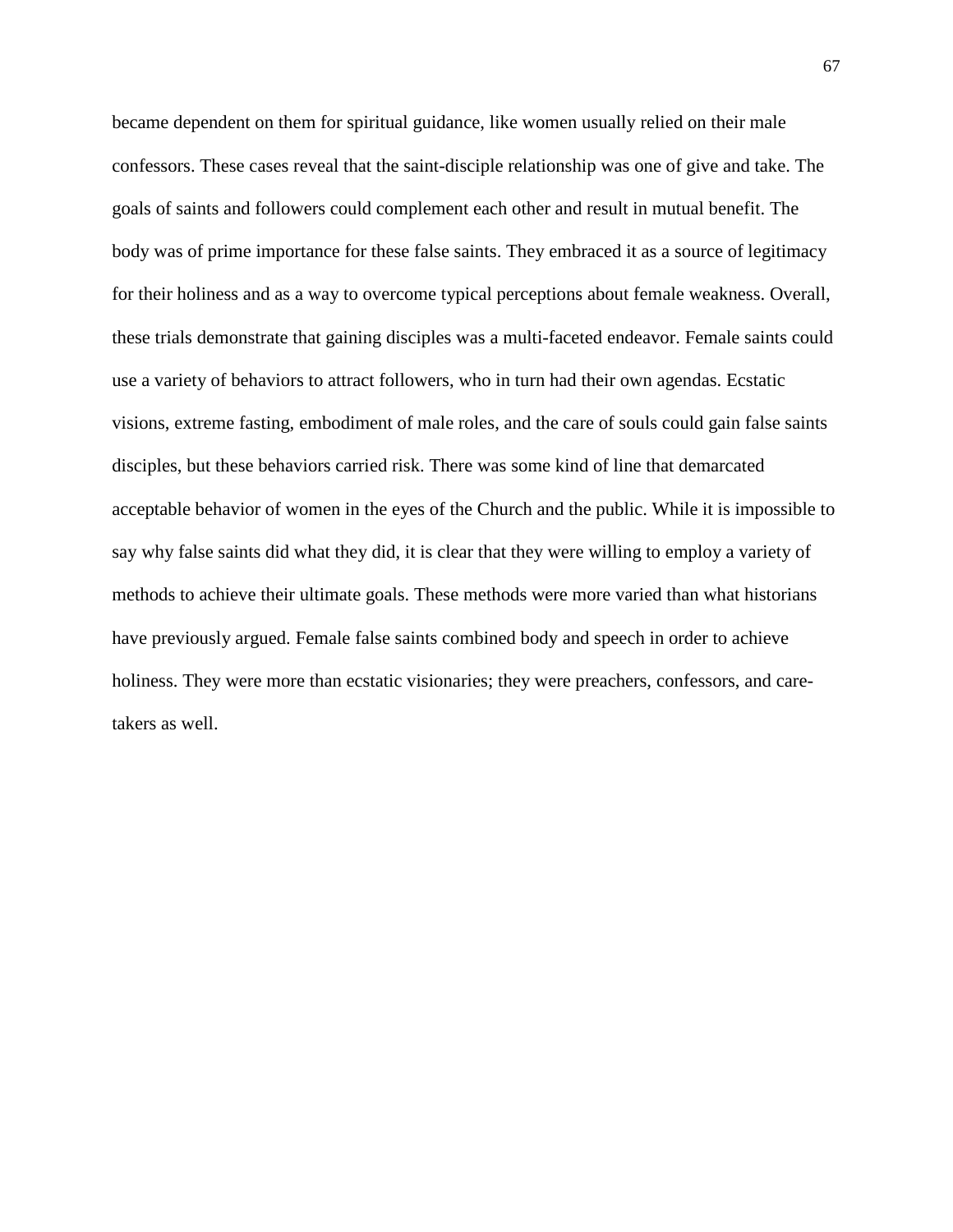## **Conclusion**

False saints may appear to be a problematic subject for historical study. Unlike canonized saints, there is not a wealth of evidence available. Our main sources consist primarily of Inquisition trials, which are themselves inherently flawed. Unlike Catherine of Siena or St. Teresa of Avila, false saints cannot tell us about educated women or the representation of religious women over a long time period. For all these weaknesses, false saints still merit historical analysis because of the value they add to our understanding of gendered spirituality and popular religion. Their trials shed light on female visionary experience, the importance of the body, the dynamics of the confessor-penitent relationship, and the process of discipleship. Rather than demonstrating the Church's views on spirituality, they show us the different ways the laity conceptualized sanctity and religiosity.

This thesis began as a critique of Schutte's influential work, *Aspiring Saints*. One of the biggest problems with Schutte's argument is her simplified, top-down model of popular religion and Church authority. Analysis of the lives of false saints weakens this theory. Sara Matthews Grieco argues that in the Catholic Reformation, the "post-Tridentine Church tried to impose on female religious orders a model lifestyle based on contemplation and prayer, unquestioning obedience, subordination to hierarchy, and charitable activity."<sup>[243](#page-69-0)</sup>False saints did not follow these reforms to the letter. They instead continued to perform traditional holy behaviors, such as asceticism, fasting, and surviving on Communion alone. Grieco argues that the Church had, "a grudging forbearance when faced with the survival of…devotional traditions inherited from the Middle Ages."<sup>[244](#page-69-1)</sup> Fasting, Communion, and penance were all church-approved, and even

<span id="page-69-1"></span><span id="page-69-0"></span><sup>243</sup> Sara Matthews Grieco, "Models of Female Sanctity in Renaissance and Counter-Reformation Italy," in *Women*  and Faith, ed. Luccetta Scaraffia and Gabreilla Zarri (Cambridge: Harvard University Press, 1999), 175. <sup>244</sup> Ibid., 159.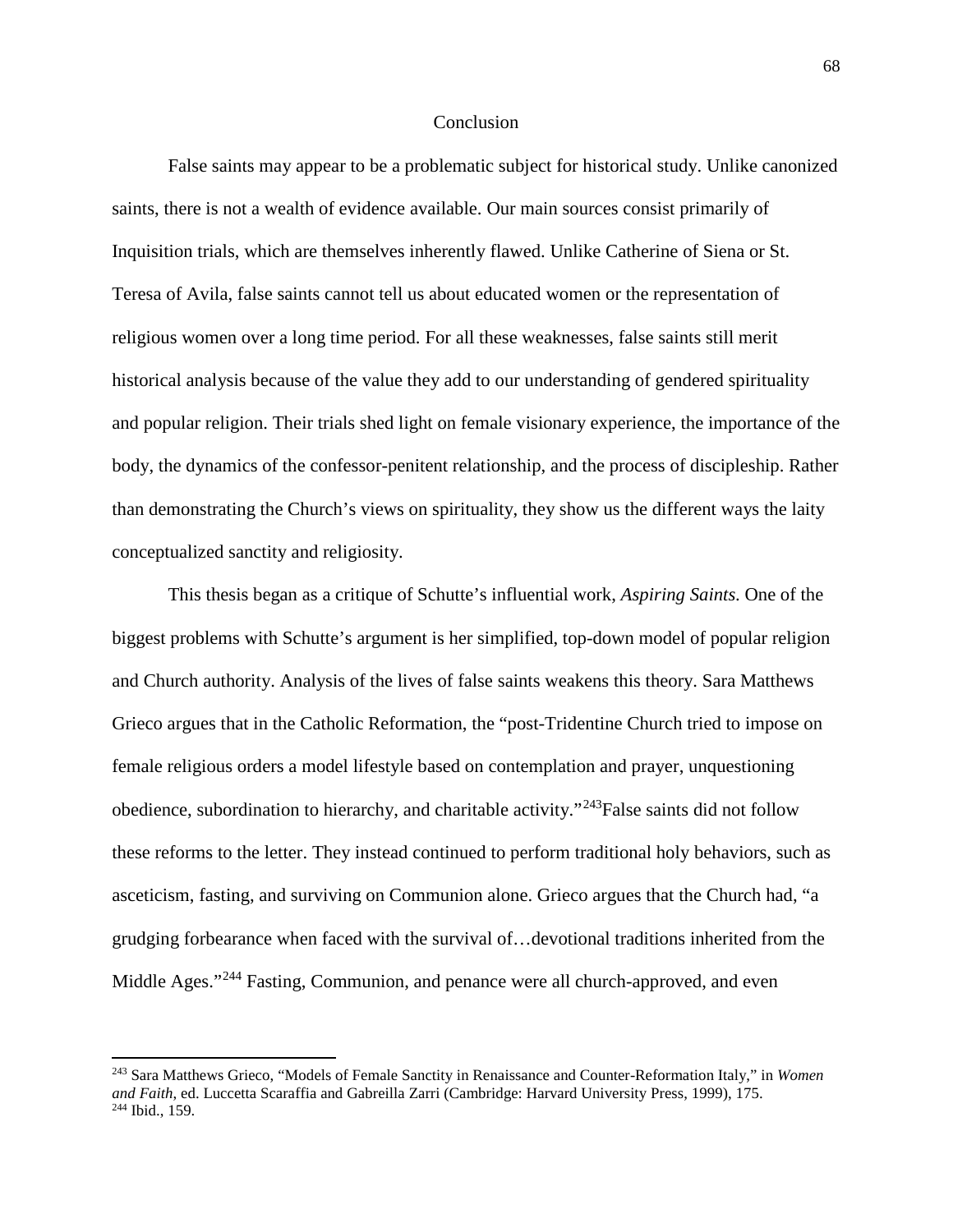mandated, behaviors. False saints developed their own spiritualties by taking these requirements to the extreme. Rather than just refraining from meat during Lent, false saints like Cecilia Ferrazzi and Francisca Apostoles performed fasts that lasted for weeks or months. Instead of consuming Communion and confessing annually as required, they consumed Communion daily or weekly and confessed frequently. Scholar Mary Laven connects these ascetic behaviors to the "long tradition of suffering and self-inflicted pain in Catholic devotion…Mourning and selfmortification permitted a continuity with earlier threads of Catholic spirituality."[245](#page-70-0) Even when false saints acted against Church doctrine, they were still responding to the baseline of Church policy. Grieco further argues that the continuation of ecstasies and visionary experience in the Catholic Reformation is logical. She states, "The Tridentine enforcement of ecclesiastical hierarchy and strict enclosure gave an impetus to the practice of ecstatic vision, and the causes behind the post-Tridentine multiplication of mystical nuns and tertiaries becomes self-evident."<sup>[246](#page-70-1)</sup> Although the vast majority of these women were not nuns, some, like Francisca Apostoles, desired to become them, and also had intense mystical experiences. The behaviors of these false saints represent a negotiation between the core and the periphery. These lay, primarily uneducated men and woman of middling to low status did not fully embrace the Church's preferred model of sanctity in the Catholic-Reformation. They followed basic Church practice, but on such an extreme level to make their spirituality their own.

The trials of these false saints necessitate moving beyond the top-down model of Catholic spirituality to a model of negotiation. On the surface level, the core's suspicion of mysticism in the Catholic Reformation won out in these cases, since the Inquisition convicted all of the false saints analyzed in this thesis. The Neapolitans, Spaniards, and Venetians' willingness to follow

<span id="page-70-1"></span><span id="page-70-0"></span><sup>&</sup>lt;sup>245</sup> Mary Laven, "Encountering the Counter-Reformation," *Renaissance Quarterly* 59 (2006): 712.<br><sup>246</sup> Greico, "Models of Female Sanctity," 175.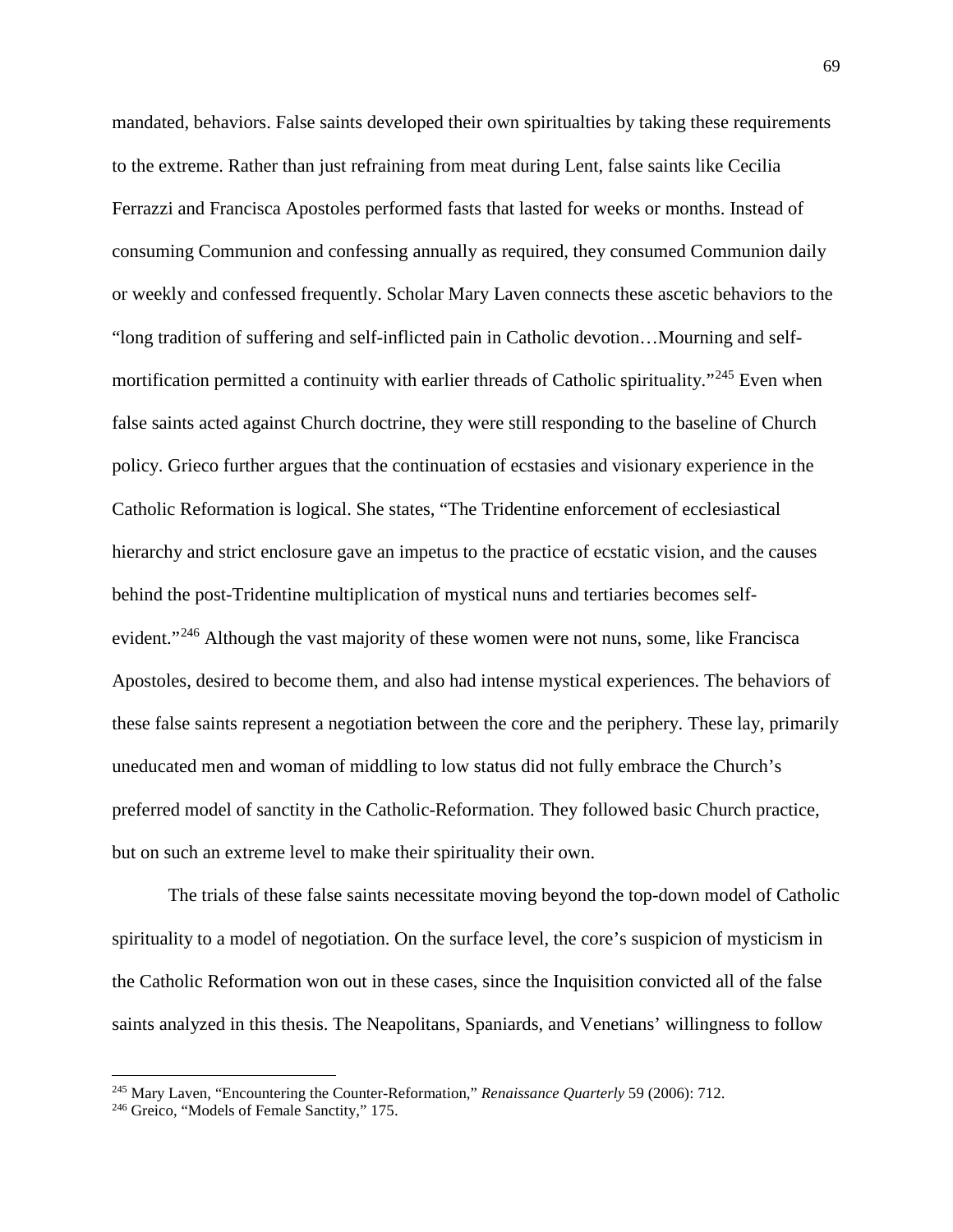these false saints is a sign of mediation between the core and periphery. People continued to devote themselves to these false saints, even though the Inquisition repeatedly rejected them. The Church's views on proper sanctity clearly did not disseminate widely among the ordinary Catholic laity. Although the Church condemned four of the saints the Neapolitans venerated, the population still presented local holy figures as models of sanctity. Neither the core nor the periphery were entirely successful in their goals; each had different views towards sanctity which at times conflicted with each other. Historian David Gentilcore argues for the importance of studying false sanctity, "Spontaneous devotion to local holy men and women versus official canonization further exemplifies the process of negotiation between levels of society."<sup>[247](#page-71-0)</sup> False saints' trials created situations in which the values of popular religion met and challenged doctrine. The theme of negotiation, if included, could have made a significant difference in Schutte's work. The Inquisition was a repressive Church institution, but it was not an allpowerful one. The Church's flock had a mind of its own and held on to its own beliefs and values.

The goal with this thesis was to illuminate the individual nature of spirituality on the local level by rounding out the lives of these false saints. I have attempted to present them as dynamic agents acting within a local context. I have sought to complicate Anne Schutte's reductionistic argument; these false saints were not merely victims or liars. They were Catholics who had their own desires and goals, and strived to find popularity among their fellow laity. They relied on the body as proof of internal visionary experience, and balanced their needs with those of their disciples to maintain their cult. In contrast to Schutte, I have attempted to portray the confessor-penitent relationship as one of nuance and shared influence. Ultimately, these false

<span id="page-71-0"></span><sup>247</sup> David Gentilcore, "Methods and Approaches in the Social History of the Counter-Reformation in Italy," *Social History* 17 (1992): 82.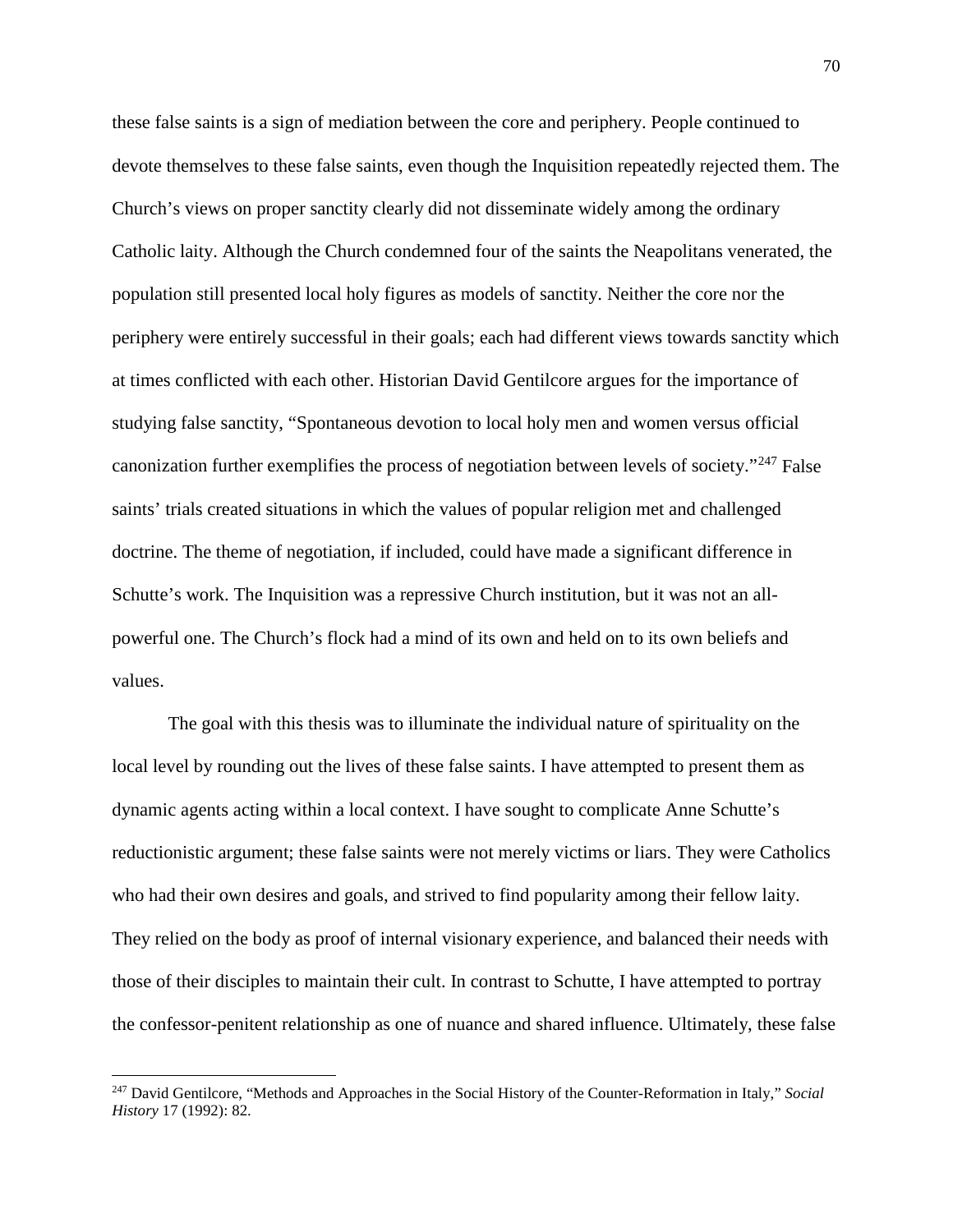saints and this thesis demonstrate the balance of power that was between the ordinary laity and the Church as an institution. Catholic doctrine was not universally successfully imposed, nor did popular religion proceed unchecked by Catholic authority. Whether or not these false saints were truly holy or not is unimportant: to many lower clergy and a large section of the laity they were, and to the highest levels of the Church, they were not. They embody the conflicting interests the public and the institutional Church sometimes held. False saints require us to expand our range of thought: in terms of the confessor-penitent relationship, in terms of female spirituality, and in terms of the strength of popular religion. Sometimes it is too easy to see Catholicism as a uniform, static force, given its historical impact and continued relevance. The doctrines and ideas of Catholicism could not have continued without the institutional Church, but they also could not have endured without the ordinary, and sometimes extraordinary, believers.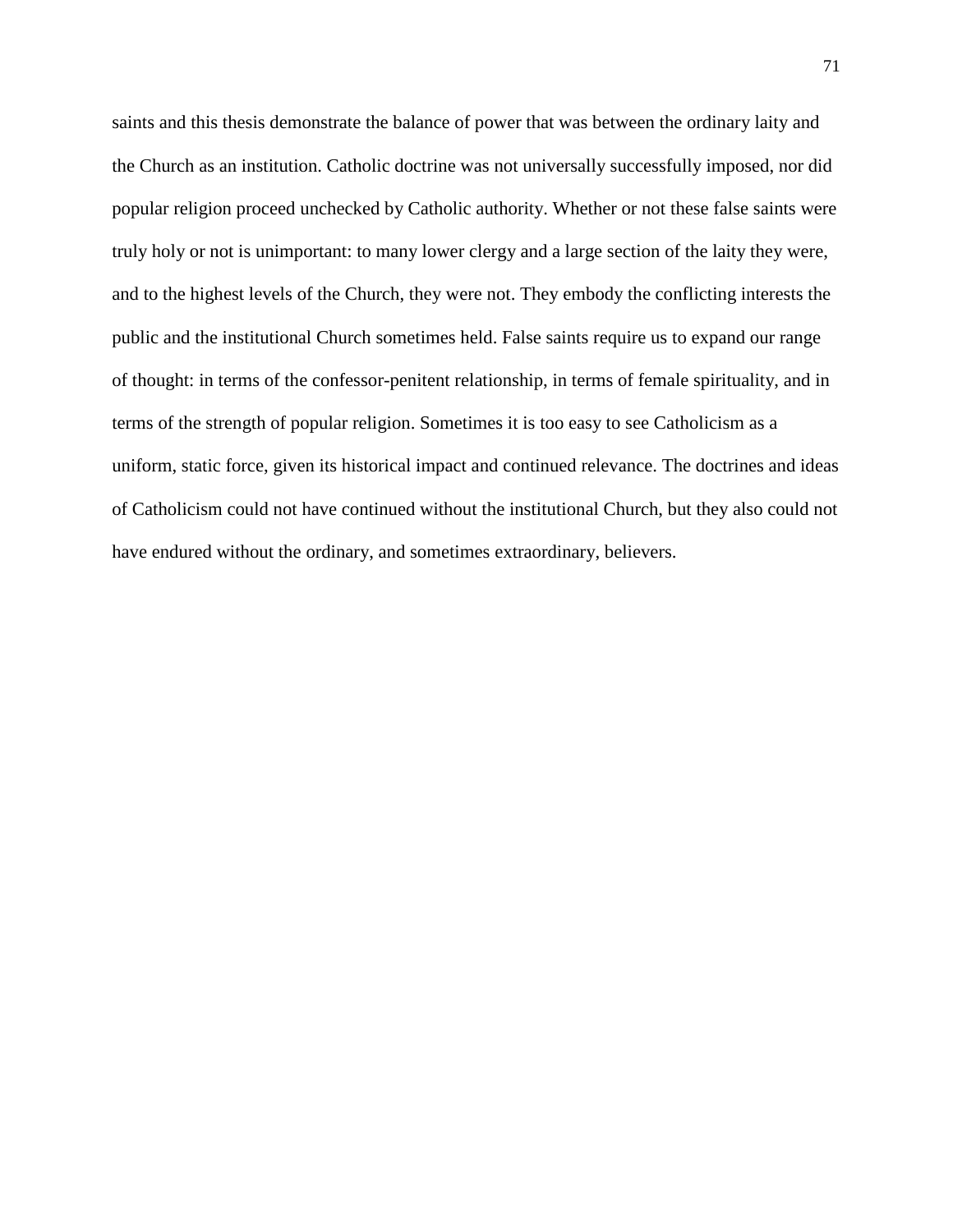## Bibliography

Ahlgren, Gillian T.W. "Negotiating Sanctity: Holy Women in Sixteenth Century Spain." *Church History* 64: (1995): 373-388.

*The Inquisition of Francisca: A Sixteenth-Century Visionary on Trial*. Chicago: University of Chicago Press, 2005.

- Bell, Rudolph. *Holy Anorexia*. Chicago: University of Chicago Press, 1985.
- Bilinkoff, Jodi. *Related Lives: Confessors and Their Female Penitents, 1450-1750*. New York: Cornell University Press, 2005.
- Black, Christopher. *Church, Religion and Society in Early Modern Italy*. London: Palgrave Macmillan, 2004.
- Bynum, Caroline. *Holy Feast and Holy Fast*. New Haven: Yale University Press, 2010.

 "Violence Occluded: The Wound in Christ's Side in Late Medieval Devotion," in *Feud, Violence and Practice: Essays in Medieval Studies in Honor of Stephen D. White*, ed. Tracey Billado, Stephen White, and Belle Tuten, 95-119. Farnham: Ashgate, 2010.

- Caffiero, Marina. "From the Late Baroque Mystical Explosion to the Social Apostolate, 1650- 1850." In *Women and Faith*, edited by Lucetta Scaraffia and Gabriella Zarri, 176–219. Cambridge: University of Harvard Press, 1999.
- Chojnacki, Stanley. "Review of Aspiring Saints," *Journal of Social History* 3 (2003): 1087-1089. Davidson, Arnold. "Miracles of Bodily Transformation, or How St. Francis Received the Stigmata," *Critical Inquiry* 35 (2009): 451-480.
- Gentilcore, David. *From Bishop to Witch: The System of the Sacred in Early Modern Terra D'Otranto*. New York: Manchester University Press, 1992.

 "Methods and Approaches in the Social History of the Counter-Reformation in Italy." *Social History* 17 (1992): 73-98.

- Gerson, Jean. *Jean Gerson: Early Works*, trans. Brian Patrick McGuire. New York: Paulist Press, 1998.
- Giles, Mary. "Francisca Hernandez and the Sexuality of Religious Dissent," in Women in the Inquisition: Spain and the New World ed. Mary Giles, 75-98. Baltimore: Johns Hopkins University Press, 1999.
- Grieco, Sara Matthews. "Models of Female Sanctity in Renaissance and Counter-Reformation Italy." In *Women and Faith*, edited by Lucetta Scaraffia and Gabriella Zarri, 159–76. Cambridge: University of Harvard Press, 1999.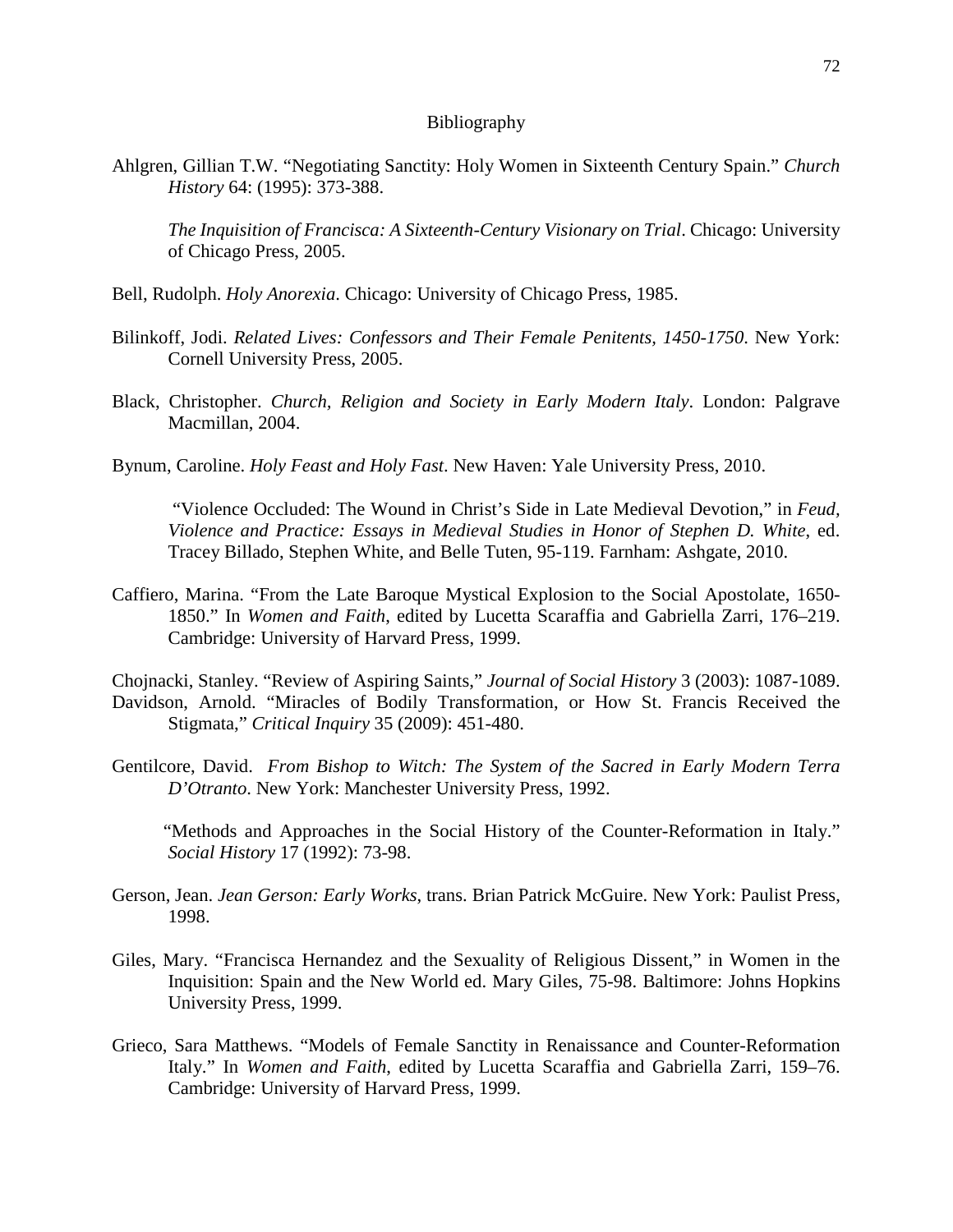Homza, Lu Ann. "Local Knowledge and Catholic Reform in Early Modern Spain," in *Reforming Reformation* ed. Thomas Mayer, 81-102. Farnham: Ashgate, 2012.

 *Religious Authority in the Spanish Renaissance*. Baltimore: Johns Hopkins University Press, 2000.

- Homza, Lu Ann., ed and trans. *The Spanish Inquisition, 1748-1614: An Anthology of Sources*. Indianapolis: Hackett Publishing Company Inc., 2006.
- Laughran, Michelle. "*Aspiring Saints* Review." *American Historical Review* 107 (2002): 99-100.
- Laven, Mary. "Encountering the Counter-Reformation." *Renaissance Quarterly* 59 (2006): 706- 720.
- MacQueen, John. *Numerology: Theory and Outline History of a Literary Mode*. Edinburgh: Edinburgh University Press, 1985.
- Malena, Adelisa. "Review of *Aspiring Saints.*" *Renaissance Quarterly* 56 (2003): 1182-1184.
- O'Banion, Patrick. *The Sacrament of Penance and Religious Life in Golden Age Spain*. University Park: Pennsylvania State University Press, 2012.
- Rowe, Erin. "The Spanish Minerva: Imaging Teresa of Avila as Patron Saint in Seventeenth Century Spain." *Catholic Historical Review* 294 (2006): 574-596.
- Sallmann, Jean-Michel. *Santi Barocchi*. Paris: University of France Press, 1994.
- Schutte, Anne Jacobson trans., *An Autobiography of an Aspiring Saint*. Chicago: University of Chicago Press, 1996.
- Schutte, Anne Jacobson. *Aspiring Saints: Pretense of Holiness, Inquisition, and Gender in the Republic of Venice, 1618-1750.* Baltimore: Johns Hopkins University Press, 2001*.*

 "Per Speculum in Enigmate: Failed Saints, Artists, and Self-Construction of the Female Body in Early Modern Italy" in *Creative Women in Medieval and Early Modern Italy: A Religious and Artistic Renaissance*, edited by Ann E. Matter and John Coakley, 185–201. Philadelphia: University of Pennsylvania Press, 1994.

- Skinner, Quentin. "Meaning and Understanding in the History of Ideas." *History and Theory* 8 (1969): 3-53.
- Sperling, Jutta. "Review of Aspiring Saints." *American Historical Review* 107 (2002): 1317.
- Tapia, Richard. *The Alumbrados of Toledo: A Study in Sixteenth Century Spanish Spirituality*. Philadelphia: F.A. Weber, 1974.